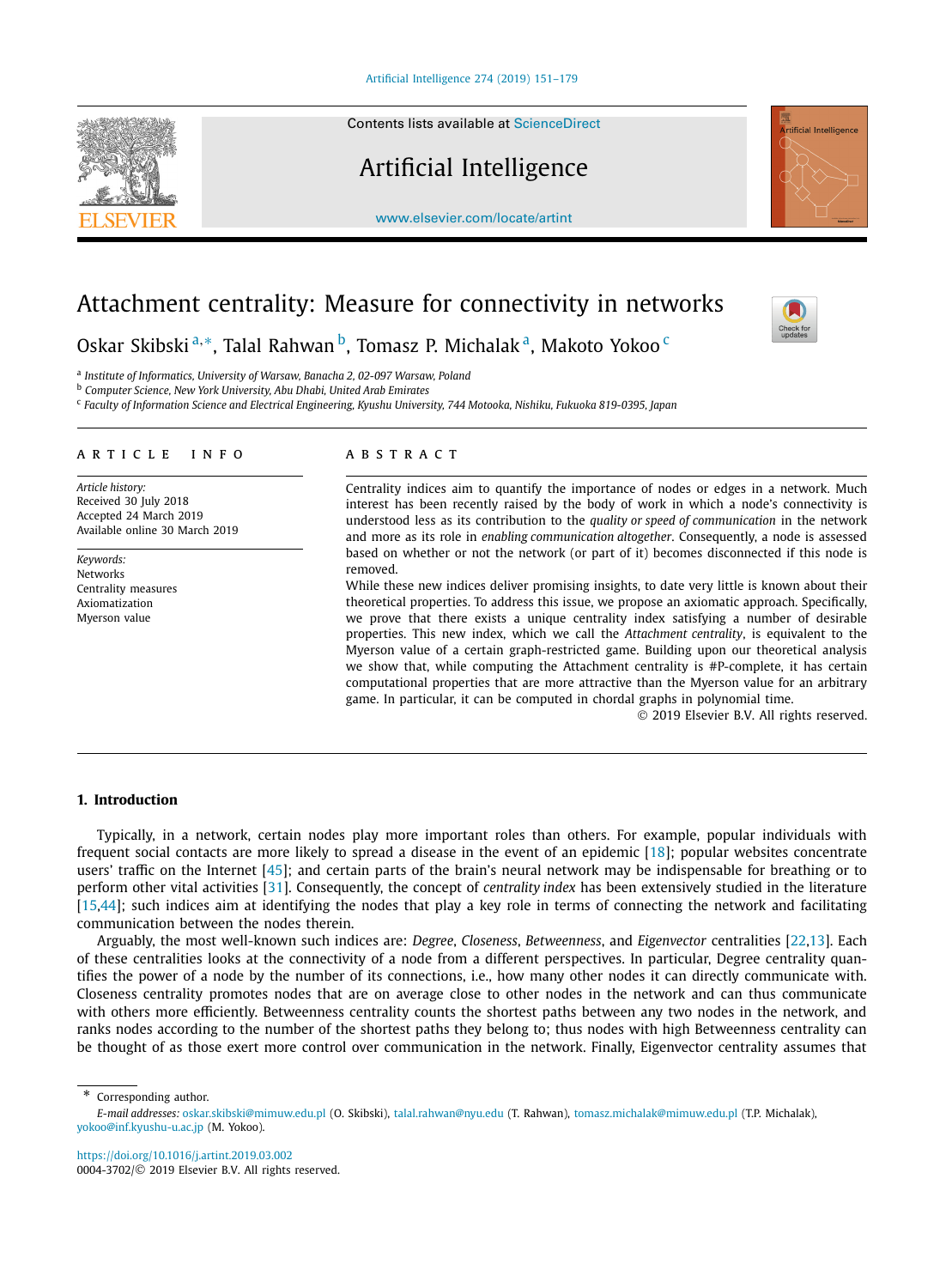the importance of a node is conditioned on the importance of its neighbors, and the importance of every such neighbor is in turn conditioned on the importance of its neighbors and so on and so forth. Apart from these fundamental centrality indices, many others were proposed in the literature, each looking at the role of a node in the network in a different way [\[34\]](#page-27-0).

Much interest has been recently raised by the body of work in which a node's connectivity is understood less as its contribution to the *quality or speed of communication* in the network and more as its role in *enabling communication altogether* [\[27,3,](#page-27-0)[39,](#page-28-0)[4\]](#page-27-0). Consequently, a node is assessed based on whether or not the network (or part of it) becomes disconnected if this node *is removed*. Such an approach is appealing in numerous settings, especially when the goal(s) of a particular system can be achieved by various groups of agents, the performance of which depends on whether or not the members are connected. The centrality of an agent in such a networked system can be evaluated based on the agent's contribution towards enabling communication in various groups. Such centrality indices are often built upon the well-known coalitional-game model of Myerson [\[43\]](#page-28-0), where cooperation is restricted to groups, or "coalitions", that are connected in a given network. Within this general framework, different centrality indices are obtained by specifying (i) a characteristic function that assigns a payoff to each connected coalition; and (ii) a method with which the contribution of each node is evaluated, with the Shapley value and the Myerson value being two of main such methods in coalitional game theory.

Unfortunately, the centrality indices based on this approach to connectivity have been so far evaluated only empirically. The lack of theoretical underpinnings not only makes it difficult to choose among those indices, but also hinders the development of efficient algorithms to compute them, especially given the inherent computational difficulty of Myerson's model [\[55\]](#page-28-0).

To address these limitations, we adopt an *axiomatic approach*, which typically involves two main steps: (i) identifying a set of requirements, or "*axioms*" that are desirable for a centrality index to have; (ii) identifying a centrality index that satisfies those requirements and proving that no other index could possibly satisfy them. In so doing, the axioms provide a strong theoretical foundation for the identified index. Following this approach, we identify five basic axioms (those will be formally defined in subsequent sections):

- (1) *Locality*: the centrality of a node depends only on the connected component to which this node belongs;
- (2) *Normalization*: the centrality of a node is minimized and equals 0 when the node has no neighbors, and it is maximized and equals  $n - 1$  when the node is the center of a star;
- (3) *Fairness*: the addition of an edge equally affects the centralities of both nodes connected by it;
- (4) *Gain-loss*: the addition of an edge in a connected graph does not change the sum of the centralities of all the nodes in this graph;
- (5) *Monotonicity*: the addition of an edge does not decrease the centrality of any node.

The first two, namely *Locality* and *Normalization*, seem to be reasonable requirements for any centrality index (indeed, all four standard centrality indices satisfy them). The remaining requirements are concerned with the impact of the addition of an edge. The third axiom, *Fairness*, proposed by Myerson [\[43\]](#page-28-0), seems reasonable when an edge is considered to be equally owned by both nodes. That is to say, both nodes have an equal say in whether the edge is formed or disbanded (e.g., both sides of a relationship must consent to, and can break, the relation). From this point of view, it seems "fair" that both nodes equally benefit from their edge, since they both equally own it.<sup>1</sup> The final two axioms that we focus on are *Gain-loss* and *Monotonicity*—two somewhat-opposing views of how adding an edge affects other nodes (i.e., those that are not adjacent to the edge).

Our first main result is to prove that there exists a unique index satisfying Normalization, Locality, Fairness and Gainloss, which we call: *Attachment centrality*; this is the first axiomatized centrality index focusing on the new approach to connectivity in the literature. Interestingly, we prove that by replacing just a single axiom—Gain-loss with Monotonicity—we obtain an axiomatization of Degree centrality.

The Attachment centrality has a simple and elegant interpretation: If we were to remove nodes from the network one by one in a random order, then the Attachment centrality of a node is the expected number of components created immediately after the removal of this node from the network, multiplied by 2 for the normalization purposes.

To get a better insight into the inner workings of the Attachment centrality, we analyze in detail the effects of adding an edge to the network. We capture these effects by introducing what we call *Attachment Delta*—a centrality index parametrized by two nodes,  $s, t : s \neq t$ . Intuitively, this index represents the role that *v* plays in connecting nodes *s* and *t* which is lost when the direct connection between *s* and *t* is added to the network. Importantly, we will show that the Attachment Delta of *v* equals the change in the Attachment centrality of *v* that results from the addition of the edge between *s* and *t*.

Moreover, our analysis shows that the Attachment centrality is based on the notion of *induced paths*—paths in which (i) there are no repeated nodes, and (ii) any two non-consecutive nodes are not connected by an edge in the network. These paths are important from the perspective of enabling communication, because each node on an induced path is *required* for the existence of that path, or "communication channel". In particular, we show that adding an edge between nodes

<sup>1</sup> Of course one can think of many alternative ways to interpret "fairness". We do not argue that this one is necessarily *the best way*, but rather that it seems to be a *reasonable* way.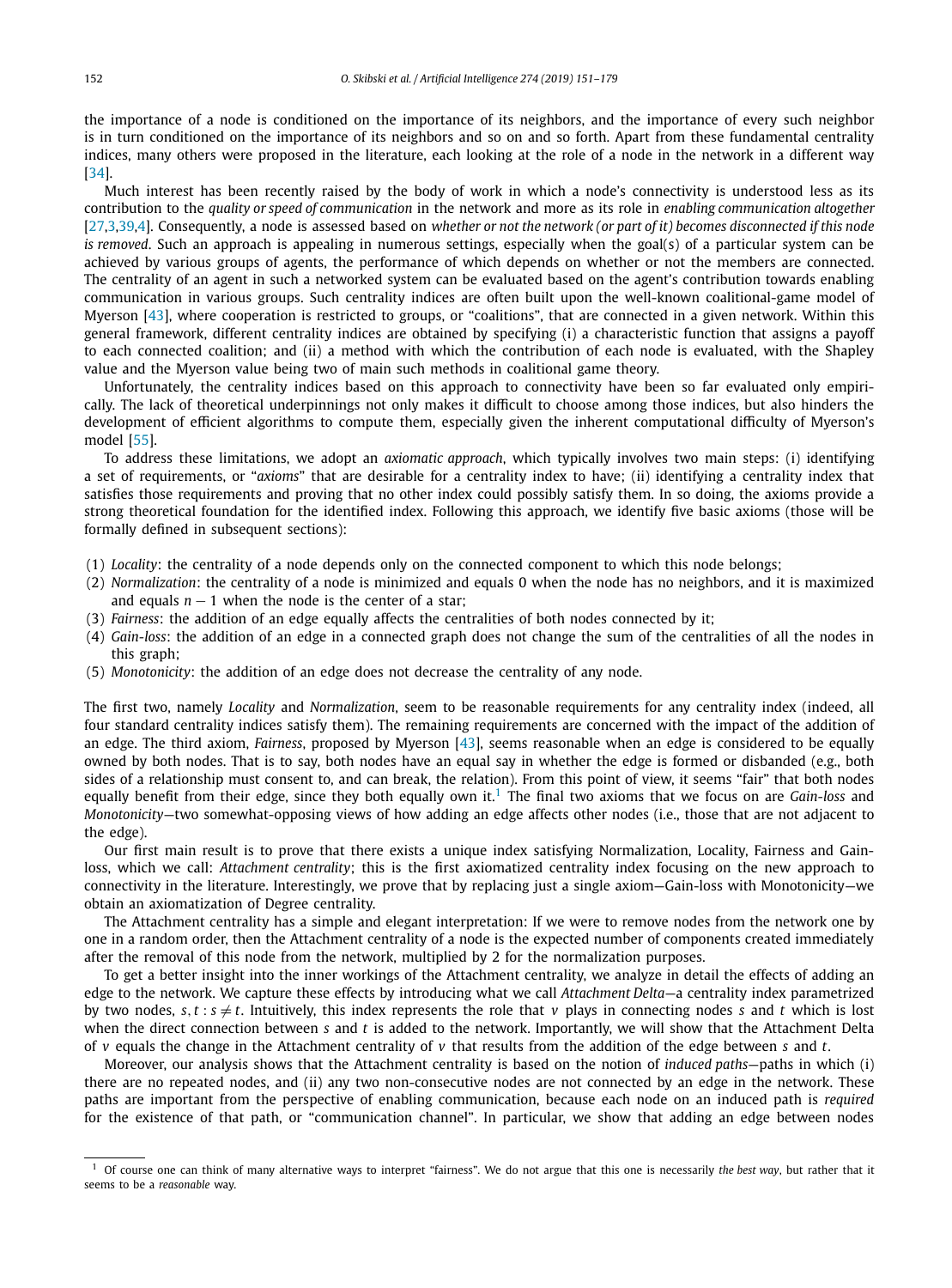<span id="page-2-0"></span>*s* and *t* affects only the Attachment centrality of nodes that are on induced paths between *s* and *t*. Consequently, the Attachment centrality can be considered as an alternative to other centrality measures that are based on shortest paths (e.g., Betweenness centrality), flow (e.g., Flow Betweenness centrality), or walks (e.g., Eigenvector centrality).

Unfortunately, focusing on induced paths entails a high computational complexity. In particular, even determining whether a given node is on an induced path between two other nodes is **NP**-complete. In fact, we show that computing the Attachment centrality is #**P**-complete. This comes from the fact that the Attachment centrality—like many previous attempts to measure a node's ability to enable communication in the network—is based on Myerson's graph-restricted games and on the Myerson value [\[43\]](#page-28-0).

Nevertheless, our analysis shows that the Attachment centrality has more desirable computational properties than an arbitrary centrality index that is based on the Myerson value. Specifically, we show that our index can be computed in polynomial time in chordal graphs. Furthermore, we propose a general-purpose algorithm that uses cut clique decomposition and perform the standard Myerson-value calculation only for a part of the graph. Finally, using our algorithm, we perform the first analysis focused on identifying communication in the terrorist network responsible for the 2004 attacks on Madrid trains. Our analysis shows that the Attachment centrality gives significantly different results than standard centrality measures.

The remainder of the paper is structured as follows. Section 2 discusses related bodies of literature. Section [3](#page-4-0) presents the necessary notation. Section [4](#page-6-0) introduces the Attachment centrality along with its axiomatization. Section [5](#page-11-0) discusses various properties of the Attachment centrality and how it is related to the notion of induced paths. Finally, Section [6](#page-16-0) studies the computational properties of the new centrality index. Conclusions follows.

### **2. Related work**

The literature on the interface of artificial intelligence, graph theory, and social network analysis has grown considerably over the past decades. On one hand, networks are a natural abstraction of many settings of interest to artificial intelligence, such as the domain of multi-agent systems [\[50\]](#page-28-0) and, more generally, the emerging 4.0 industry [\[68\]](#page-28-0). In this context, potential applications include sensor networks and communication networks [\[49\]](#page-28-0), logistics [\[30\]](#page-27-0), smart energy and ride-sharing [\[10\]](#page-27-0), cloud computing [\[29\]](#page-27-0), just to name a few. Furthermore, social network analysis and graph theory are directly employed to develop new artificial intelligence tools, e.g., to support topic modeling in natural language processing [\[26\]](#page-27-0), or to construct new classes of deep learning models [\[41,40\]](#page-28-0). On the other hand, various artificial intelligence tools can be applied to the analysis of networks [\[16\]](#page-27-0). Examples include feature selection methods that are used to support the identification of susceptibility hubs in networks with scale-free structure [\[36\]](#page-28-0) and deep learning methods that are used to infer the characteristics on different nodes [\[46\]](#page-28-0).

The remainder of this section is divided into three parts. First, we discuss alternative centrality indices relevant to our approach. Next, we discuss the literature on axiomatizing centrality measures. Finally, we briefly discuss the literature on computing the Myerson value and the computational aspects of graph-restricted games.

### *2.1. Relevant centrality measures*

We begin with the game-theoretic centrality measure studied by Amer and Giménez [\[3\]](#page-27-0), whereby the centrality of a node is the Shapley value of the following characteristic function:  $f(S) = 1$  if the subgraph induced by *S* is connected and  $f(S) = 0$  otherwise. This was later expanded by Lindelauf et al. [\[37\]](#page-28-0) to an arbitrary  $f(S)$ , where the subgraph induced by *S* is connected. As far as the axiomatic underpinnings are concerned, the key difference between both those centrality measure and the Attachment centrality proposed in this article is that the former ones satisfy Fairness and Gain-loss, but not Normalization and Locality.

While the aforementioned centrality indices were based on the Shapley value, other authors also considered the Myerson value. In particular, Gómez et al. [\[27\]](#page-27-0) proposed a general approach in which the centrality of a node is defined as the difference between the Myerson value and the Shapley value of this node in a given coalitional game. Skibski et al. [\[55\]](#page-28-0) considered several characteristic functions (e.g.,  $f(S) = |S|^2$ , or  $f(S) =$  the number of edges in the subgraph induced by *S*) combined with the graph-restrictions from Myerson's model. The resulting centrality measures satisfy Locality and Gain-loss. Nonetheless, depending on the characteristic function *f* that is being used, they may not satisfy Normalization nor Fairness (note that when *f* is based on the graph, the Myerson value may violate Fairness).

There exists also game-theoretic centrality measures tailored for specific applications. Kötter et al. [\[35\]](#page-28-0) considered the graph of projections between neuronal structures in a brain, and defined the value of a coalition as the number of strongly connected components of the subgraph induced by that coalition. Moretti et al. [\[42\]](#page-28-0) studied protein-protein interactions using the general approach proposed by Gómez [\[27\]](#page-27-0) described above. Here, for a fixed set of *key genes*, the value of any group of genes is equal to the number of key genes that are directly connected (i.e., by an edge) only to members of that group. Finally, Bianzino et al. [\[7\]](#page-27-0) focused on reducing energy consumption in communication networks, and defined the value of a group as the amount of traffic that this group can effectively transport.

We mention also another group of game-theoretic centralities, which does not make a distinction between connected and disconnected coalitions [\[38,62\]](#page-28-0). All these measures do not satisfy Fairness and Normalization. Also, if we consider their normalized version then they do not satisfy Locality.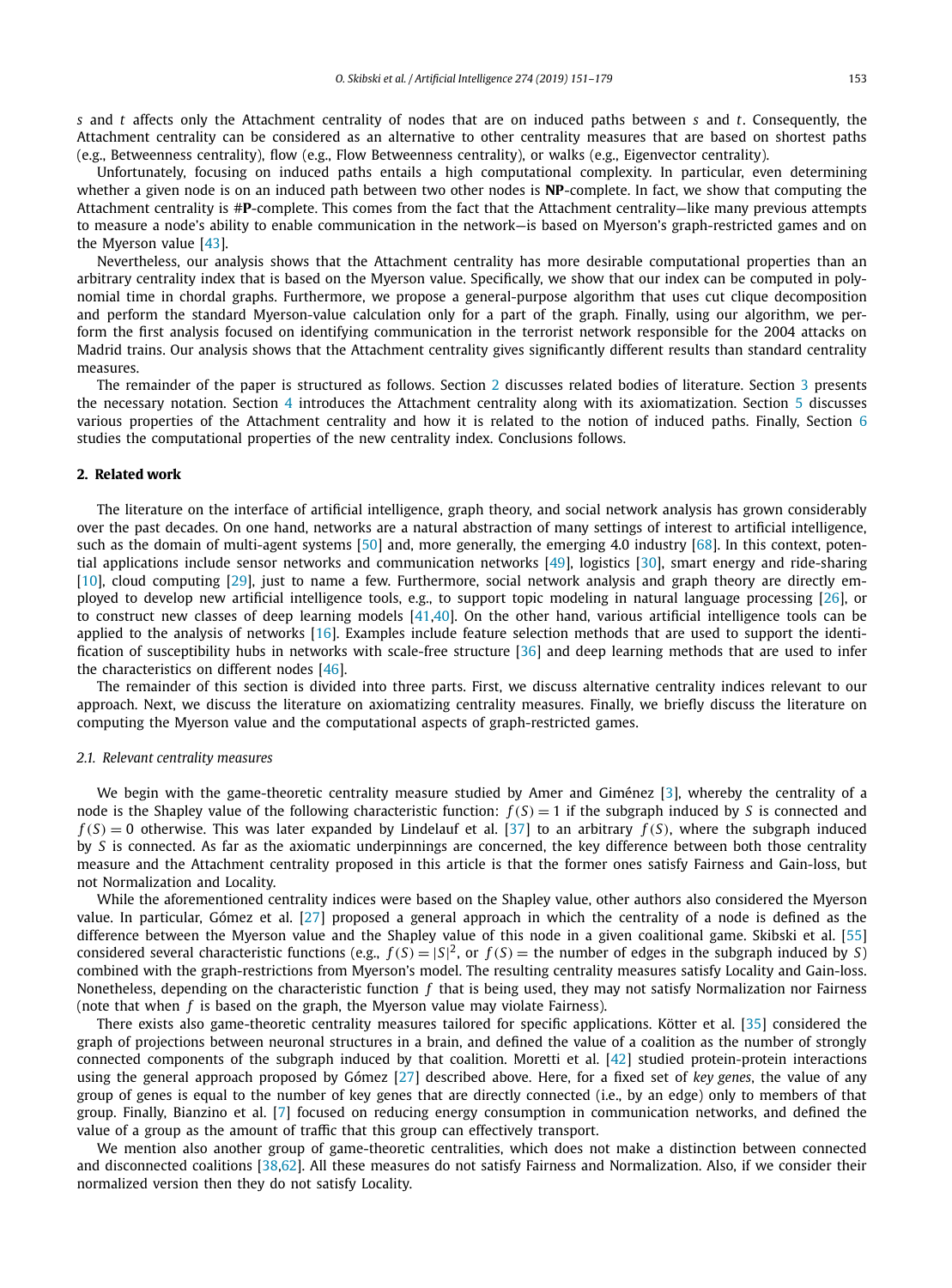Finally, note that all of the above centrality measures were only tested empirically, without any axiomatic analysis.

#### *2.2. Axiomatic characterizations of centrality measures*

The first attempt to creating axiomatic characterization of centrality measures was proposed by Sabidussi [\[51\]](#page-28-0). In his paper, Sabidussi introduced several axioms and defined centrality measures as functions that satisfy these axioms. Sabidussi's axioms are based on two basic operations in a graph—adding an edge and moving an edge (i.e., changing one endpoint of that edge). In fact, the Monotonicity axiom that we consider in Section [4](#page-6-0) is one the weakest axioms proposed by Sabidussi. Several other axioms proposed by Sabidussi are violated even by standard centrality measures such as the Closeness and Betweenness centralities.

Since then, many centrality measures have been axiomatically characterized. Because of their (often) complicated nature, a lot of attention in the literature has been devoted to the class of *feedback centralities*, which includes the Eigenvector, Katz, PageRank centralities, among others. For such centrality measures, the importance of a node is directly correlated with the importance of its neighbors. One of the first such axiomatic characterizations was created by van den Brink and Gilles [\[65\]](#page-28-0) for a centrality measure called the *β*-measure in the context of directed graphs. Later on, van den Brink et al. [\[64\]](#page-28-0) proposed an axiomatization of this measure in the context of undirected graphs. Dequiedt and Zenou [\[17\]](#page-27-0) considered graphs in which some nodes have fixed centralities. Based on this, the authors axiomatized Eigenvector and Katz centralities in undirected graphs. Kitti [\[32\]](#page-27-0) proposed another axiomatization of the Eigenvector centrality, which relies on algebraic properties of the adjacency matrix. More recently, Was and Skibski [\[66\]](#page-28-0) proposed an axiomatization of the Eigenvector and Katz centralities in directed graphs. One of the axiom used by the authors is a modification of the Locality axiom that we consider in Section [4.](#page-6-0)

Furthermore, a couple of papers focused on PageRank [\[45\]](#page-28-0). Palacios-Huerta and Volij [\[47\]](#page-28-0) provided an axiomatization of a simplified version of PageRank in the context of journal citation networks, called the *Invariant method*. Altman and Tennenholtz [\[2\]](#page-27-0) also focused on the simplified version of PageRank, but instead of axiomatizing the resulting numerical values, the authors axiomatized the resulting ranking. Finally, Was and Skibski [\[67\]](#page-28-0) proposed the first axiomatization of PageRank in its general form.

Several papers focused on classical centralities based on distance. Garg [\[25\]](#page-27-0) characterized the Degree, Decay and Harmonic centralities by considering axioms that refer to the *breadth-first-search* structure of the graph. Boldi and Vigna [\[12\]](#page-27-0) proposed three axioms and showed that, out of many centrality measures that they considered from the literature, the Closeness centrality for disconnected graphs (called *Harmonic centrality*) was the only one that satisfies all of them. However, they did not propose an axiomatic characterization of this centrality, i.e., they did not show that Harmonic centrality is *the only possible* measures that satisfies all those axioms. Skibski and Sosnowska [\[57\]](#page-28-0) formally characterized the class of distance-based centralities and its subclass—additive distance based centralities—using axioms similar to the ones proposed by Sabidussi [\[51\]](#page-28-0). The authors also proposed axiomatizations of Closeness, Decay, and *k*-Step Reach centralities. Later on, Sosnowska and Skibski [\[59\]](#page-28-0) used an axiomatic approach to extend classical distance-based centralities to edge-weighted graphs.

Bloch et al. [\[11\]](#page-27-0) considered a more general approach. The authors proposed the notion of *nodal statistics*, which describes the position of nodes in the network. The authors' main claim is that the classical centrality measures use different nodal statistics, but process them in the same manner. Thus, for arbitrary nodal statistics, the authors propose a method to axiomatize a centrality measure based on these statistics.

# *2.3. Computational aspects of the Myerson value and graph-restricted games*

The first computational study of the Myerson value was proposed by Bilbao [\[9\]](#page-27-0), who developed explicit formulas that traverse only connected induced subgraphs in order to compute this value for an arbitrary graph-restricted game. Later on, a different closed-form formulas were developed by Elkind [\[19\]](#page-27-0) and Skibski et al. [\[55\]](#page-28-0). In addition to traversing connected induced subgraphs, the formulas developed by Bilbao [\[9\]](#page-27-0) and Elkind [\[19\]](#page-27-0) require finding all the cut vertices in every such subgraph. This, however, is not the case for the formula developed by Skibski et al. [\[55\]](#page-28-0), which can compute the Myerson value while avoiding the aforementioned extra requirement. Furthermore, we mentioned the work by Algaba et al. [\[1\]](#page-27-0), who proposed a method for computing the Myerson value based on Harsanyi's dividends in time *O(*3*<sup>n</sup>)* for *n* players.

The algorithm for an arbitrary graph proposed in Section [6](#page-16-0) builds upon the theoretical analysis from Section [5,](#page-11-0) which shows that the computation of the Attachment centrality (the Myerson value of a particular game) can be accelerated via the cut clique decomposition of the network. By doing so, the standard Myerson-value calculation only needs to be carried out only for parts of the graph; which can potentially speed up the computation by orders of magnitude, depending on the topology of the network. This allowed us to perform the first analysis focused on identifying communication in the terrorist network responsible for the 2004 attacks on Madrid trains; see Section [6.4.](#page-25-0) Thus far, this network has never been analyzed with a centrality index that focuses on identifying nodes that enable communication within the network. This is due to the computational challenge entailed by the size of this network, and by the number of connected induced subgraphs in particular.

While most of the literature on the computational aspects of the Myerson value assumes that the game is arbitrary, little is known about the complexity of computing the Myerson value for specific classes of games. One such result was proposed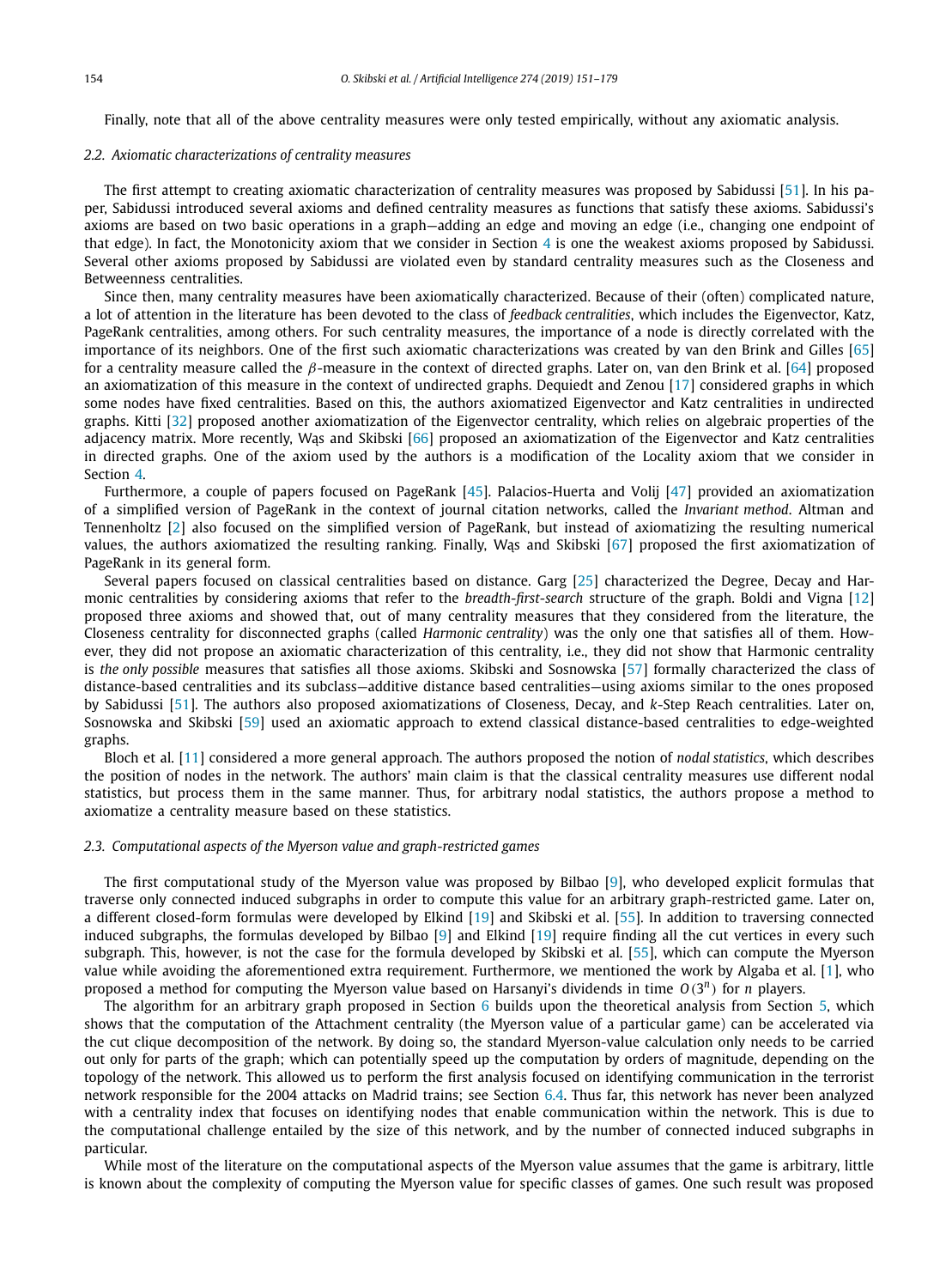

<span id="page-4-0"></span>Fig. 1. A sample graph of 6 nodes. In this graph, there are three simple paths between v and u:  $p_1 = (v, b, a, c, u)$ ,  $p_2 = (v, b, c, u)$  and  $p_3 = (v, d, u)$ . Out of these, only  $p_2$  and  $p_3$  are *induced* paths. Furthermore, out of those two induced paths, only  $p_3$  is the *shortest* path between *v* and *u*.

by Benati et al. [\[5\]](#page-27-0), who proved that if a game is a weighted voting game, then computing the Myerson value is #P-complete. In Section [6,](#page-16-0) we show that even in a unanimity game of two players—one of the simplest games possible—computing the Myerson value is also #P-complete.

Finally, we mention a number of works that considered computing the Myerson value for certain graph types [\[1,28,20,](#page-27-0) [54\]](#page-28-0), but not for chordal graphs, as is the case in our work (Section [6.2\)](#page-20-0).

#### **3. Preliminaries**

Since our work falls at the interface of graph theory and coalitional game theory, we introduce in this section the necessary background and notation pertaining to both of them.

### *3.1. Graph theory*

A graph, or a network, is a pair,  $G = (V, E)$ , where V is the set of  $n = |V|$  nodes, and E is the set of undirected edges. Edge  $\{v, u\} \in E$  is said to be *incident* to nodes *v* and *u*. The set of all the incident edges of node *v* is denoted by  $\Gamma_G(v)$ , i.e.,  $\Gamma_G(v) = \{ \{v, u\} \in E : u \in V \}$ . The degree of a node v is the number of edges incident to v, i.e.,  $|\Gamma_G(v)|$ . Two nodes, *v*,  $u \in V$ , are said to be *neighbors* if they are connected by an edge. The set of all the neighbors of a node *v* is denoted  $N_G(v)$ . Formally,  $N_G(v) = \{u \in V : \{v, u\} \in E\}$ . If a node, v, has no neighbors, i.e., if  $N_G(v) = \Gamma_G(v) = \emptyset$ , we say that v is *isolated*. If a node has exactly one neighbor, we call it a *leaf*.

A path,  $p = (v_1, \ldots, v_k)$ , is a sequence of nodes in which every two consecutive nodes are connected by an edge, i.e.,  $\{v_i, v_{i+1}\} \in E$ ,  $\forall i \in \{1, ..., k-1\}$ . The length of a path is the number of edges in it (which equals to the number of nodes in the path minus 1). A path is said to be *simple* if it contains no repeated nodes. We write  $v \in p$  if *v* is one of the nodes in *p*. The set of all paths between *v* and *u* is denoted by  $\Pi(v, u)$ . The *distance* between any two nodes,  $v, u \in V$ , is denoted by  $dist(v, u)$ , and is defined as the length of a shortest path between them. If there exists no path between  $v$  and  $u$ , we assume that  $dist(v, u) = \infty$ . There may be multiple shortest paths between certain two nodes. The set of all *shortest* paths between *v* and *u* is denoted by  $\Pi_s(v, u)$ .

Nodes  $v, u \in V$  in graph *G* are said to be *connected* if there exists a path between them, in which case we write  $v \sim_G u$ . A graph *G* is said to be connected if every two nodes in it are connected. A node is a *cut vertex* if its removal makes a connected graph disconnected. An edge with the same property, i.e., whose removal makes a graph disconnected, is called a *bridge*.

For any subset of nodes, *S* ⊆ *V* , the *subgraph induced by S* is denoted by *G*[*S*] and is defined as a graph whose nodes are *S* and whose edges are those in *G* that connect some nodes in *S*. Formally:

 $G[S] = (S, E[S])$ , where  $E[S] = \{ \{v, u\} \in E : v, u \in S \}.$ 

Any subset of nodes,  $S \subseteq V$ , is said to be connected if the subgraph induced by *S* is connected. We denote by  $K(G)$  the partition of *V* into disjoint sets of nodes, called *connected components*, that each induce a *maximal connected subgraph* in *G*, i.e., a connected subgraph that is not connected to any other node in *G*. Finally, we denote by  $K_v(G)$  the connected component containing *v* in *G*.

Next, we introduce the concept of an *induced path*. In particular, a path is said to be *induced* if it is simple and the graph does not contain an edge between any two non-consecutive nodes in that path. Formally,  $p = (v_1, \ldots, v_k)$  is an induced path if  $E[\{v_1,\ldots,v_k\}] = \{\{v_i,v_{i+1}\} : i \in \{1,\ldots,k-1\}\}\$ . Fig. 1 illustrates the difference between a simple path, an induced path, and a shortest path. The set of all *induced* paths between *v* and *u* is denoted by  $\Pi_i(v, u)$ . Note that every *shortest* path between *v* and *u* is an *induced* path between *u* and *v*, i.e.,  $\Pi_s(v, u) \subseteq \Pi_i(v, u)$ .

A cycle,  $c = (v_1, \ldots, v_k)$ , is a path such that  $v_1 = v_k$ . Analogously to paths, the cycle c is induced if  $E[\{v_1, \ldots, v_{k-1}\}]$ {{*vi, vi*+1} : *i* ∈ {1*,...,k* − 1}}. A *tree* is a graph in which there exists *exactly one* path between any two nodes. A *forest* is a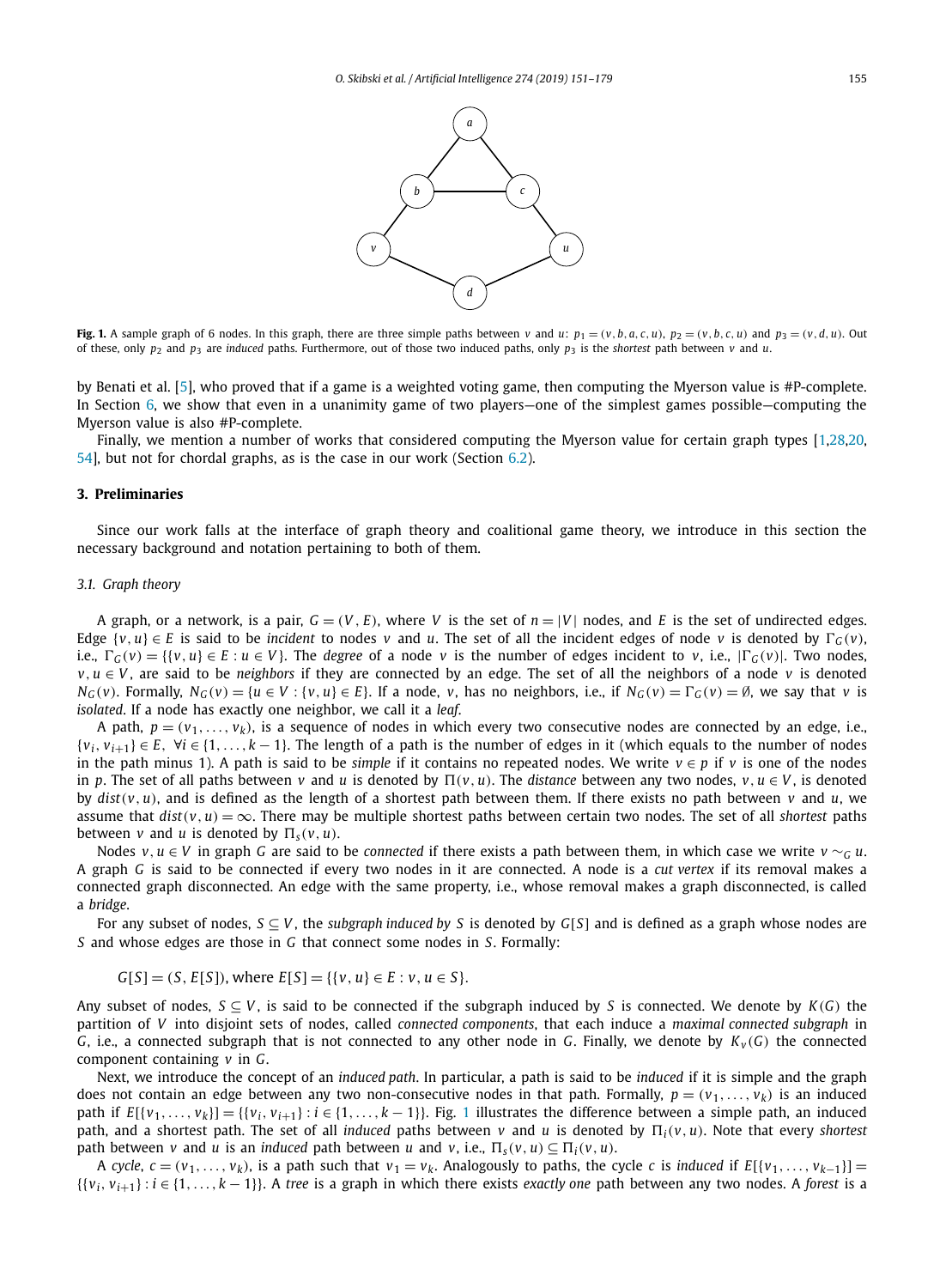graph in which there exists *at most one* path between any two nodes. A *star* is a tree in which there exists a node, *v*, called the *center* of the star, which is connected by an edge to every other node in the graph, i.e., we have:  $E = \{\{v, u\} : u \in V \setminus \{v\}\}.$ A graph or a subgraph is said to be a *clique* if every two nodes in it are connected by an edge. A *cut clique* is a clique whose removal makes a connected graph disconnected.

For a graph  $G = (V, E)$  and a set of edges E', we use the shorthand notation  $G + E'$  to denote the graph obtained by adding  $E'$  to  $E$ , i.e., the graph  $(V, E \cup E')$ . Similarly, we use  $G - E'$  to denote the graph obtained by removing  $E'$  from  $E$ , i.e., the graph  $(V, E \setminus E')$ . When  $E' = \{e\}$ , we simply write  $G + e$  and  $G - e$  instead of  $G + \{e\}$  and  $G - \{e\}$ , respectively.

A function that assigns to every node a number reflecting its importance is called a *centrality index* and is defined as  $F: \mathcal{G}^V \to \mathbb{R}^V$ , where  $\mathcal{G}^V$  denotes the set of all possible graphs whose set of nodes is *V*. Typically, the higher the centrality index is, the more *important* or *central* the node is. The following are three widely-studied centrality indices described by Freeman [\[22\]](#page-27-0); we will refer to them as *the standard centrality indices*:

• *Degree centrality*,  $D_v$ , of a node, *v*, is simply the degree of *v*, i.e.,

$$
D_{v}(G)=|N_{G}(v)|.
$$

• *Closeness centrality*,  $C_v$ , of a node,  $v$ , is the sum of the inverses of distances from  $v$  to other nodes (under the assumption that  $\frac{1}{\infty} = 0$ ). Formally, it is defined as follows:

$$
C_v(G) = \sum_{u \in V \setminus \{v\}} \frac{1}{dist(v, u)}.
$$

Note that the original definition places the summation sign in the denominator [\[22\]](#page-27-0), which is only applicable to connected graphs. To avoid this limitation, we consider the above widely-used alternative, which is applicable to any graph [\[12\]](#page-27-0).

• *Betweenness centrality*,  $B_y$ , of a node,  $v$ , is the percentage of shortest paths on which  $v$  lies, averaged over all pairs of nodes (other than *v*) that are in the same connected component as *v*. More formally:

$$
B_{\nu}(G) = \frac{1}{|K_{\nu}(G)| - 2} \sum_{\substack{s,t \in K_{\nu}(G) \setminus \{v\} \\ s \neq t}} \frac{|\{p \in \Pi_s(s,t) : v \in p\}|}{|\Pi_s(s,t)|}.
$$

Note that the above formula is normalized to ensure that it yields the same range of values as Degree and Closeness centralities, i.e., [0*,n* − 1].

#### *3.2. Coalitional game theory*

A game is a pair  $(V, f)$ , where V is the set of *players* and  $f: 2^V \to \mathbb{R}$  is the *characteristic function*, which assigns a real number to each subset of players (with the only assumption being that  $f(\emptyset) = 0$ ). Any subset of players,  $S \subset V$ , is called a *coalition*, and *f (S)* is called *the value of coalition S*. We will often refer to a game simply by its characteristic function *f* . For a set of players, *S* ⊂ *V*, a *unanimity game*, denoted by *u*<sub>*S*</sub>, is defined as follows:

$$
u_S(T) = \begin{cases} 1 & \text{if } S \subseteq T, \\ 0 & \text{otherwise.} \end{cases}
$$

A *value* of *a* game is a function that assigns a *payoff* to each player  $v \in V$ , i.e.,  $\varphi : (2^V \to \mathbb{R}) \to \mathbb{R}^V$ . This payoff traditionally represents *v*'s share out of the value of the *grand coalition*, i.e., the coalition of all players. Alternatively, the payoff of *v* can be interpreted as an assessment of the importance of  $v$  in the game. Thus, a *value* of a game plays the same role as a *centrality index* of a network; the former ranks players whereas the latter ranks nodes.

Shapley [\[52\]](#page-28-0) was the first to propose an axiomatic approach to the problem of payoff division. In particular, Shapley proved that there exists a unique value satisfying some intuitive and desirable properties (also known as *axioms*):

- *Efficiency*:  $\sum_{v \in V} \varphi_v(f) = f(V)$ , for every game *f*;
- Symmetry:  $\varphi_v(f) = \varphi_{\pi(v)}(\pi(f))$ , for every game f and every bijection  $\pi: V \to V$ , where  $\pi(f)(S) = f(\{\pi(v): v \in S\})$ ;
- Additivity:  $\varphi(f) + \varphi(f') = \varphi(f + f')$  for every pair of games, f, f', where  $(f + f')(S) = f(S) + f'(S)$ ;
- Null-player Axiom: if  $f(S \cup \{v\}) = f(S)$  for every  $S \subseteq V$ , then  $\varphi_v(f) = 0$ , for every game f.

This value—now widely known as *the Shapley value*—is denoted for player *v* by  $SV_v(f)$  and defined as:

$$
SV_{V}(f) = \frac{1}{|V|} \sum_{S \subseteq V \setminus \{v\}} \frac{1}{\binom{|V| - 1}{|S|}} \big(f(S \cup \{v\}) - f(S)\big). \tag{1}
$$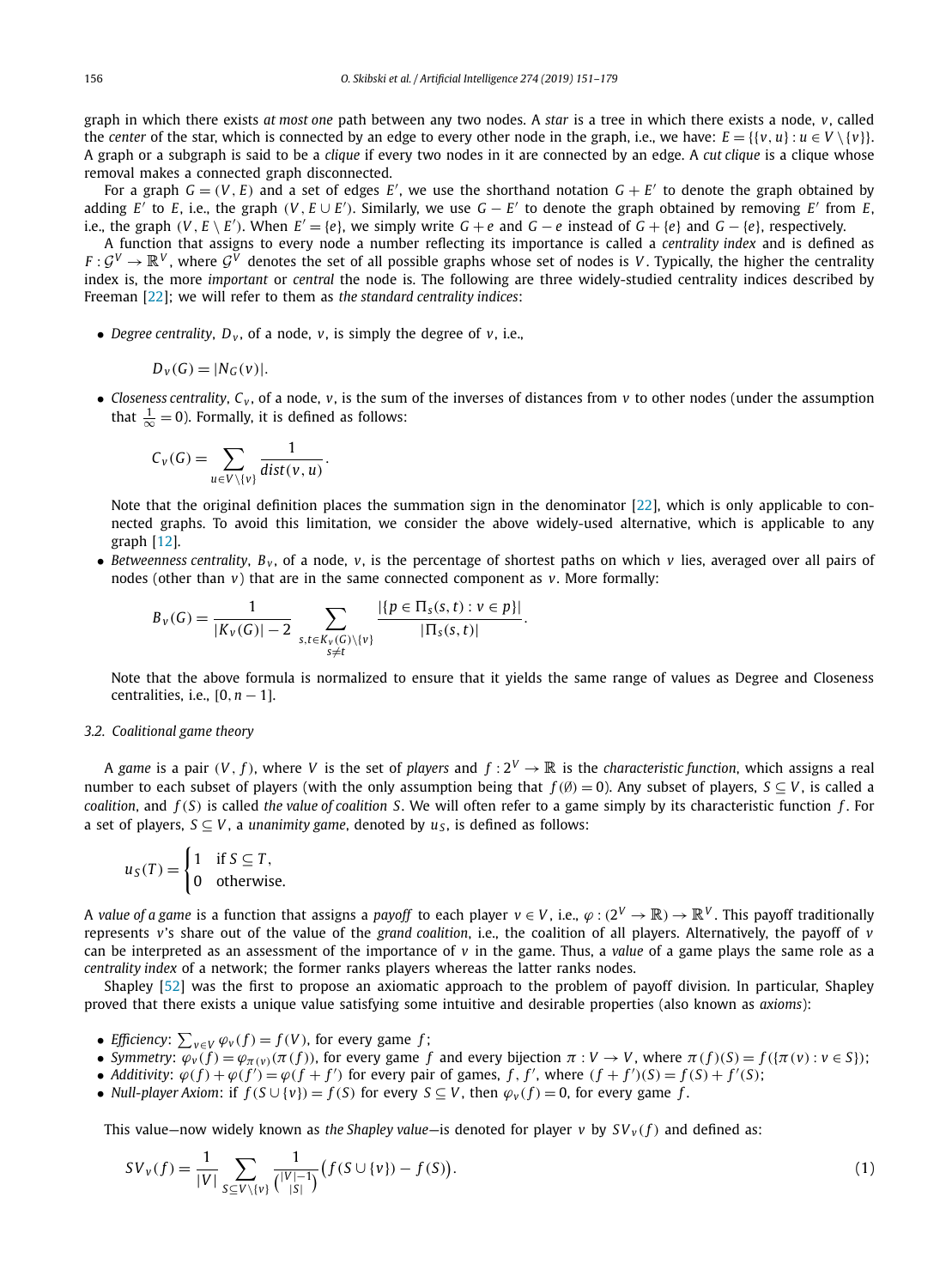<span id="page-6-0"></span>Here, the expression  $f(S \cup \{v\}) - f(S)$  is known as the *marginal contribution* of player *v* to coalition *S*; it is the difference that *v* makes when joining *S*. An alternative equivalent formula for the Shapley value is:

$$
SV_v(f) = \frac{1}{|V|!} \sum_{\pi \in \Omega(V)} \left( f(S_v^{\pi} \cup \{v\}) - f(S_v^{\pi}) \right),\tag{2}
$$

where  $\Omega(V)$  is the set of all permutations of set V, i.e., all bijections  $\pi: V \to \{1,\ldots,|V|\}$ , and  $S_v^{\pi}$  is the set of players that  $\text{precede } v \text{ in } \pi \text{, i.e., } S_v^{\pi} = \{u \in V : \pi(u) < \pi(v)\}.$ 

Myerson [\[43\]](#page-28-0) considered a model under which the cooperation of players is restricted by a communication graph, *G*. Specifically in this model, only connected coalitions, i.e., coalitions in which all members can communicate (either directly or indirectly through intermediaries members) can generate value added from cooperation. As for any disconnected coalition, its value equals the sum of the values of its connected components. As such, Myerson's model is defined by a graph, *G*, and a function, *f* , that specifies the value of every connected subgraph of *G*. Over the past decades, this became widely accepted as the canonical model of restricted cooperation. Myerson also proposed a value—now known as *the Myerson value*—which is denoted for player v by  $MV_v(f, G)$ ; this value is simply the Shapley value of the restricted game (V,  $f/G$ ), i.e.:

$$
MV_v(f, G) = SV_v(f/G),\tag{3}
$$

where *f /G* is defined as follows:

$$
f/G(S) = \sum_{C \in K(G[S])} f(C), \quad \text{for every } S \subseteq V. \tag{4}
$$

Myerson [\[43\]](#page-28-0) proved that for every game, *f* , there exists a unique value that satisfies two axioms called *Component Efficiency* and *Fairness*. The former axiom can be thought of as a graph version of Shapley's *Efficiency* axiom, i.e.:

• Component Efficiency (for game f):  $\sum_{v \in C} \varphi_v(G) = f(C)$  for every graph G, every connected component  $C \in K(G)$  and every game *f* .

The later axiom—Fairness—requires that the addition of an edge equally affects the two nodes connected by that edge. We will define this axiom more formally in the following section, when we use it to characterize the importance of different nodes in a given graph.

#### **4. Attachment centrality**

Our aim in this section is to define a new centrality index that reflects a node's ability to enable communication in the network, by following an "axiomatic approach". That is, we want to identify a set of requirements, and then prove that there exists exactly one possible centrality index that satisfies all of those requirements, or "*axioms*". This way, the axioms would serve as a theoretical foundation for the centrality index that they uniquely define. Ideally, those axioms should be as intuitive and desirable as possible, to justify the use of the resulting index. In reality, however, any such set of axioms would probably be more suitable and intuitive for some settings, and less so for others. Still, identifying such a set of axioms would serve as a important step towards better understanding how a centrality index, *F*, can be tailored to reflect a node's ability to enable communication.

To this end, we propose five requirements, namely *Locality*, *Normalization*, *Fairness*, *Monotonicity*, and *Gain-loss*. Next, we explain each of these requirements, starting with Locality:

**Locality:** For every graph  $G = (V, E)$  and every node  $v \in V$ , the centrality of v depends solely on  $G[K_v(G)]$ . That is,

 $F_v(G) = F_v(G[K_v(G)]).$ 

As centrality indices are typically defined for connected graphs, the Locality requirement can be interpreted as a natural extension to disconnected graphs, whereby the index is independently applied to every connected component of the disconnected graph. Note that all three standard indices—Degree, Closeness and Betweenness—satisfy this requirement.

Moving on to the *Normalization* requirement, which is inspired by the observation that all three standard centralities— Degree, Closeness, and (normalized) Betweenness—return a *minimum* value of 0, and a *maximum* value of *n* − 1. Moreover, they are all *minimized* when the node is isolated, and *maximized* when the node is the center of a star. Our Normalization requirement generalizes this observation as follows.

*Normalization: For every*  $G = (V, E)$  *and*  $v \in V$ *, we have:* 

- $F_v(G) \in [0, n-1]$ ;
- $F_v(G) = 0$  when v is isolated in G;
- $F_v(G) = n 1$  when *G* is *a* star, the center of which is *v*.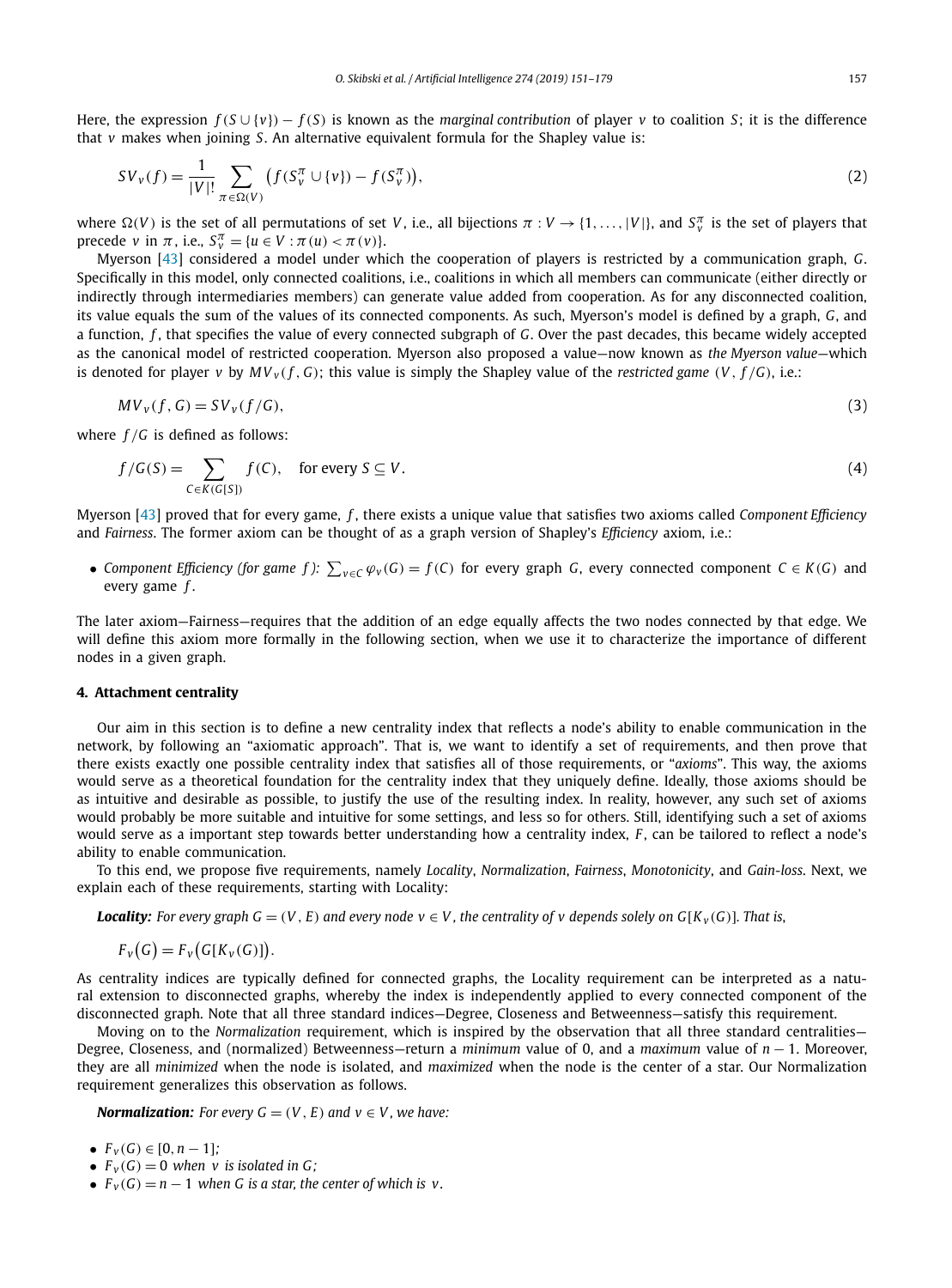<span id="page-7-0"></span>The remaining three requirements are concerned with the impact of adding an edge; *Fairness* focuses on how this addition affects both ends of the edge, whereas *Monotonicity* and *Gain-loss* focus on how this addition affects every node other than the two ends of the edge. Next, we explain each requirement in more detail.

**Fairness:** For every  $G = (V, E)$  and every  $v, u \in V$ , adding the edge  $\{v, u\}$  affects the centrality of v and u equally:

$$
F_v(G + \{v, u\}) - F_v(G) = F_u(G + \{v, u\}) - F_u(G).
$$

This notion of Fairness was first proposed by Myerson [\[43\]](#page-28-0). Arguably, this seems to be a reasonable requirement when the two ends of the edge are considered to be equally responsible for it. This is perhaps more evident in settings where the formation of an edge requires the consent of both ends, and where the edge can be broken at any time by either end, such as friendship relationships for example. Interestingly, Closeness and Betweenness centralities do not satisfy the Fairness requirement. As mentioned earlier, this requirement is clearly not the only possible interpretation of a "fair" centrality index. However, we choose not to modify the name proposed by Myerson because, at least in some settings, it seems to be reasonably fair.

Moving on to the final two requirements, namely *Gain-loss* and *Monotonicity*; these reflect somewhat-opposing views of how adding an edge affects the indices of the remaining nodes. Next, we formally define these two requirements, before discussing the intuition behind each.

**Gain-loss:** For every connected graph,  $G = (V, E)$ , and every pair of nodes, u,  $w \in V$ , adding the edge  $\{u, w\}$  does not affect the *sum of indices, i.e.:*

$$
\sum_{v \in V} F_v(G + \{u, w\}) = \sum_{v \in V} F_v(G).
$$

**Monotonicity:** For every graph,  $G = (V, E)$ , adding an edge does not decrease the index of any node in V. That is, for every *v, u, w* ∈ *V :*

$$
F_v(G + {u, w}) \geq F_v(G).
$$

Arguably, from the point of view of enabling communication, Gain-loss makes more sense compared to Monotonicity. To see why this is this case, consider a situation in which the removal of a node, *v*, breaks a connected graph, *G*, into two components, *G*<sup>1</sup> and *G*2. Clearly, *v* plays an important role in terms of enabling communication, since its presence is necessary to connect  $G_1$  with  $G_2$ . Now suppose that the edge  $\{u, w\}$  was added to  $G$ , where  $u$  belongs to  $G_1$  and  $w$  belongs to *G*2. With this addition, it seems reasonable to claim that the role played by *u* and *w* grows more important, whereas the role played by *v* diminishes, since its presence is no longer necessary to connect  $G_1$  with  $G_2$ . From this perspective, the Gain-loss requirement seems reasonable, whereas Monotonicity seems rather unintuitive, since it assumes that the role of *v* in enabling communication remains unchanged, or even grows more important, after the addition of {*u, w*}.

Note that the Gain-loss requirement only deals with the addition of an edge to an already-connected component. As such, if an edge is added that connects some of the connected components of a disconnected graph, the Gain-loss requirement places no assumptions or restriction on how this would affect the centrality of nodes across the graph.

Having defined the five requirements, we are now ready to introduce our centrality index, which we call *Attachment centrality*. Later on, we will prove that this centrality index is the unique index satisfying Locality, Normalization, Fairness and Gain-Loss (Theorem [2\)](#page-9-0) and that the Degree centrality is the unique index satisfying Locality, Normalization, Fairness and Monotonicity (Theorem [3\)](#page-10-0).

**Definition 1. Attachment centrality** is the centrality index defined for a graph,  $G = (V, E)$ , and a node,  $v \in V$ , as:

$$
A_V(G) = \frac{1}{|V|!} \sum_{\pi \in \Omega(V)} m c_V^*(S_V^{\pi}),
$$
\n(5)

where for any  $S \subseteq V \setminus \{v\}$ , the term  $mc_v^*(S)$  equals the number of components in  $G[S]$  that node *v* connects, multiplied by two, i.e.:

$$
mc_v^*(S) = 2(|K(G[S])| - |K(G[S \cup \{v\}])| + 1).
$$
\n(6)

The intuition behind the Attachment centrality is as follows. If we were to remove nodes from the graph one by one in a random order, then the Attachment centrality of *v* ∈ *V* would be the expected number of components created from the removal of *v*, multiplied by 2 for normalization purposes.

Equivalently, the Attachment centrality can be defined as the Myerson value of the game  $f^*(S) = 2(|S| - 1)$  restricted by the communication graph *G*, i.e.:

$$
A_v(G) = MV_v(f^*,G). \tag{7}
$$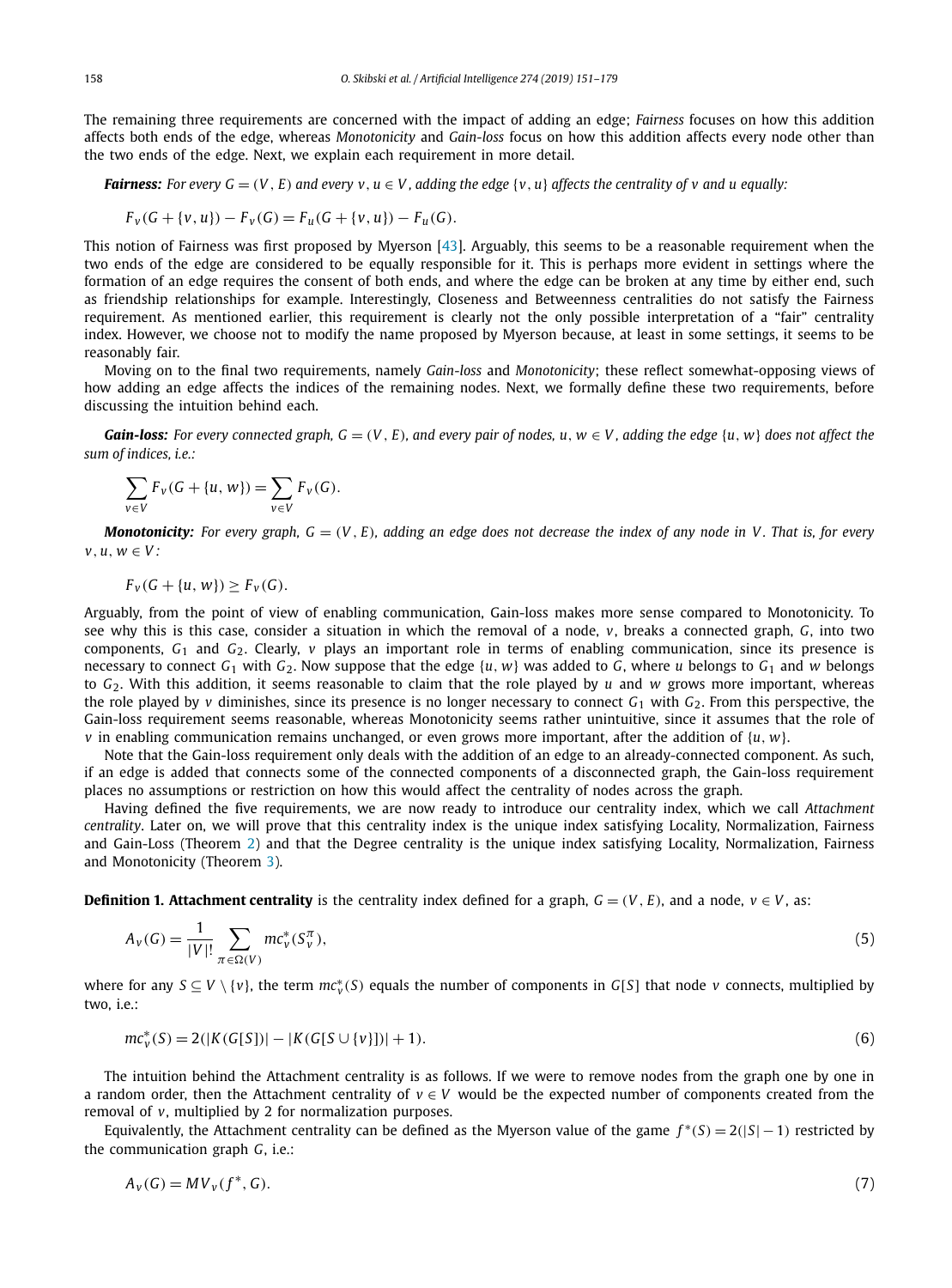

**Fig. 2.** The graph considered in Example 1.

<span id="page-8-0"></span>To see why this is the case, first recall that *f /G* denotes the game *f* restricted by the graph *G*, defined in Equation [\(4\)](#page-6-0). Thus:

$$
f^*/G(S) = \sum_{C \in K(G[S])} f^*(C) = \sum_{C \in K(G[S])} 2(|C|-1) = 2(|S|-|K(G[S])|).
$$
\n(8)

This equation implies that  $f^*/G(S) \in \{0, 2, ..., 2(|S|-1)\}\)$ . It also implies that  $f^*/G(S \cup \{v\}) - f^*/G(S) = mc^*_v(S)$ . Based on this, as well as Equation [\(2\)](#page-6-0), we find that the Attachment centrality is equivalent to the Shapley value of the game *f* <sup>∗</sup>*/G*, i.e.:

$$
SV_v(f^*/G) = \frac{1}{|V|!} \sum_{\pi \in \Omega(V)} \left( f^*/G(S_v^{\pi} \cup \{v\}) - f^*/G(S_v^{\pi}) \right) = \frac{1}{|V|!} \sum_{\pi \in \Omega(V)} mc_v^*(S_v^{\pi}) = A_v(G)
$$
(9)

Based on this equation, as well as Equation [\(3\)](#page-6-0), we can derive the following alternative formula for the Attachment centrality:

$$
A_V(G) = \frac{1}{|V|} \sum_{S \subseteq V \setminus \{v\}} \frac{mc_V^*(S)}{\binom{|V| - 1}{|S|}}.
$$
\n(10)

**Example 1.** Consider the sample graph, *G*, that is illustrated in Fig. 2. We know from Equation (8) that the coalitional game *f* <sup>∗</sup>*/G* assigns to every group of nodes, *S*, a value representing how well *S* is connected. For example, if there are no edges between the members of *S*, then its value is minimized and equals 0, e.g., for  $S = \{u, w\}$  we have  $f^*/G(S) = 0$ . On the other hand, if *S* is connected<sup>2</sup> then its value is maximized and equals  $2(|S| - 1)$ , e.g., for  $S = \{v, u, w\}$  we have  $f^*/(G(S) = 2(3 - 1) = 4$ . More generally, the values of all the groups in the game  $f^*/(G(S) = 2(3 - 1))$ 

| ر       | $f^*/G(S)$ |            | $f^*/G(S)$ |               | $f^*/G(S)$ |                  | $f^*/G(S)$ |
|---------|------------|------------|------------|---------------|------------|------------------|------------|
| Ø       |            | łνł        |            | $\{u, w\}$    |            | $\{v, u, w\}$    |            |
| $\{u\}$ |            | $\{v, u\}$ | 2          | $\{u, t\}$    | 0          | $\{v, u, t\}$    |            |
| $\{t\}$ |            | $\{v, t\}$ | 2          | $\{w, t\}$    | 2          | $\{v, w, t\}$    |            |
| $\{w\}$ |            | $\{v, w\}$ |            | $\{u, w, t\}$ |            | $\{v, u, w, t\}$ | b          |

We also know from Equation (9) that the Attachment centrality is defined as the Shapley value of the game *f* <sup>∗</sup>*/G*, i.e., it reflects the importance of each node in this game. Now, consider node *v*. The coalitions that do not contain *v* are in columns 1 and 3 of the table above, while the coalitions containing  $v$  are in columns 2 and 4. Using Equation (10), we have:

$$
AV_v(G) = \frac{1}{4} \left( \frac{0}{1} + \frac{2}{3} + \frac{2}{3} + \frac{2}{3} + \frac{4}{3} + \frac{4}{3} + \frac{2}{3} + \frac{4}{1} \right) = \frac{7}{3}.
$$

Performing the same calculations for other nodes we get:

$$
AV_u(G) = 1
$$
,  $AV_t(G) = 4/3$ ,  $AV_w(G) = 4/3$ .

In accordance with intuition, the only cut vertex,  $v$ , is the most important node in the graph according to the Attachment centrality. Nodes *w* and *t* are slightly more important than node *u*, as they are connected to each other. This concludes Example 1.

In order to prove that the Attachment centrality is the unique centrality index that satisfies Locality, Normalization, Fairness and Gain-loss, we will start by showing that it satisfies those axioms.

<sup>2</sup> Recall that a subset of nodes, *S* ⊆ *V* , is said to be connected if *G*[*S*]—the subgraph induced by *S*—is connected.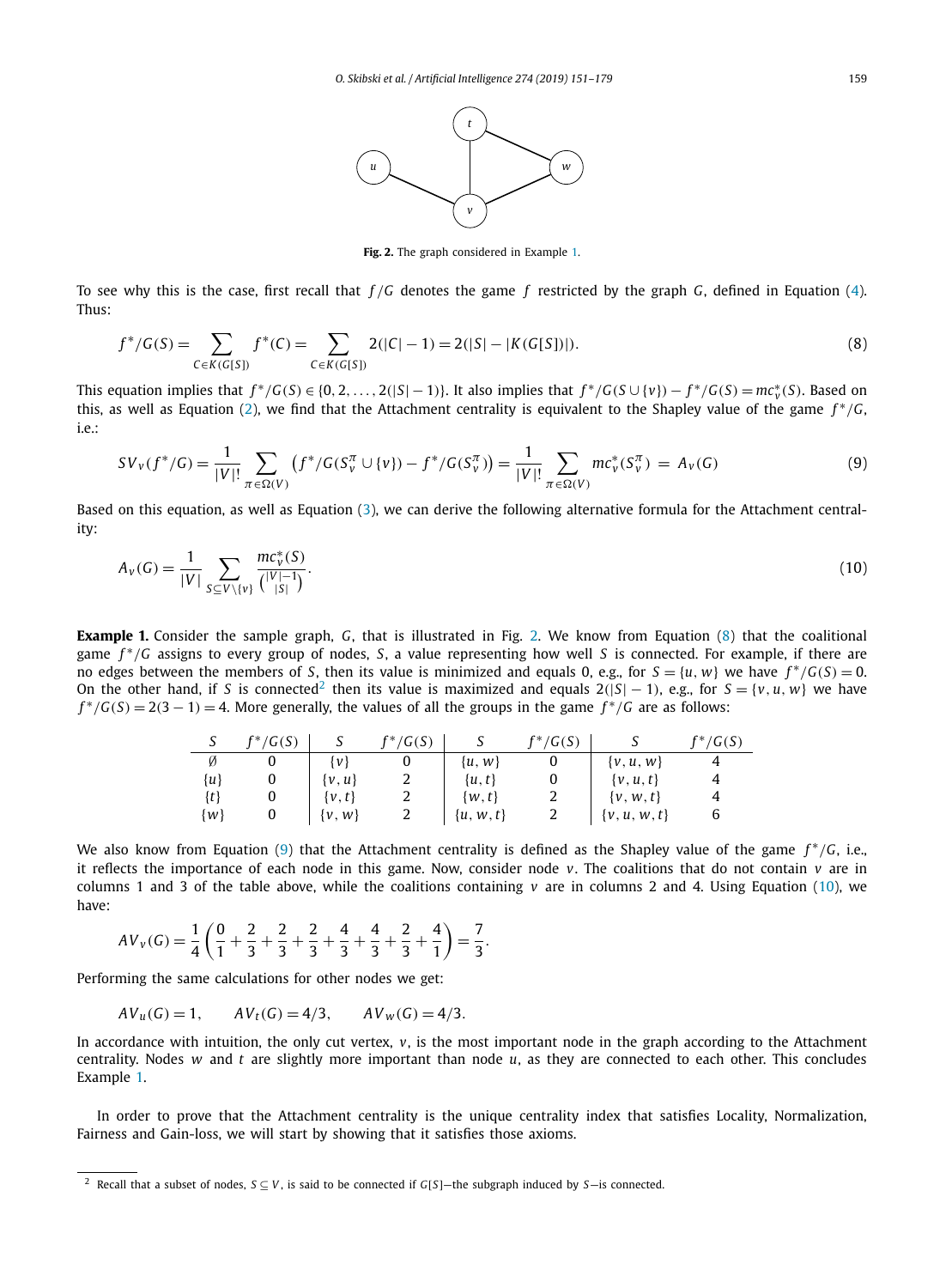#### <span id="page-9-0"></span>**Lemma 1.** *The Attachment centrality satisfies Locality, Normalization, Fairness, and Gain-loss.*

**Proof.** We consider all axioms one by one. In particular, Myerson's result, as well as Equation [\(7\)](#page-7-0), imply that the Attachment centrality satisfies Fairness, and that for every graph *G* and every connected component  $C \in K(G)$  we have:

$$
\sum_{v \in C} A_v(G) = 2(|C| - 1). \tag{11}
$$

This implies that adding an edge between two nodes in a connected component  $C \in K(G)$  does not affect the sum of the Attachment centrality of every node in that component. This, in turn, implies that the Attachment centrality satisfies the Gain-loss requirement.

Moving on to Normalization; we need to show that the Attachment centrality satisfies the three conditions outlined in the definition of Normalization. To this end, for every  $v \in V$ :

- If *v* is isolated in *G*, then *v* forms a connected component by itself, and (11) implies that  $A_V(G) = 0$ .
- If *G* is a star the center of which is *v*, then we need to show that  $A_v(G) = n 1$ . To this end, for every  $S \subseteq V \setminus \{v\}$ , the induced subgraph *G*[*S*] consists of |*S*| connected components, whereas the subgraph *G*[*S* ∪ {*v*}] consists of a single connected component. Thus,  $mc_v^*(S) = 2|S|$ . This fact, together with Equation [\(10\)](#page-8-0), imply that:

$$
A_V(G) = \frac{1}{|V|} \sum_{S \subseteq V \setminus \{v\}} \frac{2|S|}{\binom{|V|-1}{|S|}} = \frac{2}{n} \sum_{s=0}^{n-1} s \sum_{\substack{S \subseteq V \setminus \{v\}}{S|=s}} \frac{1}{\binom{n-1}{s}} = \frac{2}{n} \sum_{s=0}^{n-1} s = n-1.
$$

• Finally, we need to prove that  $A_v(G) \in [0, n-1]$ . Note that  $0 \leq mc_v^*(S) \leq 2|S|$  simply because the number of components in *G*[*S*] that are connected by *v* is between 0 and |*S*|. Furthermore, if  $mc_v^*(S) = 2|S|$  for every  $S \subseteq V \setminus \{v\}$ , then  $A_v(G) = n - 1$ , as we just proved. In contrast, if  $mc_v^*(S) = 0$  for every  $S \subseteq V \setminus \{v\}$ , then  $A_v(G) = 0$ . This implies that  $A_v(G) \in [0, n-1].$ 

The above three points imply that the Attachment centrality satisfies the Normalization requirement.

Next, we prove that the Attachment centrality satisfies Locality. In other words, given a graph,  $G = (V, E)$ , and a node,  $v \in V$ , we prove that  $A_v(G) = A_v(G[K_v(G)])$ . Observe that  $mc_v^*(S)$  is not influenced by any node lying outside  $K_v(G)$ . Thus, for every  $S \subseteq V \setminus \{v\}$ , we have:  $mc_v^*(S) = mc_v^*(S \cap K_v(G))$ . Next, we rewrite [\(5\)](#page-7-0) as follows:

$$
A_V(G) = \sum_{S \subseteq K_V(G) \setminus \{v\}} mc_V^*(S) \sum_{P \subseteq V \setminus K_V(G)} \frac{1}{|V| \binom{|V|-1}{|S \cup P|}}.
$$

Simple calculations show that for every  $S \subseteq K_v(G) \setminus \{v\}$  we have:

$$
\sum_{P \subseteq V \setminus K_V(G)} \frac{1}{|V| {|\langle V|-1 \rangle \choose |S \cup P|}} = \frac{1}{|K_V(G)| {|\langle K_V(G)|-1 \rangle \choose |S|}}.
$$

Thus,  $A_V(G) = A_V(G[K_V(G)])$ , i.e., the Attachment centrality satisfies Locality. This concludes the proof of Lemma 1.  $\Box$ 

# Theorem 2. The Attachment centrality is the unique centrality index that satisfies Locality, Normalization, Fairness, and Gain-loss.

**Proof.** In Lemma 1 we proved that the Attachment centrality satisfies Locality, Normalization, Fairness and Gain-loss. It remains to prove that the Attachment centrality is the only such possible centrality index. To put it differently, given a centrality index, F, that satisfies those requirements, it remains to prove that  $F_v(G) = A_v(G)$  for any graph  $G = (V, E)$  and any node  $v \in V$ . We will do so by showing that the sum of the *F* indices of all nodes belonging to the same connected component *S* equals:  $f^*(S) = 2(|S| - 1)$ . In so doing, we show that *F* satisfies *Component Efficiency* for game  $f^*$ . Since *F* also satisfies *Fairness*, then based on Myerson's result, this index is unique.

Let  $G = (V, E)$  be a star with node *v* being the center, and let *u* be an arbitrary node in  $V \setminus \{v\}$ . Normalization implies that:

$$
F_v(G) = n - 1.
$$

Next, we show that  $F_u(G) = 1$ . To this end, consider the graph obtained from G by removing the edge  $\{v, u\}$ . Since *u* is isolated in  $G - \{v, u\}$ , Normalization implies that:

$$
F_u(G - \{v, u\}) = 0,
$$

and from Locality, we know that: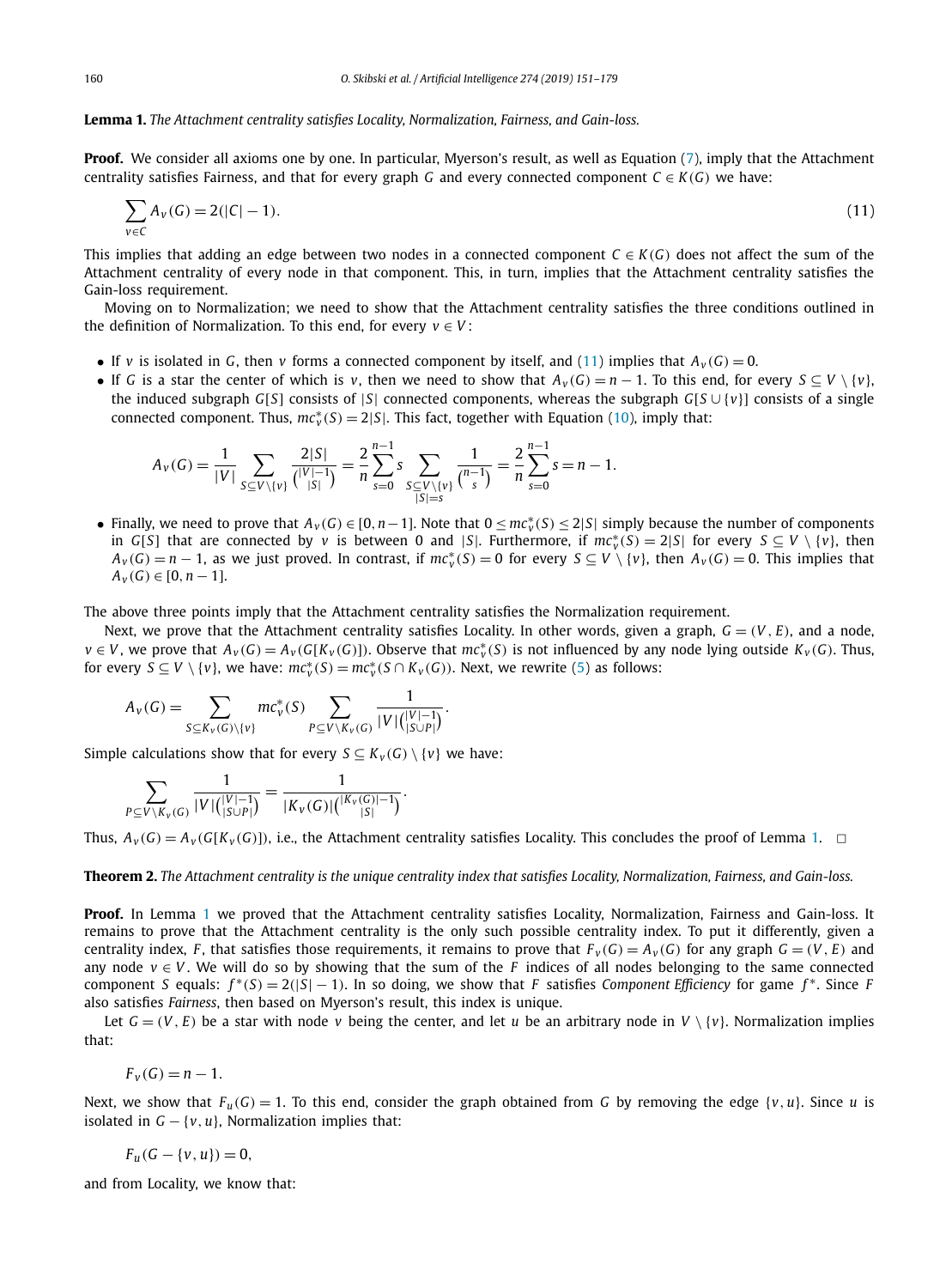$$
F_v(G - \{v, u\}) = F_v(G[V \setminus \{u\}]) = n - 2.
$$

<span id="page-10-0"></span>Now since the Fairness requirement implies that the removal of {*v, u*} affects the centrality indices of both *v* and *u* equally, then:

$$
F_u(G) = F_u(G - \{v, u\}) + (F_v(G) - F_v(G - \{v, u\})) = 1.
$$

As node *u* was chosen arbitrarily from the set  $V \setminus \{v\}$ , we conclude that every node other than the center of the star has a centrality index of 1. Thus, the sum of indices in a star equals 2*(n* − 1*)*. As every connected graph can be obtained from a star by adding and removing edges, the Gain-loss requirement implies that the sum of indices in any connected graph with *n* nodes equals 2*(n* − 1). Finally, Locality implies that the sum of indices in any connected component *S* equals 2(|*S*| − 1). This concludes the proof of Theorem [2.](#page-9-0)  $\Box$ 

Interestingly, replacing Gain-loss by Monotonicity in this axiomatization leads to the Degree centrality, as stated in the following theorem.

Theorem 3. The Degree centrality is the unique centrality index that satisfies Locality, Normalization, Fairness, and Monotonicity.

Proof. We begin by proving that the Degree centrality satisfies Locality, Normalization, Fairness, and Monotonicity. For any graph,  $G = (V, E)$ , and any node,  $v \in V$ :

- Locality:  $D_v(G)$  depends solely on the connected component containing *v* in *G*, meaning that Locality is met:
- Normalization:  $D_v(G) = 0$  when *v* is isolated, and  $D_v(G) = n 1$  when G is a star the center of which is *v*. It also holds that:  $0 < D_v(G) < n - 1$ . Thus, Normalization is met;
- Monotonicity:  $D_v(G)$  does not decrease by adding the edge  $\{u, w\}$  for any  $u, w \in V : u \neq w$ , meaning that Monotonicity is met;
- Fairness: adding an edge,  $\{v, u\}$  for any  $v, u \in V : v \neq u$ , increases the Degree centrality of both *v* and *u* by 1. Therefore, Fairness is met.

It remains to prove that Degree centrality is the only possible centrality index satisfying the above four requirements, i.e., assuming that *F* is a centrality index that satisfies those requirements, it remains to prove that  $F_v(G) = D_v(G)$  for any graph  $G = (V, E)$  and any node  $v \in V$ . We will do so by first proving that  $F_V(G) \ge D_V(G)$  and then proving that  $F_V(G) \le D_V(G)$ .

**Step 1:** In this step, we will prove that:

$$
F_v(G) \ge D_v(G), \text{ for every } v \in V. \tag{12}
$$

Let us fix a node,  $v \in V$ , and remove all the edges from G except those connecting v to its neighbors. In so doing, we obtain a new graph, G', such that  $K_v(G')$  forms a star the center of which is v. Since v is the center of the star  $G'[K_v(G')]$ , then based on Locality and Normalization:

$$
F_v(G') = F_v(G'[K_v(G')]) = |K_v(G')| - 1 = D_v(G).
$$

Furthermore, from Monotonicity we know that:  $F_v(G) \geq F_v(G')$ , which concludes the proof of the correctness of (12).

**Step 2:** In this step, we will prove that:

$$
F_v(G) \le D_v(G), \text{ for every } v \in V. \tag{13}
$$

To this end, for any set of nodes, *V*, and any  $v \in V$ , let  $\mathcal{G}_v^{\dagger}(V) \subseteq \mathcal{G}^V$  denote the set of all possible graphs such that all nodes in  $V \setminus \{v\}$  form a clique, i.e.:

$$
\mathcal{G}_{\nu}^{\dagger}(V) = \{ (V, E) : \{u, w\} \in E \text{ for every } u, w \in V \setminus \{v\}, u \neq w \}.
$$

We will prove by induction over the degree of *v* that the following holds:

$$
F_v(G) = D_v(G), \text{ for every } G \in \mathcal{G}_v^{\dagger}(V). \tag{14}
$$

Specifically, for any graph,  $G \in G_V^{\dagger}(V)$ , if  $|N_G(v)| = 0$ , then  $v$  is isolated and (14) holds from Normalization. Now, assume that (14) holds for all  $G \in \mathcal{G}_{\nu}^{\dagger}(V)$  such that  $|N_G(v)| \leq k$  for some integer  $k < n - 1$ . We will prove that (14) also holds for every graph  $G \in \mathcal{G}_{\nu}^{\dagger}(G)$  such that  $|N_G(v)| = k + 1$ . Let *G* be one such graph, and let  $u \in V$  be a neighbor of *v* in *G*. Then, if we remove the edge  $\{v, u\}$  from *G*, we obtain a new graph,  $G - \{v, u\} \in \mathcal{G}_v^{\dagger}(G)$ , in which the degree of *v* equals k. From the inductive assumption we know that  $F_v(G - \{v, u\}) = D_v(G - \{v, u\}) = k$ . We also know from (12) that  $F_v(G) > D_v(G) = k + 1$ . This means that removing  $\{v, u\}$  from G decreases the centrality of v by at least 1.

$$
^{(13)}
$$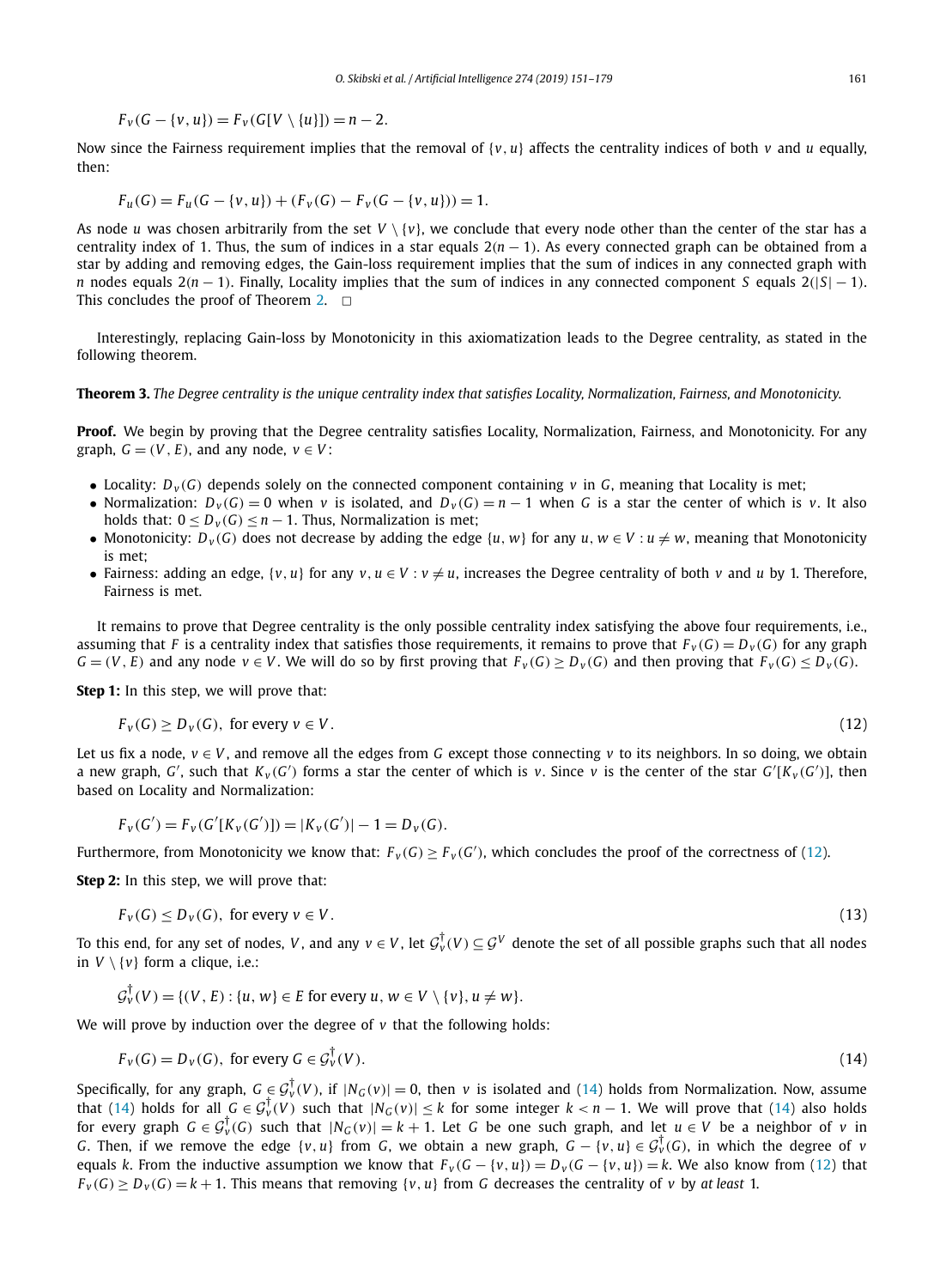$$
F_v(G) - F_v(G - \{v, u\}) \ge 1. \tag{15}
$$

<span id="page-11-0"></span>Now let us turn our attention back to node *u*. Observe that:

- $F_u(G) = n 1$ . This is because *u* is connected to *v* in *G* (since *u* and *v* are neighbors) and connected to every other node in *G* (since *V* \ {*v*} forms a clique). Thus, based on Normalization and [\(12\)](#page-10-0), it holds that:  $F_u(G) = n - 1$ ;
- $F_u(G \{v, u\}) \ge n 2$ . This follows immediately from [\(12\)](#page-10-0) and the fact that node *u* has  $n 2$  neighbors in  $G \{v, u\}$ .

The above two observations imply that, with the removal of  $\{v, u\}$  from G, the centrality of *u* decreases by *at most* 1. That is,

$$
F_u(G) - F_u(G - \{v, u\}) \le 1. \tag{16}
$$

Based on (15) and (16), as well as the Fairness requirement, we conclude that:  $F_v(G) - F_v(G - \{v, u\}) = 1$ , implying that  $F_v(G) = D_v(G)$ . This concludes our proof of the correctness of [\(14\)](#page-10-0).

Let us now move back to our original goal—proving the correctness of [\(13\)](#page-10-0), i.e., proving that  $F_v(G) \leq D_v(G)$  for every  $G \in \mathcal{G}^V$  and  $v \in V$ . To this end, we know from [\(14\)](#page-10-0) that if  $V \setminus \{v\}$  happened to form a clique in G, then  $F_V(G) = D_V(G)$ . If  $V \setminus \{v\}$  did not form a clique in *G*, then we can add every missing edge between pairs of nodes in  $V \setminus \{v\}$ . In so doing, we end up with a new graph, G', in which  $V \setminus \{v\}$  forms a clique and  $D_v(G) = D_v(G')$ . Thus, based on Monotonicity and [\(14\)](#page-10-0), we have:

$$
F_v(G) \le F_v(G') = D_v(G') = D_v(G).
$$

This concludes the proof of Theorem [3.](#page-10-0)  $\Box$ 

We end this section by showing the independence of axioms for both axiomatizations. We use Iverson brackets:  $[P] = 1$ if the logical condition *P* is true, and  $[P] = 0$ , otherwise.

- $\bullet$   $F_v(G) = D_v(G)$  violates Gain-loss, but satisfies Locality, Normalization, Fairness, and Monotonicity;
- $\bullet$   $F_v(G) = A_v(G)$  violates Monotonicity, but satisfies Locality, Normalization, Fairness, and Gain-loss;
- $F_v(G) = |K_v(G)| 1$  violates Fairness, but satisfies Locality, Normalization, Monotonicity, and Gain-loss;
- $\bullet$   $F_v(G) = 0$  violates Normalization, but satisfies Locality, Fairness, Monotonicity, and Gain-loss;
- $F_v(G) = (n-1) \cdot [G$  is connected] violates Locality, but satisfies Normalization, Fairness, Monotonicity, and Gain-loss.

Note that Theorems [2](#page-9-0) and [3](#page-10-0) imply that there exist no centrality index that satisfies all five axioms: Locality, Normalization, Fairness, Monotonicity, and Gain-loss.

### **5. Properties**

In this section, we discuss the properties of the Attachment centrality. We begin by analyzing in more detail how adding an edge impacts the Attachment centrality. We show, in particular, that there exists a strong relation between the Attachment centrality and the notion of induced paths. Later on, building upon this analysis, we consider how the presence of *cut cliques*, *bridges*, and *leaves* in a graph affects the Attachment centrality.

#### *5.1. Induced paths and the Attachment Delta*

To better understand how the Attachment centrality works, let us introduce the concept of the *Attachment Delta*, which is a centrality index based on the Myerson value parametrized by two nodes,  $s, t \in V$ . Basically, for every node, *v*, this index reflects the role that *v* plays in *connecting s* with *t*. As we will show next, the Attachment Delta also reflects how the addition of the edge {*s,t*} affects the Attachment centrality.

**Definition 2.** For two nodes  $s, t \in V$ , the *Attachment Delta* is the centrality index defined for every graph,  $G = (V, E)$ , and every node,  $v \in V$ , as:

$$
\Delta_{v}^{s,t}(G) = 2 \cdot MV_{v}(u_{\{s,t\}},G) = \frac{2 \cdot |\{\pi \in \Omega(V) : (s \sim_{G[S_{v}^{\pi} \cup \{v\}]} t) \wedge (s \not\sim_{G[S_{v}^{\pi}]} t)\}|}{|V|!}.
$$
\n(17)

Recall that *(s* ∼*<sup>G</sup> t)* means that nodes *s* and *t* are connected in graph *G*. <sup>3</sup> From the definition, we see that the Attachment Delta assigns non-zero value only to the nodes for which there exists a permutation of nodes such that in the subgraph induced by the predecessors of *v*:

Note that we slightly abuse this notation and use it also for nodes which are outside of graph  $G = (V, E)$ . This is because, if  $s, t \notin V$ , then obviously they are not connected in *G*:  $s \sim G$  *t*.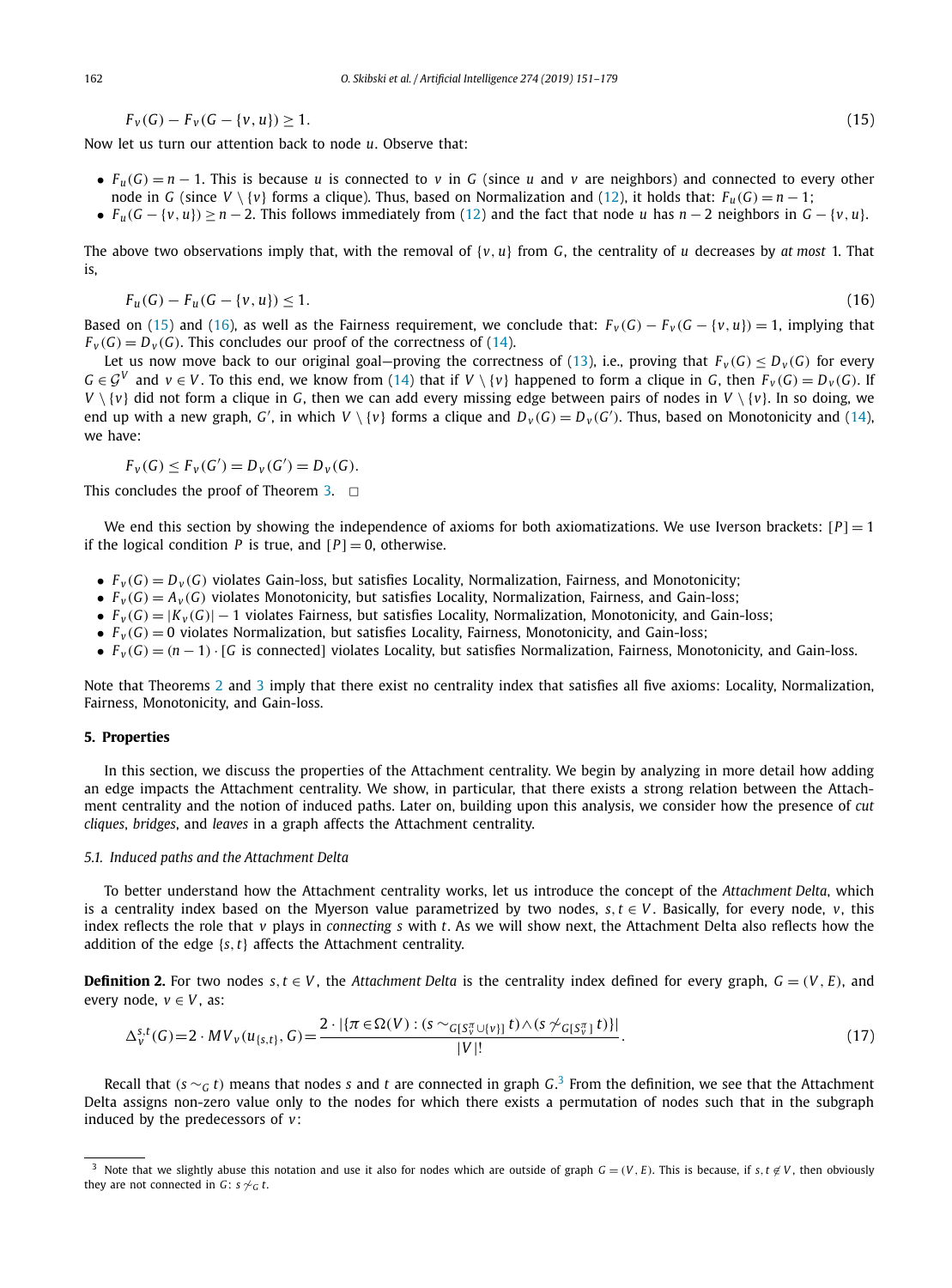- <span id="page-12-0"></span>• nodes *s* and *t* are not connected; but
- after the addition of node *v* and its edges, nodes *s* and *t* become connected.

Alternatively, we can say that *v connects s* and *t* in some (induced) subgraph. Formally, *s* and *t* are not connected in *G*[*S*], but they are connected in *G*[*S* ∪ {*v*}] for some *S* ⊂ *V* \ {*v*}.

Before we move on to analyze the Attachment Delta in detail, let us motivate this analysis by showing the connection of the Attachment Delta to the Attachment centrality. In a nutshell, the Attachment Delta of node  $v \in V \setminus \{s, t\}$  is equal to the decrease in the Attachment centrality of node *v* caused by the addition of edge {*s,t*}. To put it differently, the Attachment Delta represents the role that *v* plays in connecting nodes *s* and *t* which is lost when the direct connection between *s* and *t* is added to the graph.

**Lemma 4.** For every graph  $G = (V, E)$ , edge  $\{s, t\} \notin E$  and node  $v \in V \setminus \{s, t\}$ :

$$
\Delta_{\nu}^{s,t}(G) = A_{\nu}(G) - A_{\nu}(G + \{s,t\}).
$$

Moreover,  $\Delta_{v}^{S,t}(G) = A_{v}(G) - A_{v}(G + \{s,t\}) + 1$  if  $v \in \{s,t\}$ .

**Proof.** Let us denote  $G + \{s, t\}$  by  $G'$ . Using the Iverson brackets, our formula can be rewritten as follows:

$$
\Delta_{\nu}^{s,t}(G) - [\nu \in \{s, t\}] = A_{\nu}(G) - A_{\nu}(G'). \tag{18}
$$

We begin by showing that:

$$
\Delta_{\nu}^{s,t}(G') = [\nu \in \{s, t\}]. \tag{19}
$$

Fix  $v \in V$  and consider an arbitrary coalition  $S \subseteq V \setminus \{v\}$ . Since the edge  $\{s, t\}$  is in  $G'$ , the condition  $(s \sim_{G'[S]} t)$  is satisfied if and only if  $s, t \in S$ . Thus, we get:

$$
(s \sim_{G'[S\cup \{v\}]} t) \Leftrightarrow (s \sim_{G'[S]} t), \text{ if } v \in V \setminus \{s, t\},
$$

which combined with [\(17\)](#page-11-0) implies that  $\Delta_{\nu}^{s,t}(G')=0$ . Next, assume otherwise that  $\nu\in\{s,t\}$ . Without loss of generality, let *v* = *s*. Since *s* ∉ *S*, we have that (*s*  $\sim$   $G$ <sup>*(*</sup>[*S*] *t*) and that:

$$
(s \sim_{G'[S \cup \{v\}]} t) \land (s \not\sim_{G'[S]} t) \Leftrightarrow (t \in S), \text{ if } v = s.
$$

By using [\(17\)](#page-11-0) we get:  $\Delta_s^{S,t}(G + \{s,t\}) = 2 \cdot |\{\pi \in \Omega(V) : t \in S_s^{\pi}\}|/|V|! = 1$ , because t is before s in half of the permutations, and after *s* in the other half. Hence, we proved the correctness of (19). Now, by combining (18) and (19) we get that:

$$
A_v(G) - A_v(G') = \Delta_v^{s,t}(G) - \Delta_v^{s,t}(G').
$$
\n(20)

From Definitions [1](#page-7-0) and [2](#page-11-0) and Additivity of the Shapley value, we conclude that, in order to prove (20), it is sufficient to show the equality of the corresponding coalitional games:

$$
f^*/G - f^*/(G') = 2 \cdot u_{\{s,t\}}/G - 2 \cdot u_{\{s,t\}}/(G').
$$

This, however, based on  $(4)$  and  $(7)$ , is equivalent to:

$$
K(G'[S]) - K(G[S]) = [s \sim_{G[S]} t] - [s \sim_{G'[S]} t], \text{ for every } S \subseteq V,
$$
\n
$$
(21)
$$

where  $[P]$  denotes the Iverson brackets. If  $s \notin S$  or  $t \notin S$ , then clearly both sides of the equation simplify to 0. Assume s,  $t \in S$ . From the fact that s and t are connected by an edge in G', we know that  $(s \sim_{G'[S]} t)$ . Also,  $1 - [P] = [\neg P]$ . Thus, we get that (21) is equivalent to:

$$
K(G'[S]) = K(G[S]) - [s \not\sim_{G[S]} t], \text{ for every } S \subseteq V : s, t \in S.
$$

To see why this is case, note that if *s* and *t* are not connected in  $G[S]$ , then the number of components in  $G'[S]$  is smaller than in  $G[S]$  by one, i.e.,  $K(G'[S]) = K(G[S]) - 1$ ; otherwise, the numbers of components in both graphs are the same:  $K(G'[S]) = K(G[S])$ . This concludes the proof of Lemma 4.  $\Box$ 

The Attachment Delta can be considered as an alternative to assessing the role of a node in connecting two nodes by looking at either the shortest paths, as in the classical Betweenness centrality [\[21\]](#page-27-0) or the flow, as in the Flow Betweenness centrality [\[23\]](#page-27-0). In the following example, we compare it with these alternatives.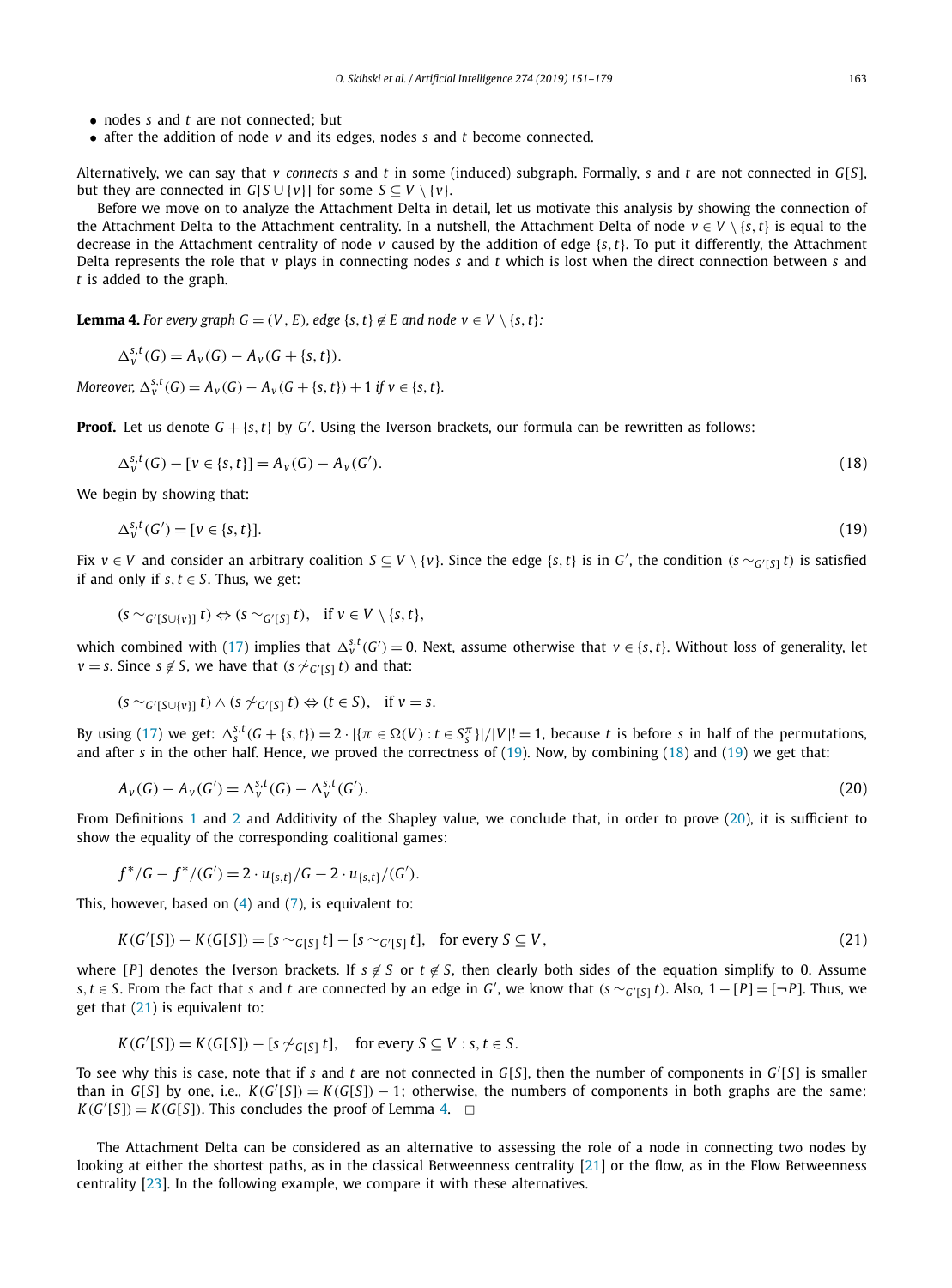<span id="page-13-0"></span>

Fig. 3. A sample graph of eight nodes with two paths between s and t, which are  $(s, v_1, v_2, t)$  and  $(s, v_3, v_4, v_5, v_6, t)$ .

**Example 2.** Given the graph in Fig. 3, consider the following question: what is the role of nodes  $v_1, \ldots, v_6$  in connecting *s* and *t*? According to the Betweenness centrality, the role of a node *v* reflects the proportion of the shortest paths between *s* and *t* that *v* belongs to. More specifically:

$$
B_{v}^{s,t}(G) = \frac{|\{p \in \Pi_{s}(s,t) : v \in p\}|}{|\Pi_{s}(s,t)|}.
$$

This implies that only the nodes  $v_1$  and  $v_2$  are important in connecting s and t, since we have:  $(B^{s,t}_{v_1}(G),\ldots,B^{s,t}_{v_6}(G))$  = *(*1*,* 1*,* 0*,* 0*,* 0*,* 0*)*.

Now, consider the Flow Betweenness centrality [\[23\]](#page-27-0). According to this index, a node is as important as its (relative) marginal contribution to the *flow* between both nodes, i.e.:

$$
FB_v^{s,t}(G) = \frac{flow_{s,t}(G) - flow_{s,t}(G[V \setminus \{v\}])}{flow_{s,t}(G)}.
$$

For an unweighted graph, the amount of the flow is equivalent to the number of edge-independent paths from *s* and *t*. As there exist two paths between s and t in graph G, we have  $flow_{st}(G) = 2$ , and for every node  $v_i$  we have  $flow_{st}(G[V \setminus$  ${v_i}|_{i=1}$ . This implies that the nodes  $v_1, \ldots, v_6$  are equally important in terms of connecting *s* and *t*, since we have:  $(FB^{S,t}_{\nu_1}(G),\ldots,FB^{S,t}_{\nu_6}(G))=(\frac{1}{2},\frac{1}{2},\frac{1}{2},\frac{1}{2},\frac{1}{2},\frac{1}{2}).$ 

Arguably, both of these results are counterintuitive. On one hand, the nodes  $v_3, \ldots, v_6$  seem to have some non-zero role in connecting *s* and *t*. On the other hand, this role seems smaller than the role of nodes  $v_1, v_2$  since those latter nodes form the shorter path between *s* and *t*. Viewed from a different perspective, node  $v_1$  requires only one other node– $v_2$ —in order to provide a connection between *s* and *t*, whereas node  $v_3$  requires three other nodes— $v_4$ ,  $v_5$ ,  $v_6$ —in order to provide such a connection. Thus, it seems counterintuitive to consider  $v_1$  and  $v_3$  indistinguishable in terms of the role they play in connecting *s* and *t*.

Compared to the outcomes of  $B^{s,t}$  and  $FB^{s,t}$ , the outcome of the Attachment Delta seems consistent with this intuition, since we have:  $(\Delta_{v_1}^{s,t}(G),...,\Delta_{v_6}^{s,t}(G)) = (\frac{1}{4}, \frac{1}{4}, \frac{1}{12}, \frac{1}{12}, \frac{1}{12}, \frac{1}{12})$ . For i from. In any permutation,  $\pi$ , the node  $v_1$  connects *s* and *t* in the subgraph induced by the predecessors of  $v_1$  if (i) all the nodes s, t,  $v_2$  are before  $v_1$ , and (ii) not all the nodes  $v_3$ ,  $v_4$ ,  $v_5$ ,  $v_6$  are before  $v_1$ . Condition (i) is satisfied in  $\frac{1}{4}$  of all the permutations, and among those, condition (ii) is *not* satisfied only when all nodes are before  $v_1$ , i.e.,  $v_1$  is last in the permutation, which happens in  $\frac{1}{8}$  of all permutations. Thus,  $\Delta_{v_1}^{s,t}(G) = 2(\frac{1}{4} - \frac{1}{8}) = \frac{1}{4}$ . Analogously, it can be shown that  $\Delta_{v_3}^{s,t}(G) = 2(\frac{1}{6} - \frac{1}{8}) = \frac{1}{12}$ . This concludes Example 2.

Observe that both paths  $(s, v_1, v_2, t)$  and  $(s, v_3, v_4, v_5, v_6, t)$  in Fig. 3 are induced. The following lemma shows that the Attachment Delta of a node is non-zero if and only if it is on an induced path.

**Lemma 5.** For every graph G  $=(V,E)$  and nodes  $v,s,t\in V$ ,  $\Delta^{s,t}_v(G)\neq 0$  if and only if there exists an induced path,  $p\in \Pi_i(s,t)$ , such *that*  $v \in p$ .

**Proof.** From Definition [2,](#page-11-0) we have that  $\Delta_v^{s,t}(G)\geq 0$  and  $\Delta_v^{s,t}(G)>0$  if and only if there exists a coalition  $S\subseteq V\setminus\{v\}$  such that (*s*  $\gamma$ <sub>*G*[*S*]</sub> *t*), but (*s* ∼*G*[*S*∪{*v*<sub>]</sub>] *t*). Thus, we need to prove that such a coalition exists if and only if there exists an induced path from *s* to *t* that traverses *v*:

$$
(\exists p \in \Pi_i(s,t) : v \in p) \Leftrightarrow (\exists S \subseteq V : (s \not\sim_{G[S]} t) \land (s \sim_{G[S \cup \{v\}]} t)).
$$

 $\Rightarrow$ : First, observe that if there exists an induced path  $p = (u_1, \dots, u_m) \in \Pi_i(s, t)$  such that  $u_1 = s$ ,  $u_m = t$  and  $u_k = v$  for some  $k \in \{1, \ldots, m\}$ , then  $S = \{u_1, \ldots, u_m\} \setminus \{u_k\}$  is the coalition that we are looking for: since p is an induced path, there exists no edge between  $u_1, \ldots, u_{k-1}$  and  $u_{k+1}, \ldots, u_m$ ; thus,  $(s \not\sim_{G[S]} t)$ , but  $(s \sim_{G[S \cup \{v\}]} t)$ .

 $\Leftarrow$ : Now, assume there exists *S* ⊆ *V* such that (*s*  $\sim$ <sub>*G*[*S*] *t*) and (*s*  $\sim$ <sub>*G*[*S*∪[*v*]] *t*). We will show that *v* is on some induced</sub></sub> path between s and t. To this end, consider the shortest path from s to v and from v to t in  $G[S \cup \{v\}]: p_s = (u_1, \ldots, u_k)$ ,  $p_t = (u_k, \dots, u_m)$  such that  $u_1 = s$ ,  $u_k = v$  and  $u_m = t$ . We will prove by contradiction that  $p^* = (u_1, \dots, u_m)$  is an induced path.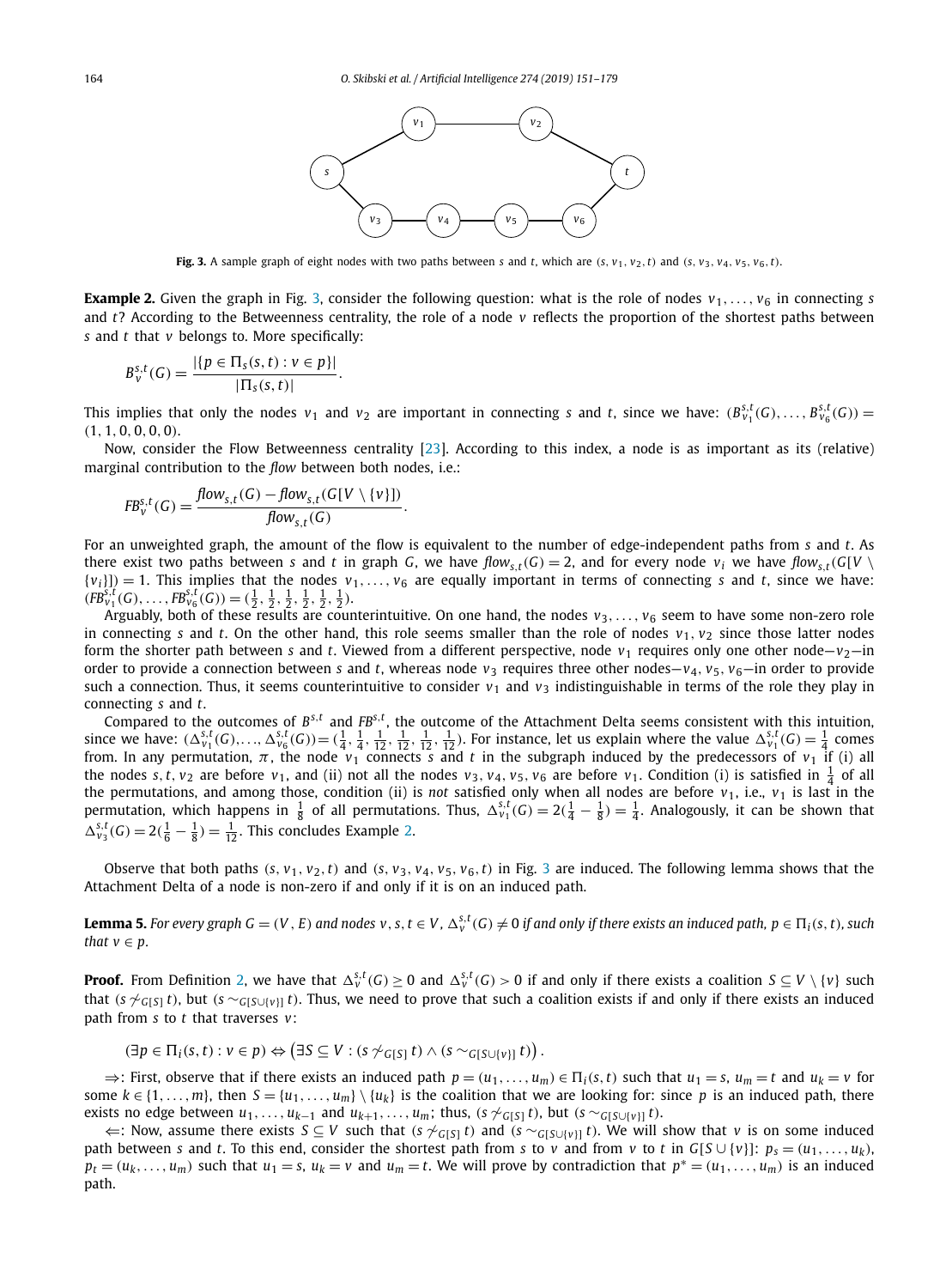<span id="page-14-0"></span>To this end, consider two non-consecutive nodes  $u_i, u_j, 1 \le i < j \le m$ ,  $j \ne i + 1$  and assume  $\{u_i, u_j\} \in E$ . If  $j \le k$ , then  $u_i, u_j \in p_s$  which contradicts the assumption that  $p_s$  is the shortest path between *s* and *v*. Analogously, if  $i \geq k$ , then  $u_i, u_j \in p_t$  which implies that  $p_t$  is not the shortest path between v and t. If  $i < k$  and  $j > k$ , then  $(u_1, \ldots, u_i, u_j, \ldots, u_m)$  is a path in *G*[*S*] which contradicts the fact that  $(s \nsim_{G[S]} t)$ . This shows that  $p^*$  is an induced path and concludes the proof of Lemma  $5. \square$  $5. \square$ 

An immediate conclusion from Lemmas [4](#page-12-0) and [5](#page-13-0) is the following theorem.

**Theorem 6.** Adding an edge  $\{s, t\}$  to a graph G affects only the Attachment centrality of s, t, and the nodes belonging to any of the *induced paths between s and t.*

**Proof.** Fix  $v \in V \setminus \{s,t\}$ . From Lemma [4,](#page-12-0) we know that  $A_v(G) - A_v(G + \{s,t\}) = \Delta_v^{s,t}(G)$ . Thus, from Lemma [5](#page-13-0) we get that  $A_V(G) - A_V(G + \{s, t\}) \neq 0$  if and only if v lies on an induced path between s and t. Now, if  $v \in \{s, t\}$ , then from Lemma [4](#page-12-0) we have that  $A_v(G) - A_v(G + \{s,t\}) = \Delta_v^{s,t}(G) - 1$ . Since  $\Delta_v^{s,t}(G) = 1$  if and only if edge  $\{s,t\}$  is already in G, we get that *Av*<sub>*v*</sub>(*G*) − *Av*<sub>*(*</sub>*G* + {*s,t*})  $\neq$  0.  $\Box$ 

Let us summarize our analysis of the effects of adding edge  $\{s, t\}$  to graph G on the role of the nodes in connecting s and *t*:

- if node *v* is not on any induced path between *s* and *t* (did not *connect* them), then its Attachment centrality does not change;
- if node *v*, other than *s* and *t*, is on an induced path between *s* and *t*, then *v*'s role in connecting these nodes (equal to  $\Delta_{v}^{s,t}(G)$ ) is deduced from its Attachment centrality;
- if  $v \in \{s, t\}$ , then *v*'s role in connecting *s* and *t* (equal to  $\Delta_v^{s,t}(G)$ ) is deduced from its Attachment centrality and 1 (which represents the role in connecting *s* and *t* in graph  $G + \{s, t\}$ ) is added.

Building upon our analysis, the Attachment centrality can be constructed from the Attachment Delta using the following scheme: (1) start with an empty graph  $G^* = (V, \emptyset)$  and set the centrality index of each node to zero, i.e.,  $A_V(G^*) = 0$  for every *v* ∈ *V*; (2) add to *G*<sup>∗</sup> edges from *E*, one by one, and for every such edge update the centralities according to Lemmas [4](#page-12-0) and [5.](#page-13-0) Moreover, the order in which edges are added would not affect the final result. In particular, by adding edges of *v* at the very end of the process, we get the following reformulation of the Attachment centrality:

**Theorem 7.** For every graph  $G = (V, E)$ , node  $v \in V$  and  $N_G(v) = (u_1, ..., u_k)$ :

$$
A_{\nu}(G) = |N_G(\nu)| - \sum_{u_i \in N_G(\nu)} \Delta_{\nu}^{\nu, u_i}(G - \{\{\nu, u_j\} : j \leq i\}).
$$

**Proof.** For  $i \in \{0, \ldots, k\}$ , let us denote by  $G_i$  the graph obtained from G by removing *i* edges of node *v* to nodes  $u_1, \ldots, u_i$ . Formally:  $G_i = G - \{ \{v, u_i\} : j \leq i \}$ . We need to prove that:

$$
A_{v}(G) = |N_{G}(v)| - \sum_{u_{i} \in N_{G}(v)} \Delta_{v}^{v, u_{i}}(G_{i}).
$$

Observe that  $G_0 = G$ . On the other hand, in graph  $G_k$ , node v does not have any edges, i.e., it is isolated. From Normalization we have that the Attachment centrality of an isolated node equals zero, so  $A_V(G_k) = 0$ .

From Lemma [4](#page-12-0) and the fact that  $G_{i-1} = G_i + \{v, u_i\}$ , we have that:

$$
A_V(G_{i-1}) - A_V(G_i) = -\Delta_V^{V,U_i}(G_i) + 1, \quad \text{for every } i \in \{1, ..., k\}.
$$
 (22)

Summing (22) over all  $i \in \{1, ..., k\}$  we get that:

$$
A_v(G_0) - A_v(G_k) = - \sum_{i \in \{1, \dots, k\}} \Delta_v^{v, u_i}(G_i) + k.
$$

Since we know that  $|N_G(v)| = k$ ,  $i \in \{1, ..., k\}$  is equivalent to  $u_i \in N_G(v)$ ,  $G_0 = G$  and  $A_v(G_k) = 0$  this concludes the proof of Theorem 7.  $\Box$ 

In the next subsection, we show how the relation between the Attachment centrality and induced paths can be used to study how cut cliques, bridges and leaves in a graph affect the Attachment centrality.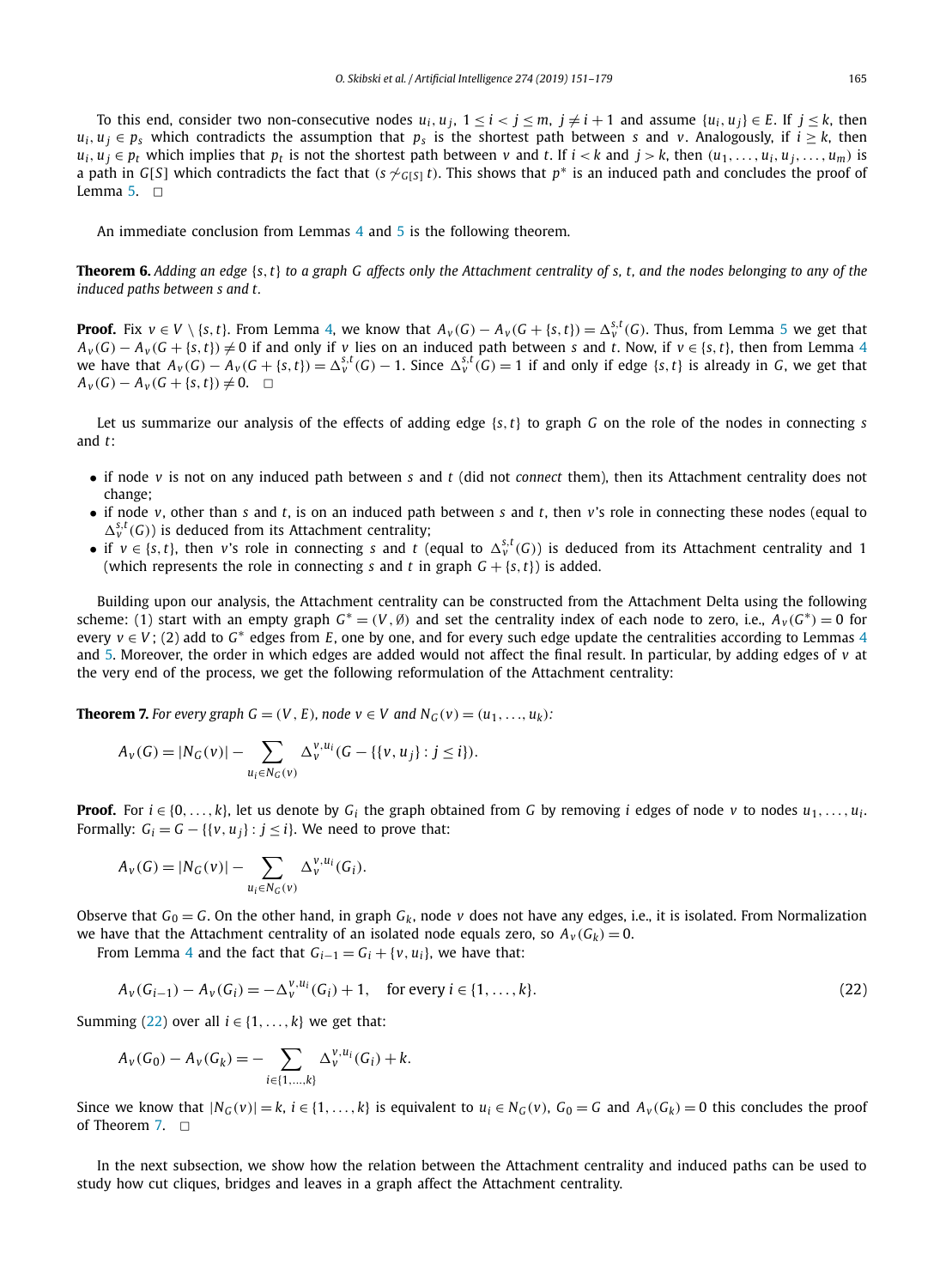# <span id="page-15-0"></span>*5.2. Cut cliques, bridges and leaves*

The following result plays the crucial role in our analysis how the presence of cut cliques in the graph affects the Attachment centrality.

**Theorem 8.** If  $G = (V, E)$  is a connected graph such that  $C \subseteq V$  forms a clique and  $K(G[V \setminus C]) = \{S_1, \ldots, S_k\}$ , then:

$$
A_{\nu}(G) = \begin{cases} A_{\nu}(G[S_i \cup C]) & \text{if } \nu \in S_i, \\ \left(\sum_{i \in \{1, \dots, k\}} A_{\nu}(G[S_i \cup C])\right) - \frac{2(|C| - 1)}{|C|}(k - 1) & \text{if } \nu \in C. \end{cases}
$$
(23)

**Proof.** First, let us focus on an arbitrary node,  $v \in S_i$  for some  $i \in \{1, ..., k\}$ . We need to show that  $A_v(G) = A_v(G[S_i \cup C])$ . From Locality, we know that  $A_v(G[S_i \cup C]) = A_v(V, E[S_i \cup C])$ , so equivalently we need to show that  $A_v(G) = A_v(V, E[S_i \cup C])$ *C*]). To put it in words, our goal is to prove that the Attachment centrality of node *v* is not affected by the removal of any of the edges from the components other than  $S_i \ni v$  that emerge after removing cut clique *C*. To this end, we begin by proving that removing *one* such edge does not affect the Attachment centrality:

(\*) For  $G = (V, E)$ , if C forms a clique and  $S_i \in K(G[V \setminus C])$ , then  $A_V(G) = A_V(G - \{u, w\})$  for every  $\{u, w\} \in E \setminus E[S_i \cup C]$ .

Since  $S_i$  is a component in  $G[V \setminus C]$ , then edges from  $E \setminus E[S_i \cup C]$  are not incident to nodes from  $S_i$ , i.e.,  $u, w \notin S_i$ . Now recall that based on Theorem [6](#page-14-0) it is sufficient to show that *v* is not on any induced path between *u* and *w* in *G* − {*u, w*}. Assume otherwise: let  $p \in \Pi_i(u, w)$  be an induced path such that  $v \in p$ . This path consists of two parts: a path from *u* to *v* and a path from *v* to *w*. Since  $v \in S_i$  and  $u, w \notin S_i$ , we know that both of these paths contain a node from *C*. This implies that *p* is not induced, as it contains the same node from *C* twice or two different non-consecutive nodes from *C* which—by the definition—are connected by an edge. Thus, we proved that (\*) holds.

To show that *all* edges from  $E \setminus E[S_i \cup C]$  can be removed, it is sufficient to prove that after removing one edge,  $\{u, w\}$ , the graph  $G' = G - \{u, w\}$  also satisfies the assumptions of (\*), i.e., *C* forms a clique in  $G'$  and  $S_i \in K(G'[V \setminus C])$ . To see why this is the case, observe that the removed edge is not from *E*[*C*] (i.e., *C* still forms a clique in *G'*) and the edges of the nodes from  $S_i$  have remained intact (i.e.,  $S_i$  is a component in  $K(G'[V \setminus C])$ ). This implies that, starting from graph *G*, we can remove edges from  $E \setminus E[S_i \cup C]$  one by one and (\*) implies that the Attachment centrality of node *v* remains intact. Thus, after removing all such edges we get the graph  $(V, E[S_i \cup C])$  and we get  $A_V(G) = A_V(V, E[S_i \cup C])$ , which concludes the first part of the proof.

Now let us turn our attention to an arbitrary node  $v \in C$  and denote the graph  $(V, E[S_i \cup C])$  by  $G_i$ . From Locality we know that  $A_v(G[S_i \cup C]) = A_v(G_i)$ . Thus, we need to prove that:

$$
A_V(G) = \sum_{i \in \{1, \dots, k\}} A_V(G_i) - \frac{2(|C| - 1)}{|C|} \cdot (k - 1). \tag{24}
$$

To this end, let us analyze the marginal contribution of node *v* to an arbitrary coalition *S* ⊆ *V* \ {*v*} in game *f* <sup>∗</sup>*/G* and in game  $f^*/G_i$  for every  $i \in \{1, ..., k\}$  $i \in \{1, ..., k\}$  $i \in \{1, ..., k\}$ . Recall that based on Definition 1,  $f^*/G(S \cup \{v\}) - f^*/G(S) = |K(G[S])| - |K(G[S \cup \{v\})|$  $\{v\}\| + 1$ , which is equivalent to the number of components of *G*[*S*] that are connected to *v*.

Without loss of generality, let  $K(G[S]) = \{T_1, \ldots, T_l\}$  be the components of *S* and assume that *v* is connected to the first *m* components:  $T_1, \ldots, T_m$  for  $m \leq l$ . Observe that if component  $T_j$  contains a node from *C*, then it contains all nodes from *S* ∩ *C*. This implies that there exists at most one component that contains nodes from *C* (and if it exists, then it must be connected to *v*) and all other components are subsets of components  $S_1, \ldots, S_k$ . This can be formalized as follows:

$$
m = |\{j \in \{1, ..., m\} : \exists_i T_j \subseteq S_i\}| + [S \cap C \neq \emptyset].
$$
\n(25)

Recall that in graph  $G_i$  there are only edges between nodes from  $S_i \cup C$ . So, node  $v \in C$  in graph  $G_i$  is connected only to components  $T_j$  that are subsets of component  $S_i$  and to nodes from  $S \cap C$ , if there exists:

$$
K(G_i[S]) - K(G_i[S \cup \{v\}]) + 1 = |\{j \in \{1, ..., m\} : T_j \subseteq S_i\}| + [S \cap C \neq \emptyset].
$$

Summing over all  $i \in \{1, ..., k\}$  and using (25) we get:

$$
\sum_{i \in \{1, \dots, k\}} (K(G_i[S]) - K(G_i[S \cup \{v\}]) + 1) = m + (k - 1) \cdot [S \cap C \neq \emptyset]
$$
  
=  $(K(G[S]) - K(G[S \cup \{v\}]) + 1) + (k - 1) \cdot [S \cap C \neq \emptyset].$ 

Thus, using Definition [1,](#page-7-0) we get that

$$
\sum_{i \in \{1, \ldots, k\}} A_{\nu}(G_i) = A_{\nu}(G) + (k - 1) \cdot \frac{2|\{\pi \in \Omega(V) : S_{\nu}^{\pi} \cap C \neq \emptyset\}|}{|V|!}.
$$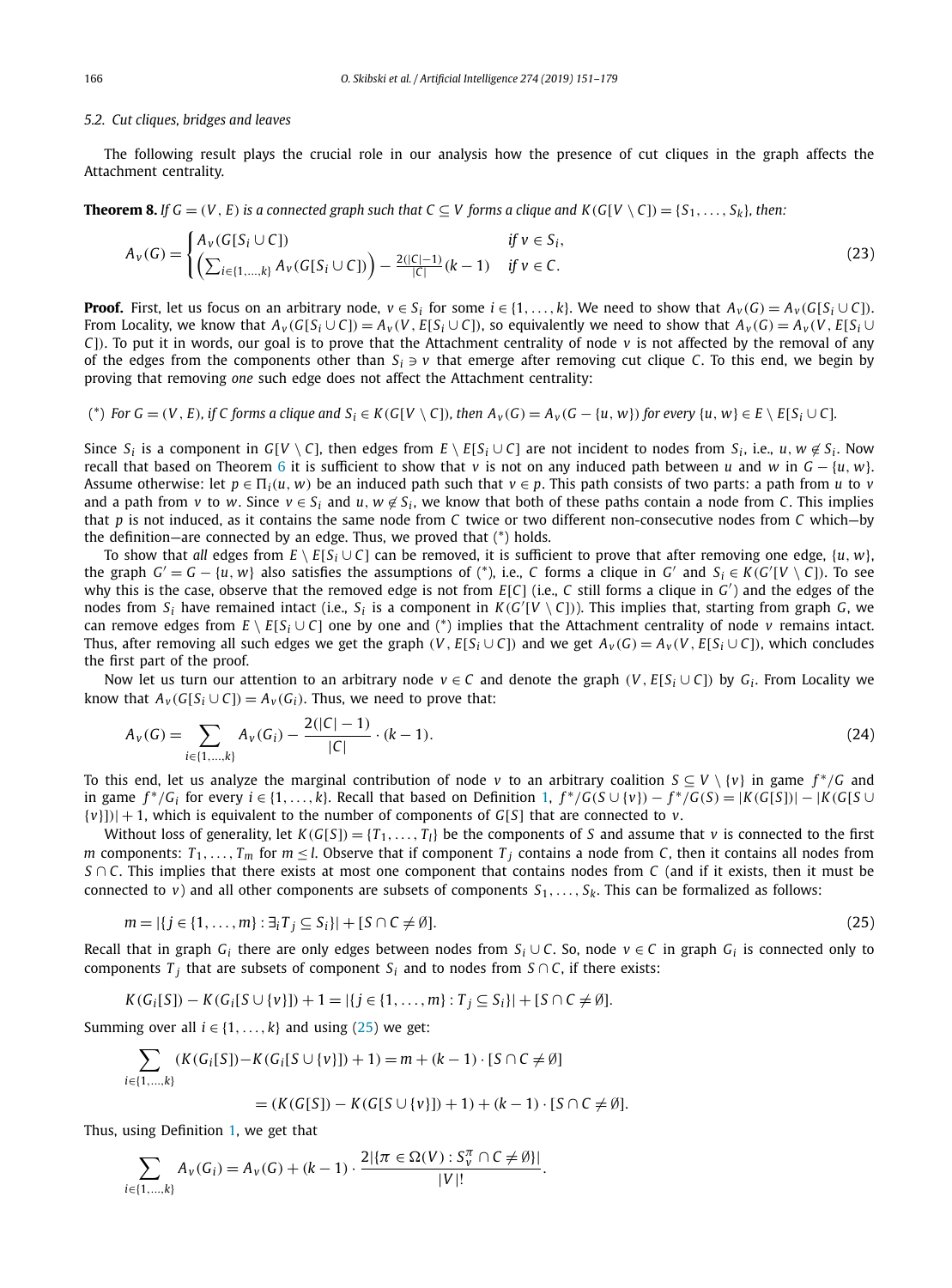<span id="page-16-0"></span>

Fig. 4. A sample graph of 7 nodes. For a cut clique  $C = \{v_1, v_2, v_3\}$ , we have  $K(G[V \setminus C]) = \{\{v_4\}, \{v_5\}, \{v_6, v_7\}\}\$ . Theorem [8](#page-15-0) implies, in particular, that  $A_{v_4}(G) = A_{v_4}(G[C \cup \{v_4\}])$  and  $A_u(G) = A_u(G[C \cup \{v_4\}]) + A_u(G[C \cup \{v_5\}]) + A_u(G[C \cup \{v_6, v_7\}]) - 8/3$  for every  $u \in C$ .

In permutation  $\pi$ , it holds that  $S_v^{\pi} \cap C \neq \emptyset$  if and only if  $v$  is not the first node from *C*. This happens with probability  $(|C| - 1)/|C|$ , which concludes the proof of Theorem [8.](#page-15-0)  $\Box$ 

See Fig. 4 for an illustration of the implications of Theorem [8.](#page-15-0) From this theorem, we know that if there exists a cut clique, then the Attachment centrality of a graph can be computed based on the Attachment centrality of subgraphs determined by the cut clique. We will use this fact as one of the foundations of our algorithmic analysis of the Attachment Centrality in Section 6.

Now we will analyze how the removal of a *cut vertex* or a *bridge* influences the Attachment centrality of other nodes.

**Corollary 9.** *The Attachment centrality satisfies the following properties:*

- (a) (Leaf) The centrality of a leaf equals 1. Moreover, removing a leaf from the graph decreases the centrality of its only neighbor by 1 *and does not affect the centrality of other nodes.*
- (b) (Cut vertex) The centrality of a cut vertex equals the sum of its centralities in the graphs induced by itself and the nodes from each *component created by its removal.*
- (c) (Bridge) Removing a bridge decreases the centrality of both its ends by 1 and does not affect the centrality of other nodes.

**Proof.** We will prove that the Attachment centrality satisfies these properties one by one.

- (a) Assume *v* is a leaf and  $N(v) = \{u\}$ . Clearly, *u* is a cut clique of size 1 and Theorem [8](#page-15-0) implies that  $A_v(G)$  =  $A_v({v,u},\{{v,u}\})=1$  (from Normalization),  $A_u(G) = A_u(G[V\setminus{v}]) + 1$ , and  $A_w(G) = A_w(G[V\setminus{v}])$  for  $w \in V\setminus{v,u}$ .
- (b) Assume *G* is connected and  $K(G[V \setminus \{v\}]) = \{S_1, \ldots, S_k\}$ . From Theorem [8](#page-15-0) for  $C = \{v\}$  we get that  $A_v(G) =$  $\sum_{i \in \{1,...,k\}} A_v(G[S_i \cup \{v\}]).$
- (c) Assume  $\{v, u\}$  is a bridge and  $K(G \{v, u\}) = \{S_v, S_u\}$ . Since both v and u are cut vertices, from Locality and the analysis of cut vertices we get that  $A_w(G - \{v, u\}) = A_w(G[S_v]) = A_w(G)$  for every  $w \in S_v$  and, analogously,  $A_W(G[S_u]) = A_W(G)$  for every  $w \in S_u$ . On the other hand,  $A_V(G) = A_V(G[S_v]) + A_V(G[S_u \cup \{v\}])$ . Since v is a leaf in *G*[*S<sub>u</sub>* ∪ {*v*}], from the analysis of leaves we get that  $A_v(G) = A_v(G - \{v, u\}) + 1$ . In the same way we can prove that  $A_u(G) = A_u(G - \{v, u\}) + 1.$

This concludes the proof of Corollary  $9. \Box$ 

Building upon the above analysis, in the next section we study the computational complexity of the Attachment centrality.

### **6. Complexity results**

In this section, we study the computational complexity of the Attachment centrality. First, we show that computing the Attachment centrality is #**P**-complete. Then, we propose a polynomial algorithm for chordal graphs and, building upon this algorithm, we propose a general-purpose algorithm with the exponential pessimistic time complexity. Finally, we test our algorithm on the terrorist network responsible for the Madrid train bombing in 2004.

# *6.1. Hardness result*

To show that computing the Attachment centrality is #**P**-complete, we first show that computing the Attachment Delta is #**P**-complete. To this end, we will use the reduction from #3-SAT—the problem of counting the number of satisfying assignments of a given Boolean formula in the 3-CNF form. This result, combined with Lemma [4,](#page-12-0) will imply that computing the Attachment centrality is also #**P**-complete.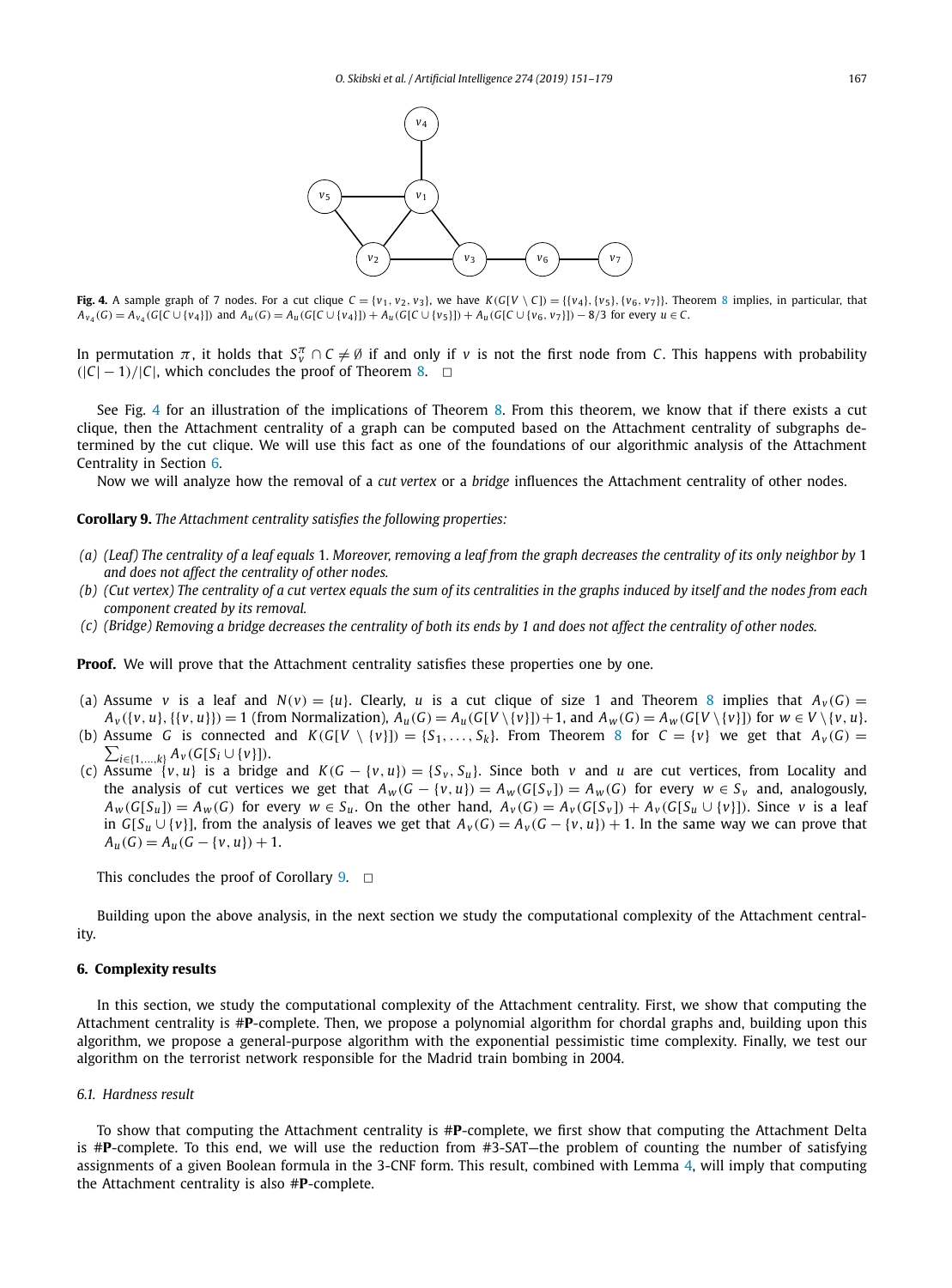<span id="page-17-0"></span>

**Fig. 5.** Graphs  $X_i$  and  $D_i$  used in the proof of Theorem 10.

**Theorem 10.** *Computing the Attachment Delta is* #**P***-complete.*

**Proof.** The value  $n! \Delta_v^{s,t}(G)$  can be considered as the number of accepting paths of nondeterministic Turing machine, so the problem is in #**P**.

To show that the problem is  $#P$ -complete, we use the reduction from the  $#3$ -SAT problem. Fix logical variables  $X =$  $\{x_1,\ldots,x_n\}$ . Let  $C = \{C_1,\ldots,C_m\}$  be m clauses, each of the form  $C_j = z_j^1 \vee z_j^2 \vee z_j^3$ , where  $z_j^k \in \{x_1,\neg x_1,\ldots,x_n,\neg x_n\}$  for  $k \in \{1, 2, 3\}$ . The *(truth)* assignment is function  $\mathcal{X} \to \{0, 1\}$  that, for every variable  $x_i$ , assigns a logical value 1 (true) or 0 (false). Now, the #3-SAT problem is to determine, given clauses  $C_1, \ldots, C_m$ , how many assignments satisfy  $C_1 \wedge \cdots \wedge C_m$ ?

We will construct a graph, *G*, with nodes *s, t*, and *v* such that the Attachment Delta,  $\Delta_v^{s,t}(G)$ , is equal to the number of assignments satisfying  $C_1 \wedge \cdots \wedge C_m$  multiplied by some weight,  $\beta(n, m)$ . Specifically, we will show that the number of truth assignments is equal to the size of set  $S(G)$  defined as follows:

$$
\mathcal{S}(G) = \{ S \subseteq V \setminus \{v\} : (s \not\sim_{G[S]} t) \land (s \sim_{G[S \cup \{v\}]} t) \},\tag{26}
$$

and that  $\Delta_v^{s,t}(G) = \beta(n,m) \cdot |\mathcal{S}(G)|$ . The construction of graph G is inspired by the work of Bienstock [\[8\]](#page-27-0). In more detail, G consists of:

- *n* subgraphs corresponding to *n* logical variables;
- *m* subgraphs corresponding to *m* clauses; and
- additional nodes: *s,t* and *v*.

For a variable,  $x_i \in \mathcal{X}$ , we define graph  $X_i = (V(X_i), E(X_i))$  as follows:

$$
X_i = (\{a_i^\top, b_i^\top, t_i^\top, f_i^\top, a_i^\perp, b_i^\perp, t_i^\perp, f_i^\perp\}, \{\{a_i^\circ, t_i^\circ\}, \{t_i^\circ, b_i^\circ\}, \{a_i^\circ, f_i^\circ\}, \{f_i^\circ, b_i^\circ\} : \circ \in \{\top, \perp\}\}).
$$

See Fig. 5 for an illustration. Intuitively, path  $(a_i^{\circ}, t_i^{\circ}, b_i^{\circ})$  corresponds to  $x_i = 1$ , and  $(a_i^{\circ}, f_i^{\circ}, b_i^{\circ})$ —to  $x_i = 0$ . For a clause,  $C_j \in \mathcal{C}$ , we define graph  $D_j = (V(D_j), E(D_j))$  as follows:

$$
D_j = (\{c_j, d_j, g_j^1, \dots, g_j^7\}, \{\{c_j, g_j^k\}, \{g_j^k, d_j\} : k \in \{1, \dots, 7\}\}).
$$

See Fig. 5 for an illustration. Intuitively, for  $C_j=z_j^1\vee z_j^2\vee z_j^3$ , if  $z_j^1,z_j^2,z_j^3$  are literals of  $x_{i_1},x_{i_2},x_{i_3}$ , then each of the 7 paths  $(c_j, g_j^k, d_j)$  corresponds to one truth assignment  $\{x_{i_1}, x_{i_2}, x_{i_3}\} \to \{0, 1\}$  that satisfies  $C_j$ . Specifically, if  $k = (k_1 k_2 k_3)_{2k_3}$ in a binary notation, then path  $(c_j, g_j^k, d_j)$  corresponds to  $z_j^1 = k_1$ ,  $z_j^2 = k_2$  and  $z_j^3 = k_3$ . This truth assignment can be equivalently characterized by the set of variables with value "true" and the set of variables with value "false", defined as follows:  $T(g_j^k) = \{x_i \in \mathcal{X} : k = (k_1 k_2 k_3)_2 \land (\exists_{1 \leq l \leq 3} (k_l = 1 \land z_j^l = x_i) \lor (k_l = 0 \land z_j^l = \neg x_i))\}$  and  $F(g_j^k) = \{x_i \in \mathcal{X} : \exists_{1 \leq l \leq 3} (z_j^l \in \mathcal{X} \land \exists_{1 \leq l \leq 3} (z_j^l \in \mathcal{X}))\}$  $\{x_i, \neg x_i\}\}\ \setminus T(g_j^k).$ 

For example, consider clause  $C_1 = x_1 \vee x_2 \vee x_3$  and  $k = 1 = (001)_2$ . Now, path  $(c_1, g_1^1, d_1)$  corresponds to assignments in which  $x_1 = 0$ ,  $x_2 = 0$ , and  $x_3 = 1$  (here,  $T(g_1^1) = \{x_3\}$  and  $F(g_1^1) = \{x_1, x_2\}$ ). On the other hand, for  $C_2 = -x_1 \vee x_2 \vee x_4$ and  $k = 3 = (011)_2$ , path  $(c_2, g_2^3, d_2)$  corresponds to assignments in which  $\neg x_1 = 0$  (i.e.,  $x_1 = 1$ ),  $x_2 = 1$ , and  $x_4 = 1$  (here,  $T(g_2^3) = \{x_1, x_2, x_4\}$  and  $F(g_2^3) = \emptyset$ ).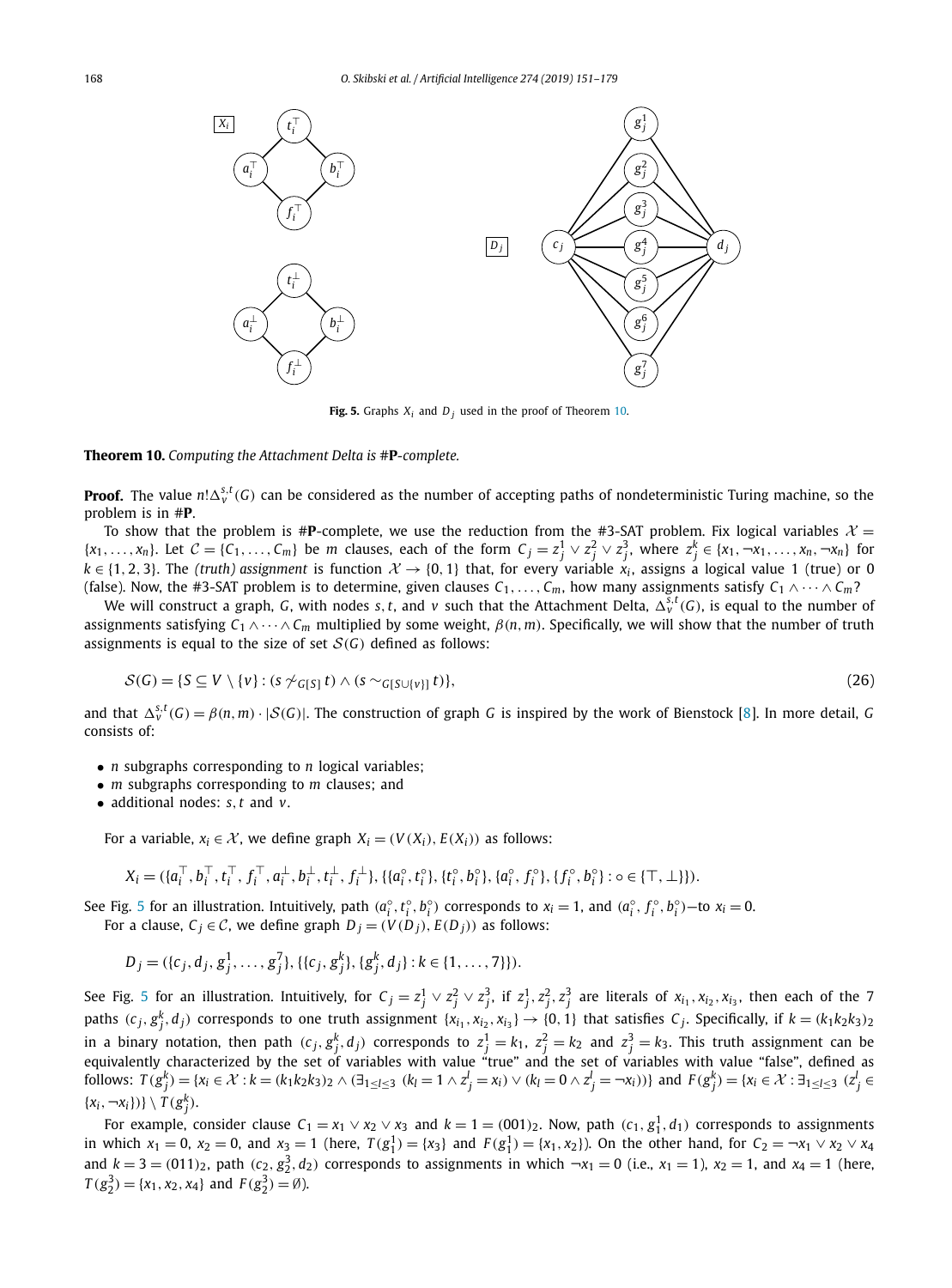<span id="page-18-0"></span>

Fig. 6. Graph G for variables  $x_1, ..., x_4$  and clauses  $C_1 = x_1 \vee x_2 \vee \neg x_3$  and  $C_2 = x_1 \vee x_2 \vee x_4$ . For clarity of presentation, red edges incident to nodes  $g_1^2, \ldots, g_1^7$  and  $g_2^1, \ldots, g_2^7$  have been omitted; other red edges have been drawn with dotted lines.

We are now ready to formally define graph  $G = (V, E)$ . In *G*, the set of vertices is:

$$
V = \{s, t, v\} \cup \bigcup_{x_i \in \mathcal{X}} V(X_i) \cup \bigcup_{C_j \in \mathcal{C}} V(D_j).
$$

The set of edges will consists of black (*regular*) edges and red (*forbidden*) edges:  $E = E_B \cup E_R$ . The black (*regular*) edges are defined as follows:

$$
E_B = \{\{s, a_1^{\top}\}, \{t, a_1^{\perp}\}\} \cup \bigcup_{x_i \in \mathcal{X}} E(X_i) \cup \{\{b_i^{\top}, a_{i+1}^{\top}\}, \{b_i^{\perp}, a_{i+1}^{\perp}\} : 1 \leq i < n\} \cup \{\{b_n^{\top}, c_1\}\} \cup \bigcup_{C_j \in \mathcal{C}} E(D_j) \cup \{\{d_j, c_{j+1}\} : 1 \leq j < m\} \cup \{\{d_m, v\}, \{b_n^{\perp}, v\}\}.
$$

See Fig. 6 for an illustration. The red (forbidden) edges will connect nodes that are not allowed to be together in the same set:

$$
E_R = \{ \{g_j^k, t_i^{\top}\}, \{g_j^k, t_i^{\perp}\} \} : C_j \in \mathcal{C}, x_i \in F(g_j^k)\} \cup \{ \{g_j^k, f_i^{\top}\}, \{g_j^k, f_i^{\perp}\} \} : C_j \in \mathcal{C}, x_i \in T(g_j^k)\} \cup \{ \{t_i^{\top}, f_i^{\perp}\}, \{t_i^{\perp}, f_i^{\top}\} : x_i \in \mathcal{X} \}.
$$

For every variable  $x_i \in \mathcal{X}$ , node  $t_i^\top$  is connected by a forbidden red edges to  $f_i^\perp$ , and  $t_i^\perp$  to  $f_i^\top$ . Moreover, for every clause  $C_j$  and  $1 \leq k \leq 7$ , we add 6 edges between  $g_j^k$  and nodes  $t_i^\top, t_i^\bot$  for  $x_i \in F(g_j^k)$ , and  $f_i^\top, f_i^\bot$  for  $x_i \in T(g_j^k)$ . For example, for *C*<sub>*j*</sub> = *x*<sub>1</sub> ∨ *x*<sub>2</sub> ∨ ¬*x*<sub>3</sub>, we already argued that *k* = 1 =  $(001)_2$  corresponds to assignment *x*<sub>1</sub> = 0, *x*<sub>2</sub> = 0, and *x*<sub>3</sub> = 1. Thus, we connect node  $g_j^k$  by red edges with  $t_1^\top$ ,  $t_1^\bot$ ,  $t_2^\top$ ,  $t_2^\bot$ ,  $f_3^\top$ , and  $f_3^\bot$ . See Fig. 6 for an illustration.

In the remainder of the proof we will show a one-to-one mapping between assignments satisfying *C*<sup>1</sup> ∧···∧ *Cm* and subsets of nodes  $S \in S(G)$  (see [\(26\)](#page-17-0) for the definition). Lemma 11 maps every assignment to a subset from  $S(G)$ . In Lemma [12,](#page-19-0) a mapping from a subset from  $S(G)$  to an assignment will be defined.

**Lemma 11.** For every assignment  $x_1, \ldots, x_n$  satisfying  $C_1 \wedge \cdots \wedge C_m$ , the set:

$$
S = \{s, t\} \cup \{a_i^\top, b_i^\top, a_i^\perp, b_i^\perp : x_i \in \mathcal{X}\} \cup \{c_j, d_j : C_j \in \mathcal{C}\} \cup \{t_i^\top, t_i^\perp : x_i = 1\} \cup \{f_i^\top, f_i^\perp : x_i = 0\} \cup \{g_j^k : C_j \in \mathcal{C}, k = (z_j^1 z_j^2 z_j^3)_{2}\}
$$

*is in*  $S(G)$ *, i.e., satisfies* (*s*  $\sim$ <sub>*G*[*S*</sub>] *t*) *and* (*s*  $\sim$ <sub>*G*[*S*∪{*v*}] *t*)*.*</sub>

**Proof.** Let  $tf_i^{\circ} = t_i^{\circ}$  if  $x_i = 1$ , and  $tf_i^{\circ} = f_i^{\circ}$ , otherwise, for  $\circ \in \{\top, \bot\}$ . Also, let  $k_j = (z_j^1 z_j^2 z_j^3)_2$ . First, observe that all nodes from *S* ∪ {*v*} form a path:

$$
p = (s, a_1^{\top}, tf_1^{\top}, b_1^{\top}, \ldots, a_n^{\top}, tf_n^{\top}, b_n^{\top}, c_1, g_1^{k_1}, d_1, \ldots, c_m, g_m^{k_m}, d_m, v, b_n^{\perp}, tf_n^{\perp}, a_n^{\perp}, \ldots, t).
$$

Thus,  $(s \sim_{G[S \cup \{v\}]} t)$ . It remains to prove that  $(s \not\sim_{G[S]} t)$ . To this end, it suffices to show that p is an induced path, i.e., there exists no edge between two non-consecutive edges. Clearly, there is no such black (regular) edge. Consider red (forbidden) edges. Since either  $S \cap \{t_i^\top, t_i^\bot\} = \emptyset$  or  $S \cap \{f_i^\top, f_i^\bot\} = \emptyset$ , we get that  $\{t_i^\top, f_i^\bot\}$ ,  $\{f_i^\top, t_i^\bot\} \notin E[S]$  for every  $x_i \in \mathcal{X}$ . Now, consider red edges from  $g_j^{k_j}$  for an arbitrary  $C_j \in \mathcal{C}$ . We know that  $k_j=(z_j^1z_j^2,z_j^3)_2$ . Without loss of generality, let us focus on  $z_j^1$ . We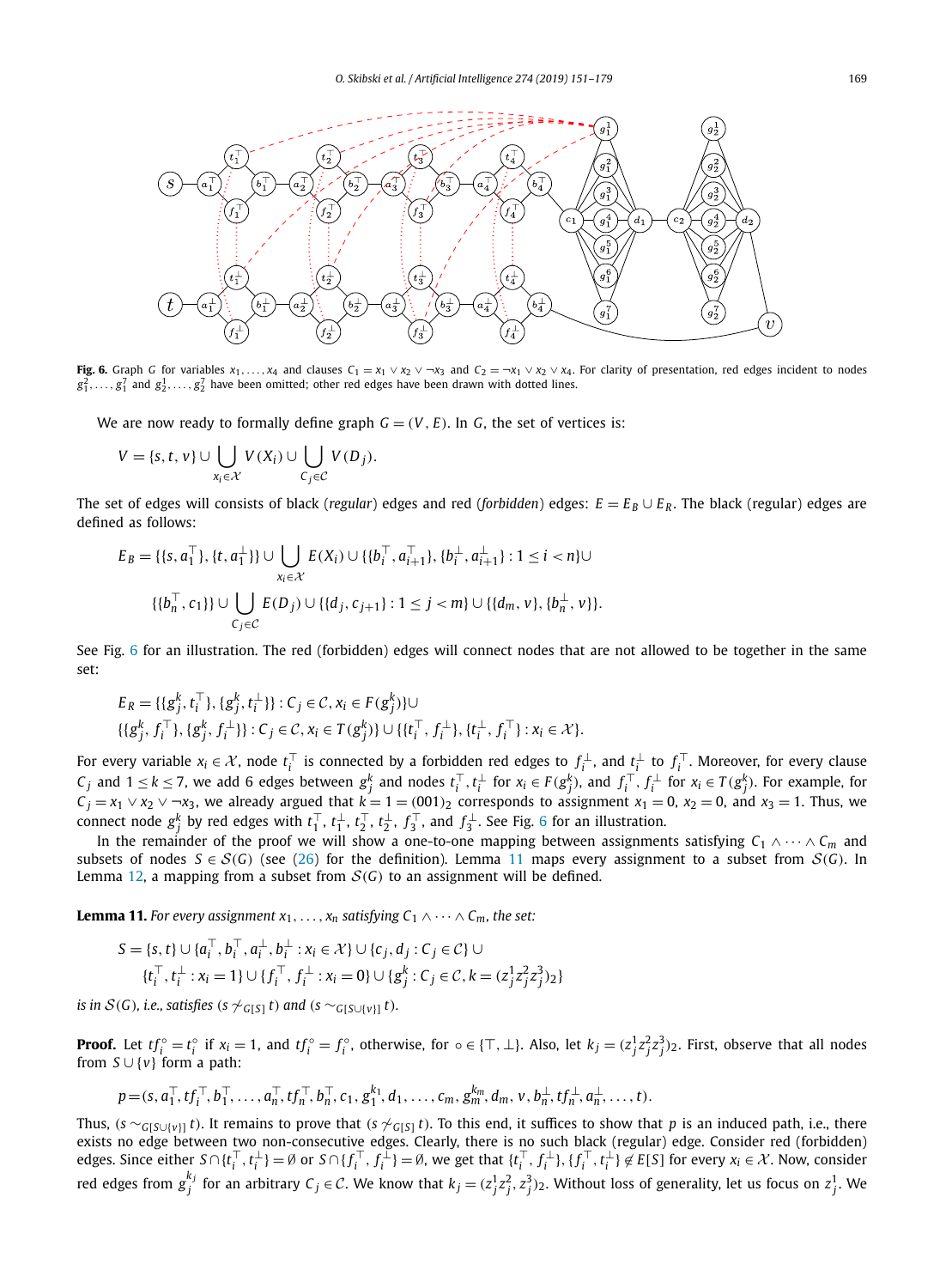<span id="page-19-0"></span>know that  $z_j^1 = x_i$  or  $z_j^1 = \neg x_i$  for some  $x_i \in \mathcal{X}$ . Assume  $z_j^1 = 1$ . It means that if  $z_j^1 = x_i$ , then  $x_i = 1$  and there are red edges to  $f_i^{\top}, f_i^{\perp}$ , but since  $x_i = 1$  these nodes are not in S. On the other hand, if  $z_j^1 = \neg x_i$ , then  $x_i = 0$  and red edges connect  $g_j^k$ with  $t_i^{\top}, t_i^{\perp}$ , but these nodes are not in *S*. Analogously, we can prove that if  $z_j^1 = 0$ , then nodes incident to red edges from *g*<sup>*k<sub>j</sub>*</sup> are not in *S*. Thus, *p* is induced and *(s* ∼ *G*[*S*] *t*). This concludes the proof of Lemma [11.](#page-18-0) **□** 

Note that for different assignments the set *S* is different—if two assignments differ with respect to variable  $x_i$ , then for one assignment we have  $\{t_i^\top, t_i^\perp\} \subseteq S$ , and for the other one  $\{t_i^\top, t_i^\perp\} \not\subseteq S$ . Thus, from Lemma [11,](#page-18-0) we get that:

$$
|S(G)| \ge \text{number of assignments } x_1, \dots, x_n \text{ satisfying } C_1 \land \dots \land C_m. \tag{27}
$$

In the following lemma, we show that every set from  $S(G)$  has the form described in Lemma [11](#page-18-0) for some assignment; this will imply that the number of sets in  $S(G)$  is indeed equal to the number of assignments.

**Lemma 12.** For every  $S \in S(G)$ , assignment  $x_i = 1$  if  $t_i^{\top} \in S$ ,  $x_i = 0$ , otherwise, satisfies  $C_1 \wedge \cdots \wedge C_m$ ; moreover,  $|S| = 6n + 3m + 2$ *and for two different sets*  $S, S' \in \mathcal{S}(G)$  *these assignments are different.* 

**Proof.** Fix  $S \in \mathcal{S}(G)$ , i.e.,  $S \subseteq V \setminus \{v\}$  such that  $(s \not\sim_{G[S]} t)$  and  $(s \sim_{G[S \cup \{v\}]} t)$ . We begin by proving that there are no red edges in *G*[*S*], i.e., *E*[*S*] ∩ *E*<sub>*R*</sub> = Ø. To this end, consider the following property:

 $P(i)$  = there are no red edges in *G*[*S*] incident to nodes from  $X_1, \ldots, X_i$ .

We will prove that  $P(i)$  holds by induction over  $i \in \{1, ..., n\}$ . For  $i = 0$ ,  $P(0)$  trivially holds. Fix  $i \ge 1$  and assume  $P(i - 1)$ holds. We will prove that *P(i)* holds.

From  $P(i-1)$ , assumption  $(s \sim_{G[S\cup \{v\}]} t)$  and the construction of the graph we get that  $a_i^{\top}, a_i^{\perp}$  are on the path from s and *t* in  $G[S \cup \{v\}]$ . So, we know that:

$$
((t_i^{\top} \in S) \vee (f_i^{\top} \in S)) \text{ and } ((t_i^{\perp} \in S) \vee (f_i^{\perp} \in S)).
$$
\n
$$
(28)
$$

Furthermore, from the assumption that s and t are not connected in G[S], i.e., (s  $\sim_{G[S]} t$ ), we get that red edges  $\{t_i^{\top}, f_i^{\perp}\}$ and  $\{t_i^{\perp}, f_i^{\top}\}\$  are not in  $E[S]$ :

$$
((t_i^{\top} \notin S) \vee (f_i^{\perp} \notin S)) \text{ and } ((t_i^{\perp} \notin S) \vee (f_i^{\top} \notin S)).
$$
\n
$$
(29)
$$

By combining (28) and (29) we get:  $(t_i^{\top} \in S) \Rightarrow (f_i^{\perp} \notin S) \Rightarrow (t_i^{\perp} \in S) \Rightarrow (f_i^{\top} \notin S)$ . Analogously,  $(t_i^{\top} \notin S) \Rightarrow (f_i^{\top} \in S) \Rightarrow (t_i^{\perp} \notin S)$  $S$  $\Rightarrow$   $(f_i^{\perp} \in S)$ . As a result, we have that:

$$
S \cap \{t_i^{\top}, t_i^{\perp}, f_i^{\top}, f_i^{\perp}\} \in \{\{t_i^{\top}, t_i^{\perp}\}, \{f_i^{\top}, f_i^{\perp}\}\}.
$$
\n
$$
(30)
$$

This implies that other red edges also cannot be in G[S]: we have that  $\{t_i^\top, g_j^k\} \in E[S]$  is equivalent to  $\{t_i^\bot, g_j^k\} \in E[S]$  for every  $C_j \in \mathcal{C}$ ,  $k \in \{1, \ldots, 7\}$ , but if both conditions are satisfied, then the assumption *(s*  $\gamma_{G[S]} t$ ) is violated. Analogously,  $\{f_i^\top, g_j^k\} \in E[S]$  is equivalent to  $\{f_i^\perp, g_j^k\} \in E[S]$  which also leads to the contradiction. This concludes the proof of  $P(i)$ .

Now observe that every edge is incident to a node from  $X_i$ . Thus,  $P(n)$  implies that there are no red edges in  $G[S]$ . This fact combined with  $(s \sim_{G[S \cup \{v\}] } t)$  imply:

- $\{a_i^\top, a_i^\perp, b_i^\top, b_i^\perp\} \in S$  for every  $x_i \in \mathcal{X}$ ,  $\{c_j, d_j\} \in S$  for every  $C_j \in \mathcal{C}$  and  $s, t \in S$  (every path in G between s and t that does not use red edges goes through these nodes);
- $S \cap \{t_i^{\top}, t_i^{\perp}, f_i^{\top}, f_i^{\perp}\} \in \{\{t_i^{\top}, t_i^{\perp}\}, \{f_i^{\top}, f_i^{\perp}\}\}\$  for every  $x_i \in \mathcal{X}$  (from (30));
- $|S \cap \{g_j^1, \ldots, g_j^7\}| = 1$  for every  $C_j \in \mathcal{C}$  (since  $c_j$  and  $d_j$  are connected, we have  $|S \cap \{g_j^1, \ldots, g_j^7\}| \geq 1$ ; if  $g_j^k, g_j^{k'} \in S$  for some  $C_j$  and  $1 \le k < k' \le 7$ , then there must exist  $x_i \in \mathcal{X}$  such that  $g_j^k$  is connected to  $t_i^\top$  and  $t_i^\perp$  by red edges, and  $g_j^k$ is connected to  $f_i^\top$  and  $f_i^\perp$  by red edges; (30) leads to the contradiction).

Thus, we know that *S* contains: 6 nodes from  $X_i$  for every  $x_i \in \mathcal{X}$ , 3 nodes from  $D_i$  for every  $C_i \in \mathcal{C}$ , *s* and *t*; overall  $|S| = 6n + 3m + 2.$ 

Now, for  $S \in \mathcal{S}(G)$  let us consider an assignment  $x_i = [t_i^\top \in S]$ . First, let us argue that a different set will result in different assignments. Assume otherwise that there exists *S*, *S'*  $\in$  *S*(*G*) such that  $[t_i^{\top} \in S] = [t_i^{\top} \in S']$  for every  $x_i \in \mathcal{X}$ . Immediately from the characterization of sets from  $\mathcal{S}(G)$  we get that  $S \cap \{t_i^\top, t_i^\perp, f_i^\perp, f_i^\perp\} = S' \cap \{t_i^\top, t_i^\perp, f_i^\perp, f_i^\perp\}$  for every  $x_i \in \mathcal{X}$ , which implies  $S \cap \{g_j^1, \ldots, g_j^7\} = S' \cap \{g_j^1, \ldots, g_j^7\}$  for every  $C_j \in \mathcal{C}$ . Thus, we get that  $S = S'$ .

It remains to prove that for assignment  $x_i = [t_i^\top \in S]$  formula  $C_1 \wedge \cdots \wedge C_m$  is satisfied. Fix  $C_j = z_j^1 \vee z_j^2 \vee z_j^3$  and assume  $g_j^k\in S$  for some  $1\leq k=(k_1k_2k_3)_2\leq 7.$  Since  $k\geq 1$  we have  $k_l=1$  for some  $l\in\{1,2,3\}.$  We know that  $z_j^l\in\{x_i, \neg x_i\}$  for some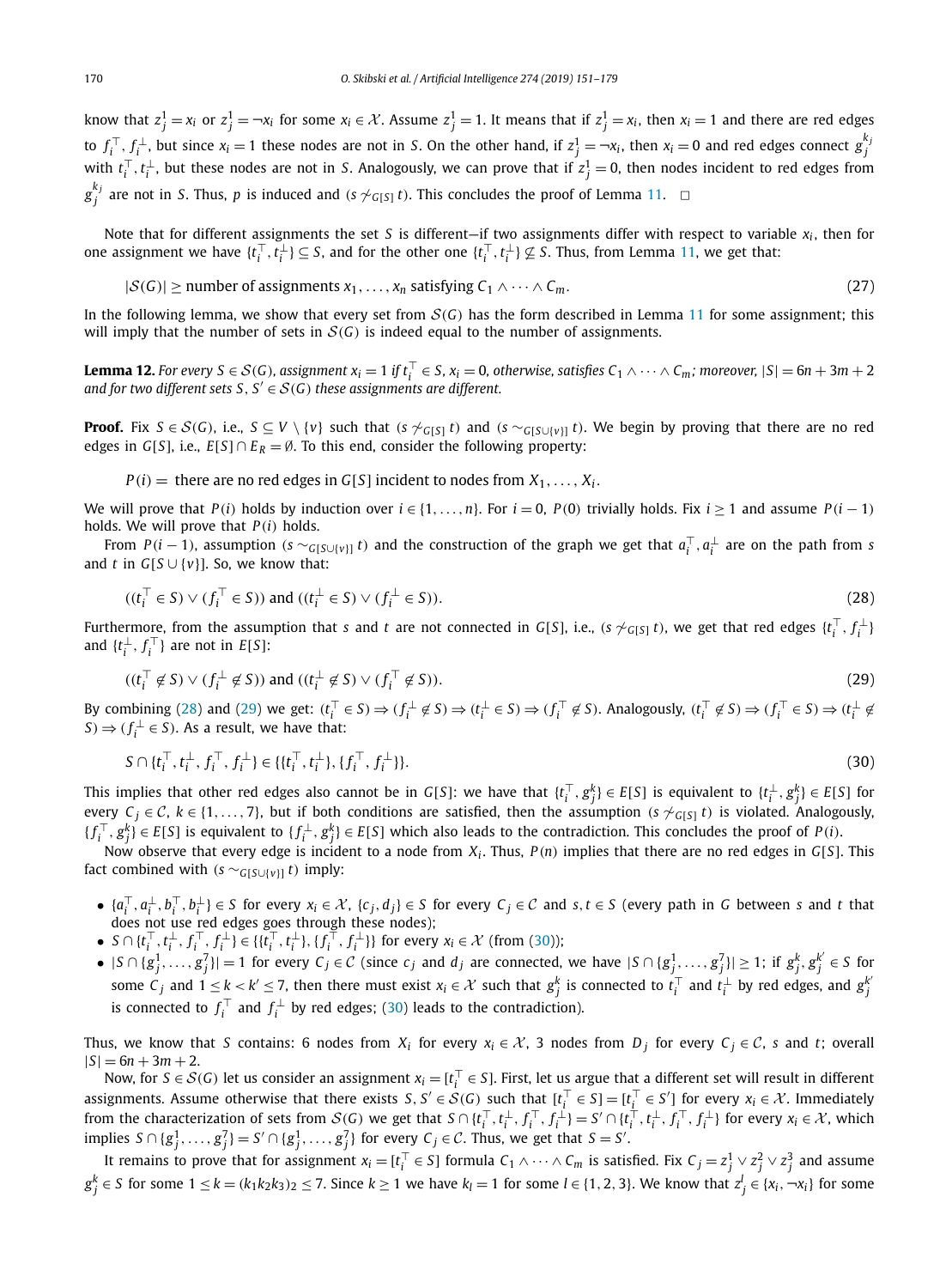<span id="page-20-0"></span> $x_i \in \mathcal{X}$ . If  $z_j^l = x_i$ , then node  $g_j^k$  has red edges to nodes  $f_i^\top, f_i^\perp$ , so they cannot be in *S*. From this and [\(30\)](#page-19-0), we get that  $t_i^\top, t_i^\bot \in S$ . In result, based on the assignment,  $x_i = 1, z_j^l = x_i = 1$  and  $C_j$  is satisfied. On the other hand, if  $z_j^l = \neg x_i$ , then node  $g_j^k$  has red edges to nodes  $t_i^\top,t_i^\bot$ . Hence, again, from [\(30\)](#page-19-0) we get that  $f_i^\top, f_i^\bot$   $\in$  S. In result, based on the assignment,  $x_i = 0$ ,  $z_j^l = \neg x_i = 1$  and  $C_j$  is satisfied. This concludes the proof of Lemma [12.](#page-19-0)  $\Box$ 

Based on Lemma [12](#page-19-0) we get that:

$$
|S(G)| \le \text{number of assignments } x_1, \dots, x_n \text{ satisfying } C_1 \land \dots \land C_m. \tag{31}
$$

Combining [\(27\)](#page-19-0) and (31) we get that the number of assignments that satisfies  $C_1 \wedge \cdots \wedge C_m$  is equal to the number of coalitions  $S \in S(G)$ . Furthermore, in Lemma [12](#page-19-0) we proved that all sets from  $S(G)$  have  $(6n + 3m + 2)$  nodes. Thus, from Definition [2](#page-11-0) we have that:

$$
\Delta_{v}^{s,t}(G) = \frac{2 \cdot |\{\pi \in \Omega(V) : (s \not\sim_{G[S_{v}^{\pi}]} t) \wedge (s \sim_{G[S_{v}^{\pi} \cup \{v\}]} t)\}|}{|V|!} = \frac{2(6n + 3m + 2)!(2n + 6m)!}{(8n + 9m + 3)!} \cdot |\mathcal{S}(G)|,
$$

where  $(8n + 9m + 3)$  is the number of nodes in *G* and  $(2n + 6m)$  is the number of nodes outside  $S \cup \{v\}$  for every  $S \in S(G)$ . The equality follows the fact that for every subset,  $S \subseteq V \setminus \{v\}$ , there are  $|S|!(|V| - |S| - 1)!$  permutations in which  $S_v^{\pi} = S$ ; here, *S*! is the number of possible orderings of nodes from *S* before *v*, and  $(|V| - |S| - 1)$ ! is the number of possible orderings of nodes from  $V \setminus (S \cup \{v\})$  after *v*.

Thus, computing the Attachment Delta  $\Delta_v^{s,t}(G)$  gives us the number of assignments that satisfy  $C_1\wedge\cdots\wedge C_m.$  Since the problem of computing the number of such assignments (i.e., #3-SAT) is #**P**-complete and computing the Attachment Delta is in  $#P$ , it proves that computing the Attachment Delta is also  $#P$ -complete. This concludes the proof of Theorem [10.](#page-17-0)  $\Box$ 

In result, we get that computing the Attachment centrality itself is also #**P**-complete.

#### **Corollary 13.** *Computing the Attachment centrality is* #**P***-complete.*

**Proof.** The value  $n!A_y(G)$  can be considered as the number of accepting paths of nondeterministic Turing machine, so the problem is in #**P**. Now, from Lemma [4,](#page-12-0) we know that  $\Delta_v^{s,t}(G) = A_v(G) - A_v(G + \{s,t\})$  for every  $v \in V \setminus \{s,t\}$ . Thus, computing the Attachment centrality would allow us to compute the Attachment Delta. Since based on Theorem [10](#page-17-0) computing the Attachment Delta is  $#P$ -complete we get that computing the Attachment centrality is also  $#P$ -complete.  $\Box$ 

Our results show that computing the Attachment centrality is challenging and, in general, requires an exponential number of steps (unless  $P = NP$ ). In the next sections, we will present our algorithms that try to deal with the exponential time complexity for chordal graphs.

#### *6.2. Algorithm for chordal graphs*

In this section, we present a polynomial time algorithm for chordal graphs. To this end, we start with some additional terminology.

The elimination ordering  $\pi = (v_1, v_2, \dots, v_n)$  is a permutation of nodes, i.e., a bijection  $\pi : V \to \{1, \dots, n\}$ . The fill-in caused by ordering  $\pi$ , denoted by  $E_{\pi}$ , is the set of edges defined as follows:

$$
E_{\pi} = \{ \{u, w\} \notin E : \pi(u) < \pi(w), u \sim_{G[S_u^{\pi} \cup \{u, w\}]} w. \}
$$

Recall that  $S_v^{\pi}$  is the set of predecessors of *v* in  $\pi$ . To put it in words, the fill-in contains edges between nodes which are connected by a path that consists of nodes that are earlier in the permutation than both of them. Elimination ordering *π* is *perfect* if the fill-in  $E_\pi$  is empty and it is *minimal* if there is no ordering  $\pi'$  such that  $E_{\pi'}\subsetneq E_\pi$ . The graph that results from adding the edges in  $E_{\pi}$  to *G* is denoted by  $G_{\pi} = (V, E \cup E_{\pi})$  and is called a *fill-in* graph. See Fig. [7](#page-21-0) for an illustration.

Our first algorithm will be dedicated to *chordal graphs*. A graph is *chordal* if it contains no induced cycle of length four or more. In other words, every cycle longer than three has a *chord*, i.e., an edge joining two non-consecutive nodes on a cycle. Importantly, Fulkerson and Gross [\[24\]](#page-27-0) proved that a graph is chordal if and only if it has a perfect elimination ordering.

Let us analyze in more detail a perfect elimination ordering,  $\pi = (v_1, \ldots, v_n)$ . Fix  $v_k$  and consider two of its neighbors, u, w, which are in  $\pi$  after  $v_k$ , i.e.,  $u, w \in N_G(v)$  such that  $\pi(u), \pi(w) > k$ . Since  $p = (u, v_k, w)$  is a path in  $G[S_u^\pi \cup \{u, w\}].$ we get that  $\{u, w\} \in E$  or  $\{u, w\} \in E_\pi$ . We assumed that  $\pi$  is a perfect elimination ordering, so  $E_\pi = \emptyset$  which implies {*u, w*} ∈ *E*. This shows that every two neighbors of node *vk* in graph *G*[{*vk,..., vn*}] are connected by an edge which means that node *vk* is *simplicial* in graph *G*[{*vk,..., vn*}]—a node is called *simplicial* if its neighbors form a clique.

Building upon this analysis and our result about cut cliques from Corollary [9,](#page-16-0) we show that the Attachment centrality can be calculated in polynomial time in chordal graphs.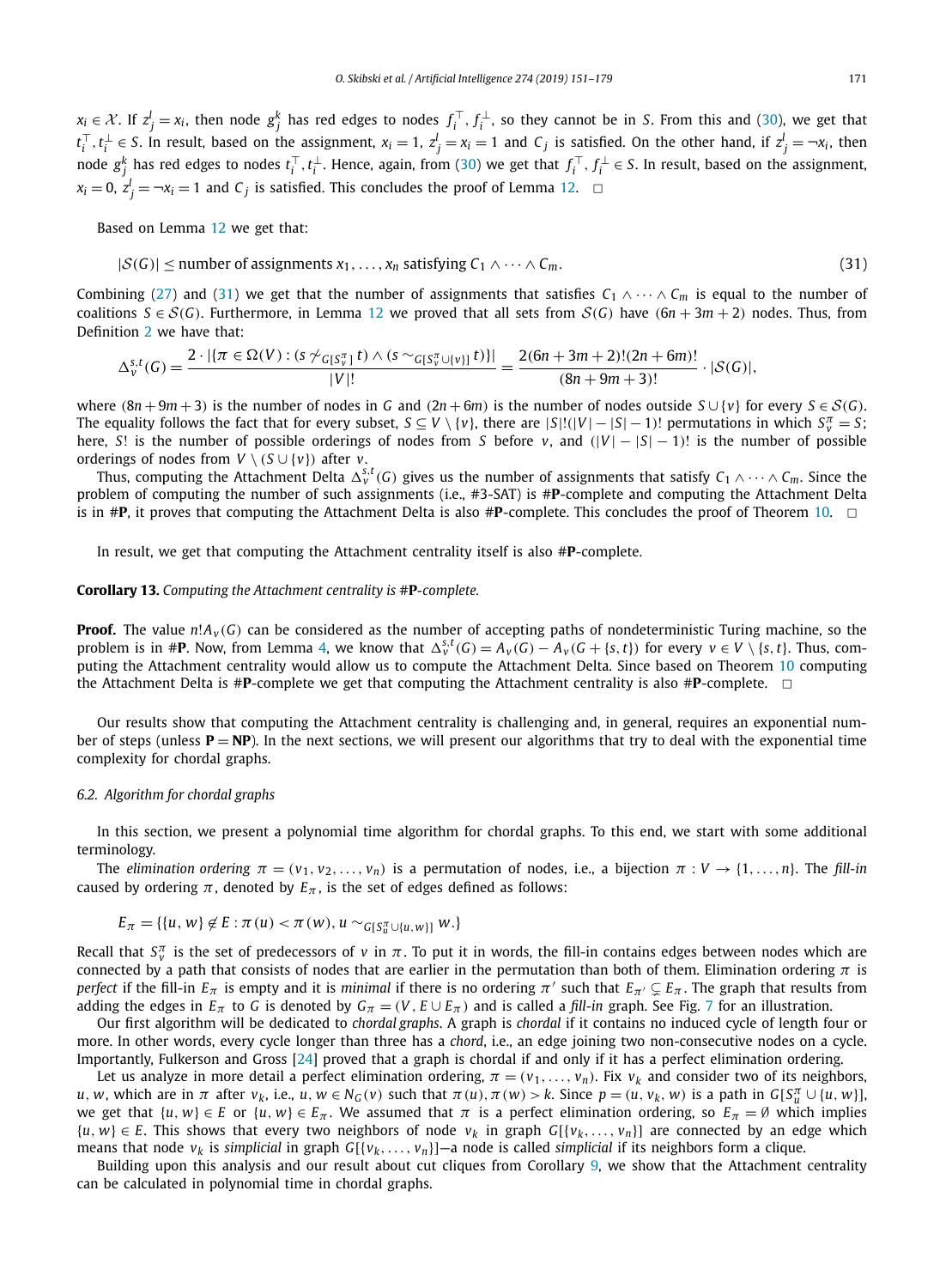<span id="page-21-0"></span>

Fig. 7. An elimination ordering  $\pi = (v_1, v_2, \ldots, v_9)$  is a minimal elimination ordering of a graph  $G = (V, E)$ . Dashed lines represent the fill-in  $E_{\pi}$  caused by ordering *π*. In result,  $G_\pi = (V, E \cup E_\pi)$  is a chordal graph and *π* is its perfect elimination.

# **Theorem 14.** *The Attachment centrality can be calculated in chordal graphs in polynomial time.*

**Proof.** We begin by considering simplicial nodes. Fix  $v \in V$  and let  $C = N_G(v)$  be the set of neighbors of *v* that forms a clique. We will prove that the Attachment centrality in *G* can be easily determined based on the Attachment centrality in graph *G*[*V* \ {*v*}]. Specifically:

$$
A_u(G) = \begin{cases} \frac{2|C|}{|C|+1} & \text{if } u = v, \\ A_u(G[V \setminus \{v\}]) + \frac{2}{|C|(|C|+1)} & \text{if } u \in C, \\ A_u(G[V \setminus \{v\}]) & \text{otherwise.} \end{cases} \tag{32}
$$

To this end, observe that *C* ∪ {*v*} is a clique. From the fact that all nodes in graph *G*[*C* ∪ {*v*}] are symmetrical we get that:

$$
A_v(G[C \cup \{v\}]) = \frac{2|C|}{|C|+1} = A_u(G[C \cup \{v\}])
$$
 for every  $u \in C$ .

Analogously,  $A_u(G[C]) = \frac{2(|C|-1)}{|C|}$  and  $A_u(G[C \cup \{v\}]) - A_u(G[C]) = \frac{2}{|C|(|C|+1)}$  for every  $u \in C$ . Thus, if  $V = C \cup \{v\}$ , then (32) holds.

Assume otherwise. In such a case, we get that *C* is a cut clique and, since all neighbors of *v* are in *C*, we also get that  $\{v\} \in K(G[V \setminus C])$ . Now assume that  $K(G[V \setminus C]) = \{\{v\}, S_2, \ldots, S_k\}$  for some  $k > 1$ . From Theorem [8](#page-15-0) we have:  $A_V(G)$  =  $A_v(G[C \cup \{v\}]) = \frac{2|C|}{|C|+1}$ . Now, consider  $u \in C$ . We will use Theorem [8](#page-15-0) twice. For *C* in *G* we get:

$$
A_u(G) = \frac{2|C|}{|C|+1} + \sum_{i \in \{2,\dots,k\}} A_u(G[S_i \cup C]) - \frac{2(|C|-1)}{|C|}(k-1),\tag{33}
$$

and for *C* in  $G[V \setminus \{v\}]$  we get:

2|*C*|

$$
A_u(G[V \setminus \{v\}]) = \sum_{i \in \{2, \dots, k\}} A_u(G[S_i \cup C]) - \frac{2(|C| - 1)}{|C|}(k - 2). \tag{34}
$$

Combining (33) and (34) we get that  $A_u(G) = A_u(G[V \setminus \{v\}]) + \frac{2}{|C|(|C|+1)}$ . Now, fix  $w \in V \setminus (C \cup \{v\})$  and assume  $w \in S_j$  for some  $j \in \{2, \ldots, k\}$ . Again, by considering cut clique *C* in graphs *G* and *G*[*V* \ {*v*}] from Theorem [8](#page-15-0) we get:

$$
A_w(G) = A_w(G[S_j \cup C]), \text{ and } A_w(G[V \setminus \{v\}]) = A_w(G[S_j \cup C]).
$$

Thus,  $A_w(G) = A_w(G[V \setminus \{v\}])$ . This concludes the proof of (32).

Now, it is known that a perfect elimination ordering can be found in polynomial time [\[61\]](#page-28-0)—we will discuss one algorithm for this purpose after the proof. The Attachment centrality in graph *G*[{*vn*}] is trivial. Now, assume we know the Attachment centrality in graph  $G[\{v_{k+1},..., v_n\}].$  We already argued that in a perfect elimination ordering node  $v_k$  is simplicial in graph *G*[{*v<sub>k</sub>*,...,*v<sub>n</sub>*}]. So from (32) we get that the Attachment centrality of every node in *G*[{*v<sub>k</sub>*,...,*v<sub>n</sub>*}] can be calculated in polynomial time based on the Attachment centrality in graph *G*[{*vk*+1*,..., vn*}]. After *n* − 1 such steps we will get the Attachment centrality in graph  $G[\{v_1, \ldots, v_n\}] = G$ . This concludes the proof of Theorem 14.  $\Box$ 

Let us discuss how to find a perfect elimination ordering. To this end, we use the *maximum cardinality search* (MCS), proposed by Tarjan and Yannakakis [\[61\]](#page-28-0). In this method, we create a perfect elimination ordering in a reverse order, by iterating backwards from *n* to 1. In the first step, we choose an arbitrary node and put it at the end of the ordering. Then, in each step, we add to the ordering a node with the largest number of neighbors with assigned positions. From [\[61,](#page-28-0)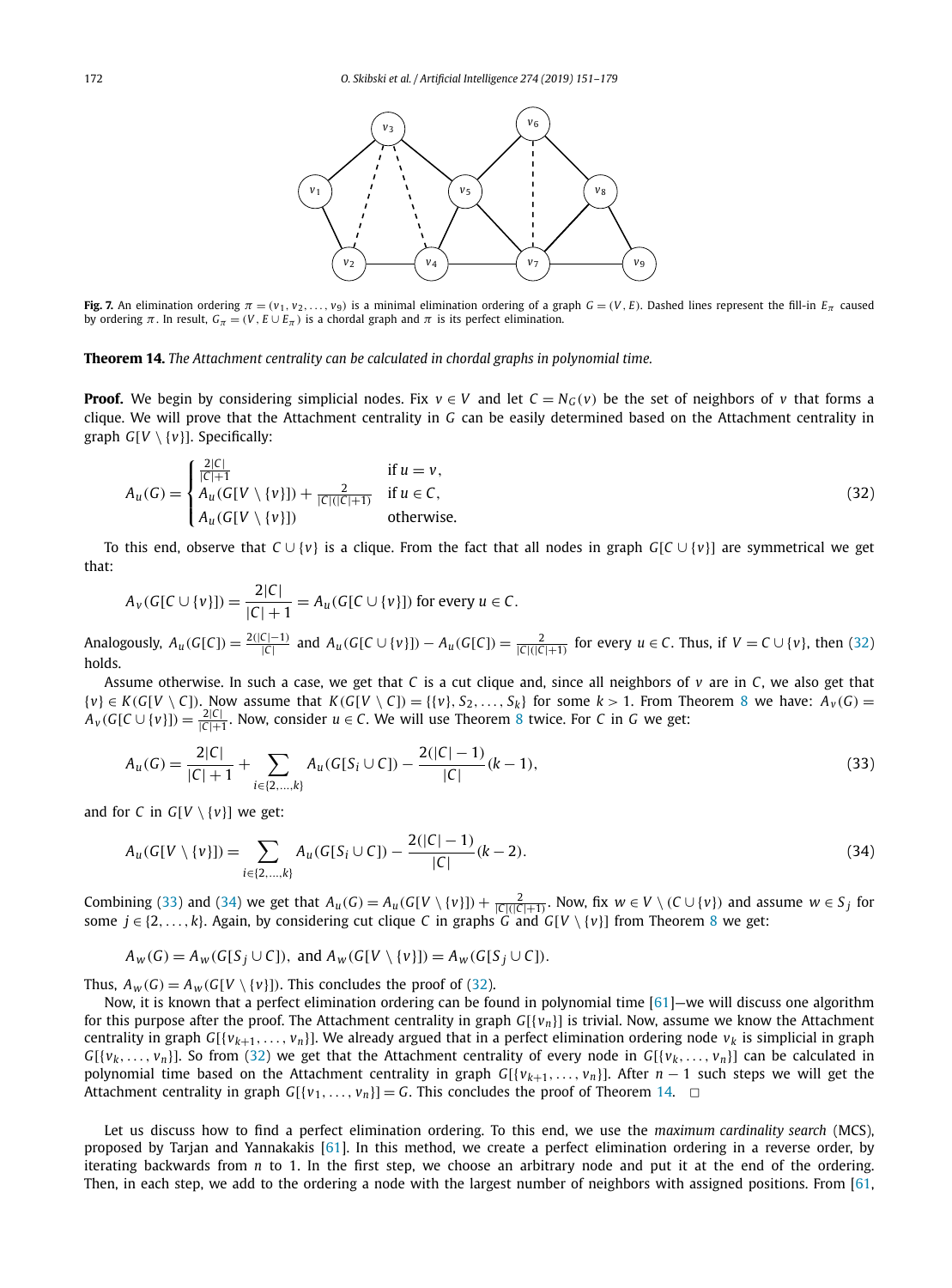#### <span id="page-22-0"></span>**Algorithm 1:** Computing the Attachment centrality in chordal graphs

```
Input: Chordal graph G = (V, E)Output: Attachment centrality A_v(G) for every v \in V1 foreach v ∈ V do
 2 A<sub>v</sub> \leftarrow 0; N_v \leftarrow Ø; \pi_v \leftarrow 0;
    // maximum cardinality search
 3 for k \leftarrow |V| downto 1 do
 4 v \leftarrow node with \pi_v = 0 and the largest |N_v|;<br>5 \pi_v \leftarrow k:
         \pi<sup>v</sup> ← k;
 6 foreach u \in V : (\pi_u = 0) do<br>7 if \{v, u\} \in E then
             if \{v, u\} \in E then
8 N<sub>u</sub> ← N<sub>u</sub> ∪ {v};
 9 foreach u \in N_v do
10 A_u \leftarrow A_u + 2/(|N_v| \cdot (|N_v| + 1));11 A_v \leftarrow 2 \cdot |N_v| / (|N_v| + 1);// π is a perfect elimination ordering
12 <b>return A_v for every v \in V;
```
Theorem 2] we know that the resulting ordering is a perfect elimination ordering. Thus, we know that all these neighbors form a clique and we can update the Attachment centrality in accordance with [\(32\)](#page-21-0) from Theorem [14.](#page-21-0)

Algorithm 1 presents the pseudocode of our algorithm. Lines 1 and 2 initialize all variables. Here, the Attachment centrality of every node *v* is  $A_v$  (initialized to 0 at the beginning),  $N_v$  is the set of neighbors with assigned position in the ordering (empty at the beginning), and  $\pi$ <sup>*v*</sup> is its position in the perfect elimination ordering, i.e.,  $\pi$ (*v*), or 0 if its not yet assigned (0 at the beginning). Lines 3–11 contain the main loop. In line 4, the node  $v$  with the largest set  $N_v$  is selected and assigned to position *k* in the ordering *π*. After that, in lines 6–8, for every neighbor *u* of *v* without assigned position, the set *Nu* is updated. Lines 9–11 update the Attachment centrality. In result, at the end of each iteration of the main loop, *A<sub>u</sub>* for every  $u \in V$  stores the Attachment centrality of a graph that consists of all nodes with assigned position, i.e., nodes at the last  $|V| - k + 1$  positions in a perfect elimination ordering  $\pi$ . Finally, line 12 returns the Attachment centrality.

The time complexity of Algorithm 1 is  $O(|V| + |E|)$ . To see why this is the case, observe that lines 6–8 can be performed one time for each edge when the first node incident to this edge has the position assigned. Furthermore, lines 9–10 are also performed one time for each edge when the second node incident to this edge has the position assigned. Therefore, the time to compute lines 6–10 is  $O(|E|)$  and to compute the other lines is  $O(|V|)$ . The space complexity is also  $O(|V| + |E|)$ , because the sum of sizes of sets  $N_v$  for every  $v$  is equal to the number of edges in the graph.

**Example 3.** Consider Algorithm 1 applied to graph  $G_\pi$  from Fig. [7](#page-21-0) (the graph defined by both solid and dashed lines). Consider the first iteration of the main loop. At the beginning (line 4), all sets *Nu* are empty and any node can be selected; assume that node  $v_9$  is chosen. Then, in lines 6–8 node  $v_9$  is added to sets  $N_u$  for its neighbors– $v_7$  and  $v_8$ . In result, after the first iteration, we have:  $N_{v_7} = N_{v_8} = \{v_9\}$  and  $N_u = \emptyset$  for every other *u*. Since  $N_{v_9} = \emptyset$ , in line 9–11 variables  $A_v$  does not change. In the second iteration, either  $v_7$  or  $v_8$  is chosen in line 4; assume node  $v_8$  is chosen. Both  $v_6$  and *v*<sub>7</sub>—neighbors of *v*<sub>8</sub> without assigned number—have *v*<sub>8</sub> added to sets *N<sub>u</sub>* in lines 6–8. Since *N<sub>v8</sub>* = {*v*<sub>9</sub>}, in lines 9-11 we assign  $A_{v_9} = 2/(1 \cdot 2) = 1$  and  $A_{v_8} = 2 \cdot 1/2 = 1$ . These values are the Attachment centralities in graph  $G[{v_8, v_9}]$ . The algorithm continues and systematically finds the Attachment centrality in graphs  $G[\{v_7, v_8, v_9\}], \ldots, G[\{v_2, \ldots, v_9\}]$ and finally in  $G[{v_1,\ldots,v_9}] = G$ . We conclude Example 3 by outlining all the updates to variables  $A_v$  performed by Algorithm 1:

|                       | $A_{V_1}$ | $A_{V_2}$ | $A_{V_2}$ | $A_{V_A}$ | $A_{V_5}$ | $A_{v_6}$ | $A_{V}$ | $A_{V_8}$ | $A_{V_9}$ |
|-----------------------|-----------|-----------|-----------|-----------|-----------|-----------|---------|-----------|-----------|
| $k = 8$ , lines 10-11 |           |           |           |           |           |           |         | 1.00      | 1.00      |
| $k=7$ , lines 10-11   |           |           |           |           |           |           | 1.33    | 0.33      | 0.33      |
| $k=6$ , lines 10-11   |           |           |           |           |           | 1.33      | 0.33    | 0.33      |           |
| $k = 5$ , lines 10-11 |           |           |           |           | 1.33      | 0.33      | 0.33    |           |           |
| $k = 4$ . lines 10-11 |           |           |           | 1.33      | 0.33      |           | 0.33    |           |           |
| $k = 3$ , lines 10-11 |           |           | 1.33      | 0.33      | 0.33      |           |         |           |           |
| $k=2$ , lines 10-11   |           | 1.33      | 0.33      | 0.33      |           |           |         |           |           |
| $k = 1$ , lines 10-11 | 1.33      | 0.33      | 0.33      |           |           |           |         |           |           |
|                       | 1.33      | 1.67      | 2.00      | 2.00      | 2.00      | 1.67      | 2.33    | 1.66      | 1.33      |

#### *6.3. Algorithm for general graphs*

In this section, we present our general-purpose algorithm inspired by the algorithm for chordal graphs from the previous subsection. Recall that the algorithm for chordal graphs was based on the observation that if we consider nodes in a chordal graph in increasing order with respect to a perfect elimination ordering, then neighbors of every node form a clique in the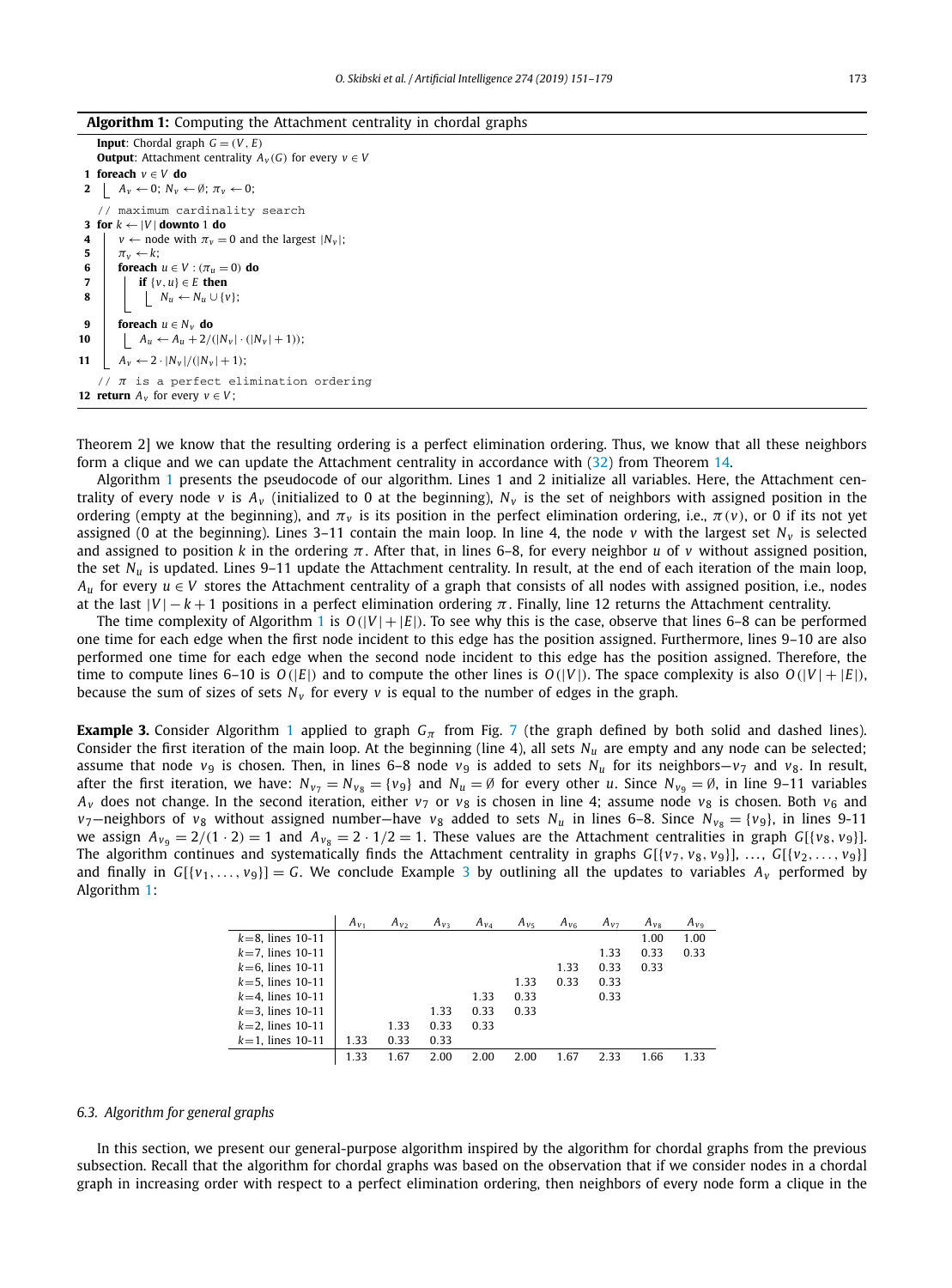<span id="page-23-0"></span>subgraph induced by the remaining nodes. In our general algorithm we will also look for cut cliques and apply Theorem [8;](#page-15-0) by doing so, we will limit the size of a graph for which an extensive calculation of the Myerson value is required. To decompose the graph using cut cliques we will use the algorithm proposed by Tarjan [\[60\]](#page-28-0). This algorithm is based on a minimal elimination ordering of a graph. We begin by discussing how to find such an ordering.

To find a minimal elimination ordering we use an extension of the maximum cardinality search proposed by Berry et al. [\[6\]](#page-27-0), called MCS-M. As in a maximal cardinality search, we create an ordering in a reverse order. In the first step, we choose an arbitrary node and put it at the end of the ordering. Then, in each step, we add to the ordering a node with the largest number of nodes with assigned numbers that are connected to it directly (i.e., its neighbors) or indirectly through nodes earlier in the ordering. More precisely, a node *u* without assigned number is considered to be indirectly connected to node *v* if at the time *v* has a number assigned there exists a path from *u* to *v* such that every node in the middle of this path, *w*, has no number assigned and is connected to a smaller number of nodes added earlier than *u*. Thus, the difference between MCS-M and maximal cardinality search lies in considering also indirectly connected nodes. In fact, edges between indirectly connected nodes constitute the fill-in caused by the constructed ordering.

Let us go back to the description of the algorithm for cut clique decomposition by Tarjan [\[60\]](#page-28-0). First, in addition to finding a minimal elimination ordering  $\pi$ , the algorithm for each node *v* computes set  $N_v$ , defined as follows:

$$
N_{v} = \{u \in V : \pi(u) > \pi(v), \{v, u\} \in E \cup E_{\pi}\}.
$$

These sets can be found using MCS-M along with a minimal elimination ordering. Now, the algorithm considers nodes in the increasing order with respect to  $\pi$  and for each checks whether the set  $N_v$  is a cut clique. If it is, then node *v* and its component in the graph without cut clique  $N_v$  are removed from the graph and the procedure continues. Importantly, this procedure ensures that there exists no cut clique in the removed part of the graph, i.e., any found part cannot be further decomposed.

# **Algorithm 2:** Computing the Attachment centrality

```
Input: Graph G = (V, E)Output: Attachment centrality A_v(G) for every v \in V1 foreach v ∈ V do
 2 A<sub>v</sub> \leftarrow 0; N<sub>v</sub> \leftarrow Ø; π<sub>v</sub> \leftarrow 0;
     // MCS-M [6]
 3 for k ← |V | downto 1 do
 4 v \leftarrow node with \pi_v = 0 and the largest |N_v|;
 5 \pi_v \leftarrow k:
 6 foreach u \in V : (\pi_u = 0) do<br>7 l if (v \sim u) in G[\{w \in V : (0, 0)\}]if (v \sim u) in G[{w \in V : (\pi_w=0) \wedge (|N_w|<|N_u|)}] \cup {v, u}] then
 8 N<sub>u</sub> ← N<sub>u</sub> ∪ {v};
     // π is a minimal elimination ordering
 9 U \leftarrow V10 for k \leftarrow 1 to |V| do
11 v \leftarrow \text{node with } \pi_v = k;12 if v \notin U then continue;
13 S_v \leftarrow K_v(G[U \setminus N_v]);14 if (N_v \text{ is a clique}) \land (S_v \neq U \setminus N_v) then<br>15 calculate MV(f G[S<sub>v</sub> \cup N<sub>v</sub>]) for f
               15 calculate MV(f, G[S_v \cup N_v]) for f(C) = 2(|C| - 1);
16 foreach u \in S_v \cup N_v do<br>17 f A_u \leftarrow A_u + MV_u(f)A_u \leftarrow A_u + MV_u(f, G[S_v \cup N_v]);
18 if u \in N_v then A_u \leftarrow A_u - 2 \cdot (|N_v| - 1)/|N_v|;
19 U \leftarrow U \setminus S_v;20 calculate MV(f, G[U]) for f(C) = 2(|C| - 1);
21 foreach u ∈ U do
22 A_u \leftarrow A_u + MV_u(f, G[U]);
23 return A_v for every v \in V;
```
The pseudocode can be found in Algorithm 2. Here, lines 1 and 2 initialize variables, as in Algorithm [1.](#page-22-0) Lines 3–8 correspond to the MCS-M algorithm and find a minimal elimination ordering as well as the sets N<sub>v</sub>. Here, whenever a node, *v*, has a position in the ordering assigned, it is added to the set *Nu* for every unassigned node for which there exists a path  $p = (v, w_1, \dots, w_k, u)$  such that  $\pi_{w_i} = 0$  and  $|N_{w_i}| < |N_u|$  for every  $w_i \in p$ . Equivalently, node u is such that v and *u* are connected in a subgraph induced by *v*, *u* and nodes defined as follows:  $\{w \in V : (\pi_w = 0) \wedge (\vert N_w \vert < \vert N_u \vert)\}$ —these are the nodes that do not have a number assigned and have smaller sets  $N_w$  than node  $N_u$ . Note that this is the only line that differs between lines 1–8 in Algorithms [1](#page-22-0) and 2 (i.e., between MCS and MCS-M).

Furthermore, lines 9–22 find a cut clique decomposition and compute the Attachment centrality. We model removing nodes from the graph with variable *U* that contains all nodes which are still in the graph (at the beginning initialized to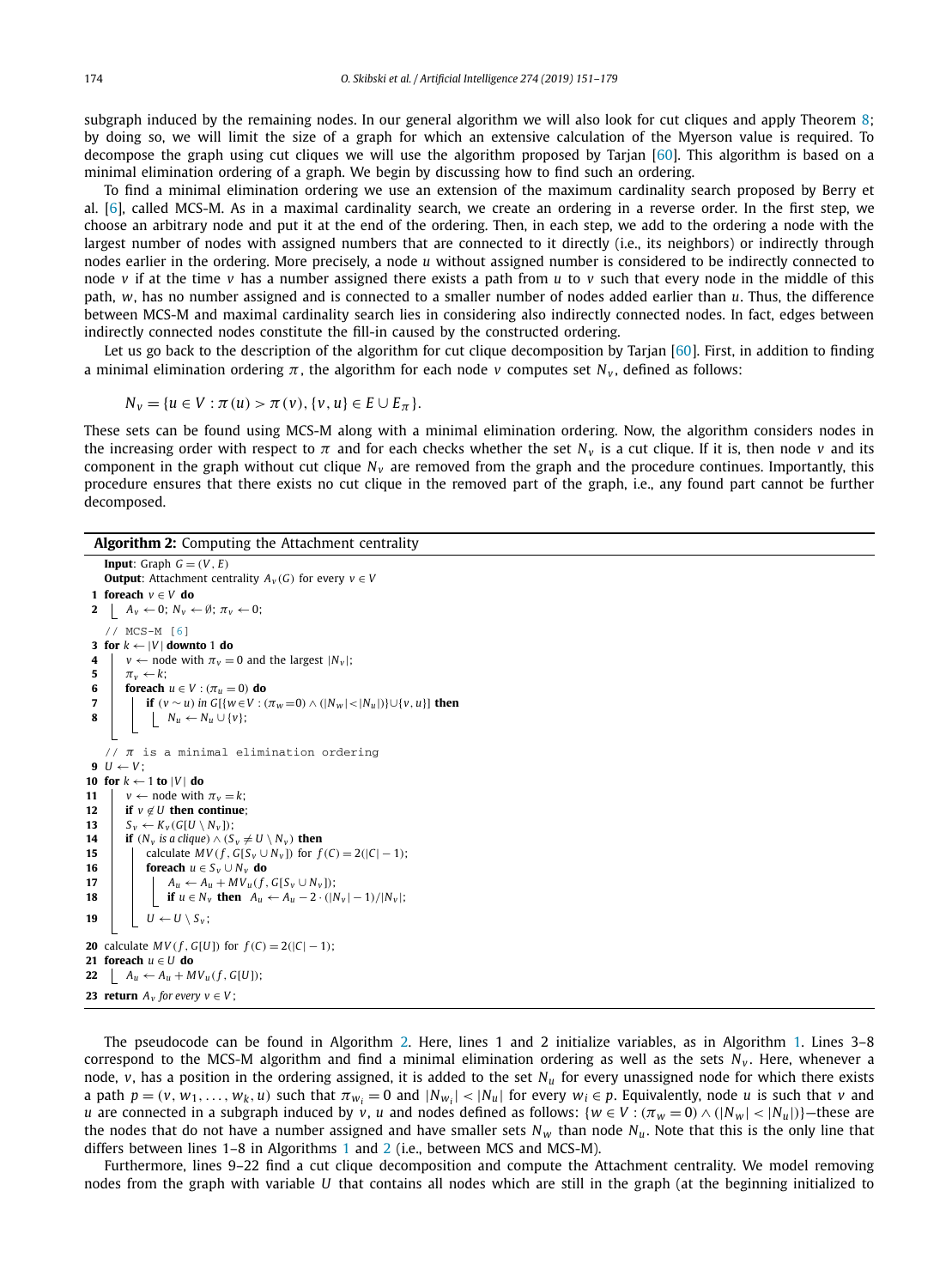<span id="page-24-0"></span>

**Fig. 8.** A cut clique decomposition of a graph from Fig. [7.](#page-21-0)

set *V* in line 9). In each iteration of the loop (lines  $10-19$ ) node *v* from the *k*-th position in the ordering is considered (line 11). If it was already removed from the graph we move to the next iteration (line 12). Set  $S_v$  is the connected component in the graph with nodes from  $N_v$  removed from the graph. If nodes from  $N_v$  form a clique and  $S_v$  does not contain all nodes in the graph, then  $N_v$  is a cut clique in graph  $G[U]$ . In this case, from Theorem [8](#page-15-0) we know that:

- For every node in *S <sup>v</sup>* , the Attachment centrality of that node in graph *G* is equal to its Attachment centrality in graph  $G[S_v \cup N_v]$ ;
- For every node in  $N_v$ , the Attachment centrality of that node in graph *G* is equal to its Attachment centrality in graph *G*[ $S_v \cup N_v$ ] plus its Attachment centrality in graph *G*[*U* \  $S_v$ ] minus 2( $|N_v| - 1$ )/ $|N_v|$ ;
- For every node in  $U \setminus (N_v \cup S_v)$ , the Attachment centrality of that node in graph *G* is equal to its Attachment centrality in graph  $G[U \setminus S_{V}]$ .

Thus, we calculate the Attachment centrality of graph  $G[S_v \cup N_v]$  using the algorithm for the Myerson value of the game  $f(C) = 2(|C| - 1)$  proposed by Skibski et al. [\[55\]](#page-28-0) (line 15), add the correct values to nodes from  $S_V \cup N_V$  (lines 16–18) and remove the nodes in  $S<sub>v</sub>$  from the graph (line 19). After all iterations of the loop, we are left with the remaining part of the graph that cannot be further decompose. Thus, we again compute the Attachment centrality using the algorithm for the Myerson value of the game  $f(C) = 2(|C| - 1)$ .

The running time of our algorithm highly depends on the topology of the graph. In the worst case, none of the decomposition steps in line 14 will succeed and our algorithm will calculate the Myerson value for the entire graph in line 20. As shown by Skibski et al. [\[55\]](#page-28-0), this will require enumerating all induced connected subgraphs of the graph, the number of which is usually exponential.<sup>4</sup> The space complexity is also linear in respect to the number of induced connected subgraphs.

**Example 4.** Consider Algorithm [2](#page-23-0) applied to graph *G* from Fig. [7.](#page-21-0) First, consider finding the minimal ordering (lines 3–8). After two iterations of the loop we have nodes  $v_8$  and  $v_9$  at the end of the ordering (i.e.,  $\pi_{v_8} = 8$ ,  $\pi_{v_9} = 9$ ) and  $N_{v_6} = \{v_8\}$ ,  $N_{v_7} = \{v_8, v_9\}$  and  $N_u = \emptyset$  for other nodes without assigned position. In the next iteration, node  $v_7$  has a position assigned (i.e.,  $\pi_{v_7} = 7$  in line 5) and it is added to sets  $N_{v_3}$ ,  $N_{v_4}$  and  $N_{v_6}$ . This is because nodes  $v_3$ ,  $v_4$  and  $v_6$  are all unnumbered, the former two are directly connected to  $v_7$  and the last one,  $v_6$ , is connected undirectly with a path  $(v_6, v_4, v_7)$  on which  $|N_{v_4}|$  <  $|N_{v_6}|$ . As a result, our algorithm finds the ordering  $\pi = (v_1, \ldots, v_9)$  with the fill-in  $E_{\pi} = \{\{v_2, v_3\}, \{v_3, v_5\}, \{v_6, v_7\}\}\$ (represented by dashed edges on Fig. [7\)](#page-21-0).

Now, consider lines 9–22 that find the Attachment centrality by performing the cut clique decomposition of a graph. In the 1st iteration, for  $v_1$ , we have  $N_{v_1} = \{v_2, v_3\}$ . Since  $N_{v_1}$  is not a clique, the set *U* and values  $A_v$  remain unchanged. In the 2nd iteration, for  $v_2$ , we have  $N_{v_2} = \{v_3, v_4\}$ . Again,  $N_{v_2}$  is not a clique. In the 3rd iteration, for  $v_3$ , we have  $N_{v_3} = \{v_4, v_5\}$ . This time,  $N_{v_3}$  is a clique. Moreover, removing  $N_{v_3}$  from the graph results in more than one connected component:  $S_v = \{v_1, v_2, v_3\}$  and  $S_v \neq U \setminus N_{v_3}$ ; thus, the if-condition from line 14 is satisfied and the first cut clique is found. The algorithm calculates the Myerson value for graph  $G[\{v_1, \ldots, v_5\}]$  (which–from the symmetry of all nodes–is equal to 1.6 for every node), updates the Attachment centrality, removes nodes  $\{v_1, v_2, v_3\}$  from the set *U* (i.e., from the consideration) and moves forward with the procedure. The algorithm succeeds in finding a cut clique in the 4th and 6th iterations (for  $N_{v_4} = \{v_5, v_7\}$  and  $N_{v_6} = \{v_7, v_8\}$ ). All updates of variables  $A_v$  performed by Algorithm [2](#page-23-0) are as follows:

|                 | $A_{v_1}$ | $A_{v_2}$ | $A_{v_3}$ | $A_{V_A}$ | $A_{\nu}$ | $A_{V_6}$ | $A_{v}$ | $A_{v_8}$ | $A_{v_9}$ |
|-----------------|-----------|-----------|-----------|-----------|-----------|-----------|---------|-----------|-----------|
| $k=3$ , line 17 | 1.60      | 1.60      | 1.60      | 1.60      | 1.60      |           |         |           |           |
| $k=3$ , line 18 |           |           |           | $-1.00$   | $-1.00$   |           |         |           |           |
| $k=4$ , line 17 |           |           |           | 1.33      | 1.33      |           | 1.33    |           |           |
| $k=4$ , line 18 |           |           |           |           | $-1.00$   |           | $-1.00$ |           |           |
| $k=6$ , line 17 |           |           |           |           | 1.50      | 1.50      | 1.50    | 1.50      |           |
| $k=6$ , line 18 |           |           |           |           |           |           | $-1.00$ | $-1.00$   |           |
| $k=9$ , line 22 |           |           |           |           |           |           | 1.33    | 1.33      | 1.33      |
|                 | 1.60      | 1.60      | 1.60      | 1.93      | 2.43      | 1.50      | 2.16    | 1.83      | 1.33      |

 $4$  See the work by Elkind [\[19\]](#page-27-0) for the analysis of the case where the number of induced connected subgraphs in a graph is polynomial.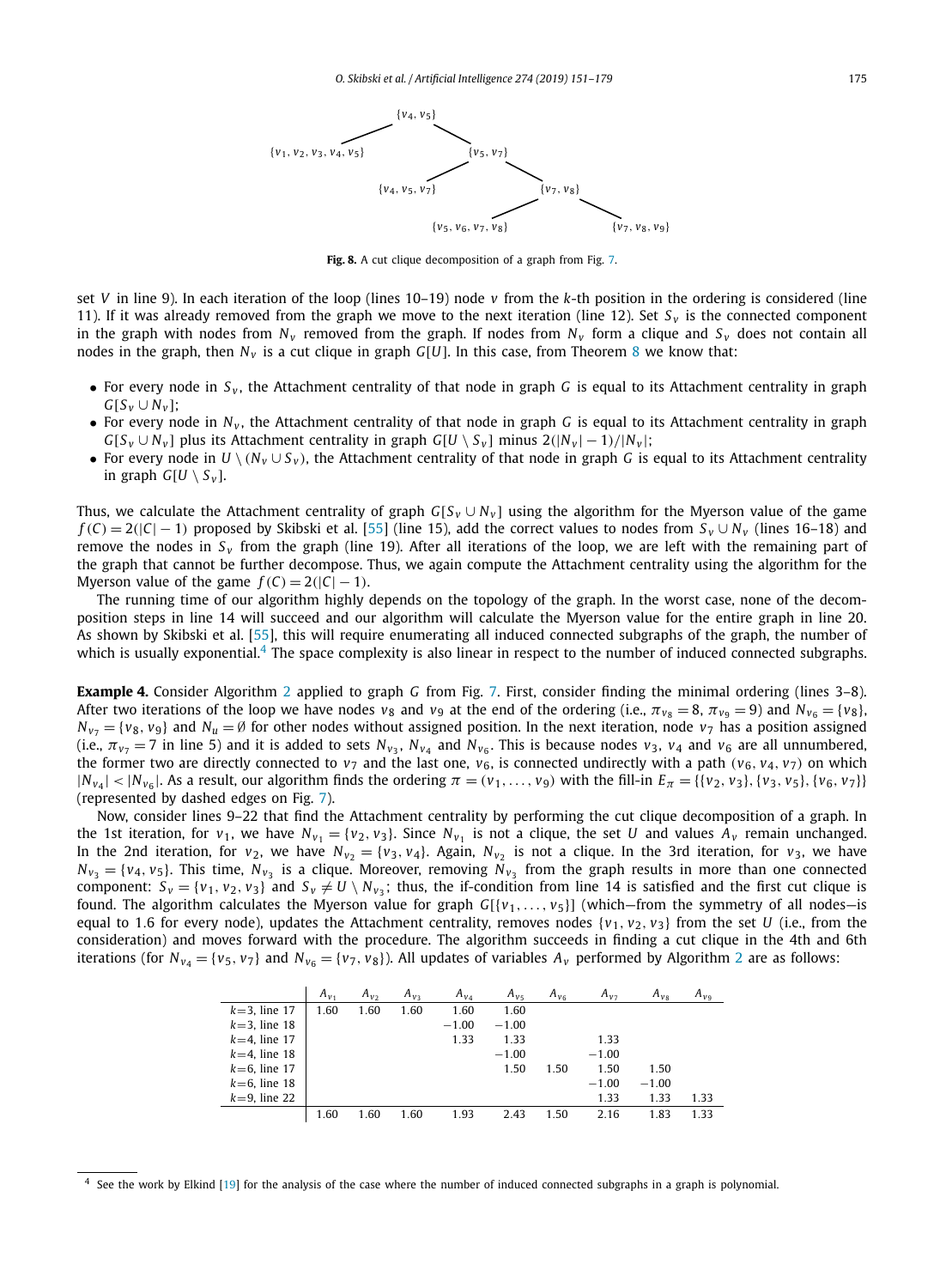| Rank |    | Attachment           | <b>Betweenness</b> | Closeness | <b>Degree</b> |
|------|----|----------------------|--------------------|-----------|---------------|
| 1st  |    | (Imad Eddin Barakat) | 63                 |           |               |
| 2nd  | 63 | (Semaan Gaby Eid)    |                    |           |               |
| 3rd  | 19 | (Abderrahim Zbakh)   |                    | 41        |               |
| 4th  | 61 | (Mohamed El Egipcio) | 40                 |           | 11            |
| 5th  | 24 | (Naima Oulad Akcha)  |                    | 31        | 41            |
| 6th  | 11 | (Amer Azizi)         | 31                 | 40        | 18            |
| 7th  | 6  | (Mohamed Chedadi)    | 24                 | 24        | 24            |
| 8th  | 31 | (Jamal Ahmidan)      | 19                 | 11        | 19            |
| 9th  | 21 | (Jose Emilio Suaez)  | 61                 | 19        | 31            |
| 10th |    | (Jamal Zougam)       | 25                 | 30        | 61            |

**Table 1**

<span id="page-25-0"></span>The ten highest ranked nodes in the Madrid network, according to different centrality indices. The numbers in columns 2–5 correspond to the nodes from Fig. [9.](#page-26-0)

The resulting cut clique decomposition is presented in Fig. [8.](#page-24-0) Consequently, instead of performing the extensive Myerson value calculation for a graph of size 9, our algorithm only performs this calculation for 4 smaller subgraphs of sizes ranging from 3 to 5:  $\{v_1, v_2, v_3, v_4, v_5\}$ ,  $\{v_4, v_5, v_7\}$ ,  $\{v_5, v_6, v_7, v_8\}$  and  $\{v_7, v_8, v_9\}$ . This concludes Example [4.](#page-24-0)

#### *6.4. A case study: 2004 Madrid train bombings network*

As a sample application, we focus on the identification of key terrorists in covert organizations. To this end, we analyze the terrorist network responsible for the 2004 attacks on Madrid trains. The reasons behind our choice of the application and the network are twofold. Firstly, it has been recently argued that, in order to identify key members in a terrorist networks, one should focus on nodes that enable communication within that network [\[37,39\]](#page-28-0). Secondly, the Madrid network is relatively big and, thus far, has never been analyzed with a centrality index of this kind.

The *Madrid network* consists of 70 nodes and 243 edges. The size of the network makes it impractical to compute the existing centrality indices focused on nodes that enable communication. In more detail, the computation involves enumerating all induced connected subgraphs of the network. Unfortunately, even the state-of-the-art algorithm for this purpose [\[55\]](#page-28-0) takes over 100 seconds to compute the Myerson value for a sparse network with only 36 nodes. Furthermore, the running time grows exponentially with the size of the network; every additional node nearly doubles it. To address this challenge, we use Algorithm [2](#page-23-0) introduced in the previous subsection to narrow down the set of nodes for which the Myerson value has to be calculated.

The original Madrid network [\[48\]](#page-28-0) contains 6 isolated nodes. From Normalization, we know that the Attachment centrality of each of these nodes is 0. We also know from Locality that those 6 nodes can be removed without affecting the Attachment centrality of others. Furthermore, we observe that the Madrid network contains 8 leaf nodes. From Corollary [9,](#page-16-0) we know that every such node has an Attachment centrality of 1, and can easily be removed from the network (since the corollary specifies the impact of this removal). Moreover, from Theorem [14](#page-21-0) we know that every node whose set of neighbors, K<br>forms a clique has an Attachment centrality of  $\frac{2|K|}{|K|+1}$ , and can easily be removed from the networ specifies the impact of this removal on the Attachment centrality of other nodes). Note that removing nodes results in a chain reaction, meaning that the above rules can be applied repeatedly (e.g., by removing a leaf, some other node might become a leaf, which can then be removed, and so on).

Algorithm [2](#page-23-0) carries out the above process systematically, by finding the cut clique decomposition of a graph. As we have already mentioned, the running time of our algorithm depends on the topology of the graph. In the case of the Madrid network, the largest subgraph for which the Myerson value had to be calculated in line (11) was a subgraph consisting of 26 nodes. The running time on the entire network was 15.01 seconds on a standard desktop PC.

The results of our analysis are summarized in Table 1. As can be seen, the Attachment centrality significantly differs from the standard centrality indices. For instance, let us consider the two nodes with the highest number of edges—nodes 1 (Jamal Zougam) and 3 (Mohamed Chaoui)—which are positioned top by the Degree and Closeness centralities. Interestingly, the Betweenness centrality also gives them very high (the second and the third) positions while the Attachment centrality ranks node 1 as the tenth and node 3 even lower. Such a substantial difference between the Betweenness and Attachment centralities is quite surprising, given that nodes that connect different parts of the network are more likely to belong to shortest paths than other nodes. However, nodes 1 and 3 have so many neighbors that they are very often parts of the shortest paths in the network, more often than nodes important from the perspective of enabling communication.

Our analysis revealed a previously unknown aspect of the Madrid network. In particular, we identified several overlapping parts of the network that are almost fully connected, i.e., each part is almost a clique, except for very few missing edges. This new insight confirms the existing belief, that *terrorist networks consist of rather sparsely-connected, highly-dense parts* [\[63\]](#page-28-0).

### **7. Conclusions**

In this paper, we proposed the *Attachment centrality*—a new centrality index that belongs to the recently-proposed class of indices focusing on identifying nodes that *enable communication altogether*, rather than identifying nodes that contribute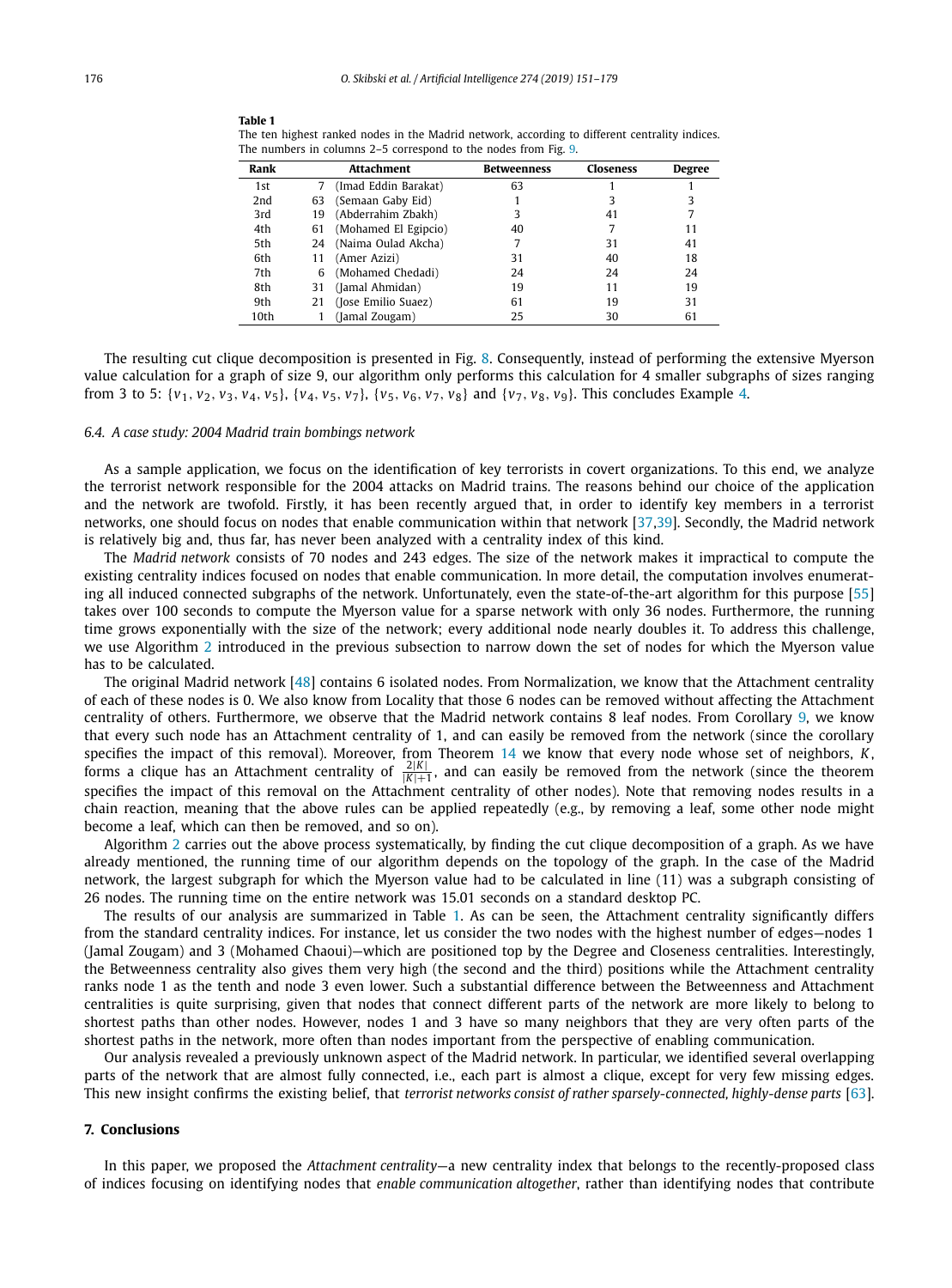<span id="page-26-0"></span>

**Fig. 9.** *Madrid network*. The node size reflects the Attachment centrality (the larger the node the greater its centrality). To highlight the differences even further, the node color is set to reflect the node size (the larger the node the darker the color).

towards the *quality or speed of the communication* within the network, as it is typically the case with the classical centrality indices such as Degree, Closeness, Betweenness, and Eigenvector. In other words, when using the Attachment centrality, a node is evaluated based on whether or not the network (or part of it) becomes disconnected if this node is removed.

The Attachment centrality, is equivalent to the Myerson value of the graph-restricted game defined by the characteristic function  $f^*(S) = 2(|S| - 1)$ . The new index has a simple and elegant interpretation: If we were to remove nodes from the network one by one in a random order, then the Attachment centrality of a node is the expected number of components created immediately after the removal of this node from the network, multiplied by 2 for the normalization purposes.

We proved that the Attachment centrality is the only centrality measure that satisfies a number of intuitive axioms. While there were a number of attempts in the literature to provide theoretical foundations to various centrality indices [\[51,](#page-28-0) [33,14\]](#page-27-0), our analysis is the first in the literature that proposes an axiomatization of an index focusing on the aforementioned notion of connectivity.

Building upon our theoretical analysis we show that, while computing the Attachment centrality is #P-complete, it has certain computational properties that are more attractive than the Myerson value for an arbitrary game. In particular, it can be computed in chordal graphs in polynomial time.

There are various interesting directions in which our work can be extended. In particular, while most work on centrality measures considers unweighted graphs, many real-life networks are weighted. Sosnowska and Skibski [\[58\]](#page-28-0) extended the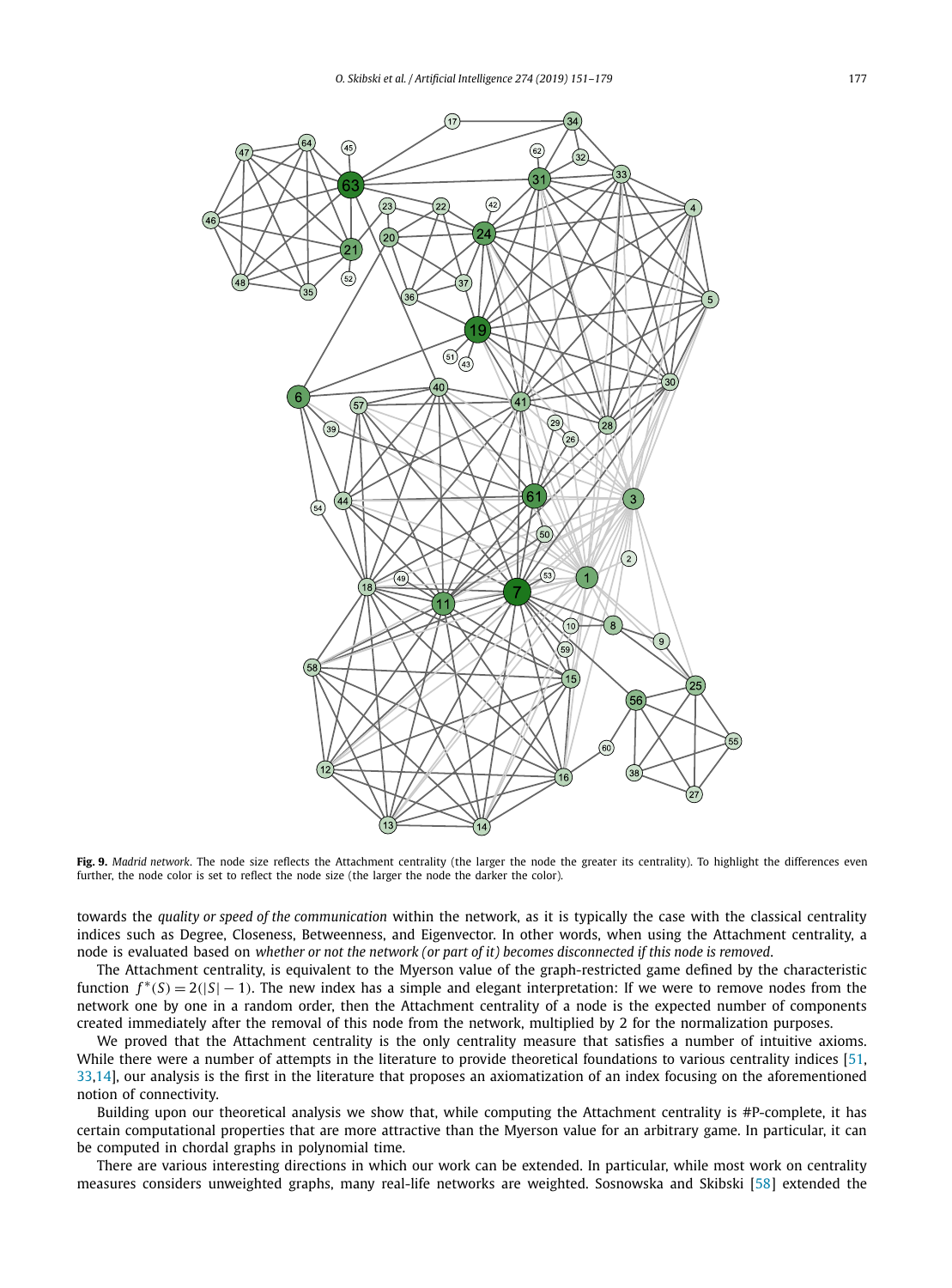<span id="page-27-0"></span>Attachment centrality to weighted graphs, but the computational complexity of this extension has not been studied to date. Yet another direction is the axiomatic analysis of other game-theoretic centralities. In this context, Skibski et al. [\[53\]](#page-28-0) recently proved that, while every centrality measure can be obtained using the game-theoretic approach, natural subclasses of game-theoretic centralities can be characterized by Fairness and its modifications. Finally, we plan to consider approximation algorithms for the Attachment centrality.

### **Acknowledgements**

This article is an extended version of a paper originally presented at AAMAS-16 [\[56\]](#page-28-0) with a number of new technical results. Specifically, all the results regarding the Attachment Delta are new (Lemmas [4–](#page-12-0)[5](#page-13-0) and Theorem [7\)](#page-14-0). Furthermore, most of the complexity results are new: all hardness results (Theorem [10,](#page-17-0) Lemmas [11](#page-18-0)[–12,](#page-19-0) Theorem [13\)](#page-20-0), as well as the complexity result for chordal graphs (Theorem [14\)](#page-21-0). Finally, we significantly extended the related work section (Section [2\)](#page-2-0), added several new examples and illustrations.

Oskar Skibski was supported by the Foundation for Polish Science within the Homing programme (Project title: "Centrality Measures: from Theory to Applications"). Oskar Skibski and Makoto Yokoo were supported by JSPS KAKENHI Grant (24220003). Tomasz Michalak was supported by the Polish National Science Centre grant 2015/19/D/ST6/03113 and by the European Research Council under Advanced Grant 291528 ("RACE"). Makoto Yokoo was supported by JSPS KAK-ENHI Grant (17H00761). The early version of this work was also supported by the Polish National Science Centre grant 2013/09/D/ST6/03920.

# **References**

- [1] E. Algaba, J.M. Bilbao, J.R. Fernández, N. Jiménez, J.J. López, Algorithms for computing the Myerson value by dividends, in: Discrete [Mathematics](http://refhub.elsevier.com/S0004-3702(18)30417-X/bib416C676162613A6574616C3A32303037s1) Research Progress, chap. 6, Nova Science Publishers, 2007, [pp. 126–137.](http://refhub.elsevier.com/S0004-3702(18)30417-X/bib416C676162613A6574616C3A32303037s1)
- [2] A. Altman, M. [Tennenholtz,](http://refhub.elsevier.com/S0004-3702(18)30417-X/bib416C746D616E3A54656E6E656E686F6C747A3A32303035s1) Ranking systems: the PageRank axioms, in: Proceedings of the 6th ACM Conference on Electronic Commerce (ACM-EC), 2005, [pp. 1–8.](http://refhub.elsevier.com/S0004-3702(18)30417-X/bib416C746D616E3A54656E6E656E686F6C747A3A32303035s1)
- [3] R. Amer, J.M. Giménez, A [connectivity](http://refhub.elsevier.com/S0004-3702(18)30417-X/bib416D65723A47696D656E657A3A32303034s1) game for graphs, Math. Methods Oper. Res. 60 (3) (2004) 453–470.
- [4] J. Belau, [Consequences](http://refhub.elsevier.com/S0004-3702(18)30417-X/bib42656C61753A32303134s1) of connection failure centrality and the importance for cohesion, in: Public Choice Society, 2014.
- [5] S. Benati, R. Rizzi, C. Tovey, The [complexity](http://refhub.elsevier.com/S0004-3702(18)30417-X/bib42656E6174693A6574616C3A32303135s1) of power indexes with graph restricted coalitions, Math. Soc. Sci. 76 (2015) 53–63.
- [6] A. Berry, J.R. Blair, P. Heggernes, B.W. Peyton, Maximum cardinality search for computing minimal [triangulations](http://refhub.elsevier.com/S0004-3702(18)30417-X/bib42657272793A6574616C3A32303034s1) of graphs, Algorithmica 39 (4) (2004) [287–298.](http://refhub.elsevier.com/S0004-3702(18)30417-X/bib42657272793A6574616C3A32303034s1)
- [7] A.P. Bianzino, C. Chaudet, D. Rossi, J.-L. Rougier, S. Moretti, The [green-game:](http://refhub.elsevier.com/S0004-3702(18)30417-X/bib4269616E7A696E6F3A6574616C3A32303131s1) striking a balance between QoS and energy saving, in: Proceeding of the 23rd International Teletraffic Congress (ITC), 2011, [pp. 262–269.](http://refhub.elsevier.com/S0004-3702(18)30417-X/bib4269616E7A696E6F3A6574616C3A32303131s1)
- [8] D. Bienstock, On the [complexity](http://refhub.elsevier.com/S0004-3702(18)30417-X/bib4269656E73746F636B3A31393931s1) of testing for odd holes and induced odd paths, Discrete Math. 90 (1) (1991) 85–92.
- [9] J.-M. Bilbao, Values and potential of games with [cooperation](http://refhub.elsevier.com/S0004-3702(18)30417-X/bib42696C62616F3A31393938s1) structure, Int. J. Game Theory 27 (1) (1998) 131–145.
- [10] F. Bistaffa, A. Farinelli, J. Cerquides, J. [Rodríguez-Aguilar,](http://refhub.elsevier.com/S0004-3702(18)30417-X/bib42697374616666613A6574616C3A32303137s1) S.D. Ramchurn, Algorithms for graph-constrained coalition formation in the real world, ACM Trans. Intell. Syst. [Technol.](http://refhub.elsevier.com/S0004-3702(18)30417-X/bib42697374616666613A6574616C3A32303137s1) 8 (4) (2017) 60.
- [11] F. Bloch, M.O. Jackson, P. Tebaldi, Centrality Measures in Networks, 2016, available at SSRN 2749124.
- [12] P. Boldi, S. Vigna, Axioms for [centrality,](http://refhub.elsevier.com/S0004-3702(18)30417-X/bib426F6C64693A5669676E613A32303134s1) Internet Math. 10 (3–4) (2014) 222–262.
- [13] P. Bonacich, Factoring and weighting approaches to status scores and clique [identification,](http://refhub.elsevier.com/S0004-3702(18)30417-X/bib426F6E61636963683A31393732s1) J. Math. Sociol. 2 (1) (1972) 113–120.
- [14] S.P. Borgatti, M.G. Everett, A [graph-theoretic](http://refhub.elsevier.com/S0004-3702(18)30417-X/bib426F7267617474693A457665726574743A32303036s1) perspective on centrality, Soc. Netw. 28 (4) (2006) 466–484.
- [15] U. Brandes, T. Erlebach, Network Analysis: Methodological Foundations, Springer-Verlag, [ISBN 3540249796,](http://refhub.elsevier.com/S0004-3702(18)30417-X/bib4272616E6465733A45726C65626163683A32303035s1) 2005.
- [16] M. Dehmer, S.C. Basak, Statistical and Machine Learning [Approaches](http://refhub.elsevier.com/S0004-3702(18)30417-X/bib4465686D65723A426173616B3A32303132s1) for Network Analysis, vol. 707, John Wiley & Sons, 2012.
- [17] V. Dequiedt, Y. Zenou, Local and Consistent Centrality Measures in Networks, cEPR [Discussion](http://refhub.elsevier.com/S0004-3702(18)30417-X/bib44657175696564743A5A656E6F753A32303134s1) Paper No. DP10031, 2014.
- [18] Z. Dezső, A.-L. Barabási, Halting viruses in scale-free [networks,](http://refhub.elsevier.com/S0004-3702(18)30417-X/bib44657A736F3A42617261626173693A32303032s1) Phys. Rev. E 65 (2002) 055103.
- [19] E. Elkind, Coalitional games on sparse social networks, in: [Proceedings](http://refhub.elsevier.com/S0004-3702(18)30417-X/bib456C6B696E643A32303134s1) of the 10th Conference on Web and Internet Economics (WINE), Springer, 2014, [pp. 308–321.](http://refhub.elsevier.com/S0004-3702(18)30417-X/bib456C6B696E643A32303134s1)
- [20] J.R. Fernández, E. Algaba, J.M. Bilbao, A. Jiménez, N. Jiménez, J.J. López, [Generating](http://refhub.elsevier.com/S0004-3702(18)30417-X/bib4665726E616E64657A3A6574616C3A32303032s1) functions for computing the Myerson value, Ann. Oper. Res. 109 (1–4) (2002) [143–158.](http://refhub.elsevier.com/S0004-3702(18)30417-X/bib4665726E616E64657A3A6574616C3A32303032s1)
- [21] L.C. Freeman, A set of measures of centrality based on [betweenness,](http://refhub.elsevier.com/S0004-3702(18)30417-X/bib467265656D616E3A31393737s1) Sociometry (1977) 35–41.
- [22] L.C. Freeman, Centrality in social networks: conceptual [clarification,](http://refhub.elsevier.com/S0004-3702(18)30417-X/bib467265656D616E3A31393739s1) Soc. Netw. 1 (3) (1979) 215–239.
- [23] L.C. Freeman, S.P. Borgatti, D.R. White, Centrality in valued graphs: a measure of [betweenness](http://refhub.elsevier.com/S0004-3702(18)30417-X/bib467265656D616E3A6574616C3A31393931s1) based on network flow, Soc. Netw. 13 (2) (1991) 141–154.
- [24] D. [Fulkerson,](http://refhub.elsevier.com/S0004-3702(18)30417-X/bib46756C6B6572736F6E3A47726F73733A31393635s1) O. Gross, Incidence matrices and interval graphs, Pac. J. Math. 15 (3) (1965) 835–855.
- [25] M. Garg, Axiomatic foundations of centrality in networks, available at SSRN 1372441, 2009.
- [26] M. Gerlach, T.P. Peixoto, E.G. Altmann, A network approach to topic models, Sci. Adv. 4 (7) (2018) [eaaq1360.](http://refhub.elsevier.com/S0004-3702(18)30417-X/bib4765726C6163683A6574616C3A32303138s1)
- [27] D. Gómez, E. [González-Arangüena,](http://refhub.elsevier.com/S0004-3702(18)30417-X/bib476F6D657A3A6574616C3A32303033s1) C. Manuel, G. Owen, M. del Pozo, J. Tejada, Centrality and power in social networks: a game theoretic approach, Math. Soc. Sci. 46 (1) (2003) [27–54.](http://refhub.elsevier.com/S0004-3702(18)30417-X/bib476F6D657A3A6574616C3A32303033s1)
- [28] D. Gómez, E. [González-Arangüena,](http://refhub.elsevier.com/S0004-3702(18)30417-X/bib476F6D657A3A6574616C3A32303034s1) C. Manuel, G. Owen, M. del Pozo, J. Tejada, Splitting graphs when calculating Myerson value for pure overhead games, Math. Methods Oper. Res. 59 (3) (2004) [479–489.](http://refhub.elsevier.com/S0004-3702(18)30417-X/bib476F6D657A3A6574616C3A32303034s1)
- [29] N. Himaja, G. Murali, Social network analysis for efficient cloud data access, in: Proceedings of the International Conference on [Communication](http://refhub.elsevier.com/S0004-3702(18)30417-X/bib48696D616A613A4D7572616C693A32303136s1) and [Electronics](http://refhub.elsevier.com/S0004-3702(18)30417-X/bib48696D616A613A4D7572616C693A32303136s1) Systems (ICCES), IEEE, 2016, pp. 1–4.
- [30] R. Kaewpuang, D. Niyato, P.-S. Tan, P. Wang, Cooperative management in full-truckload and [less-than-truckload](http://refhub.elsevier.com/S0004-3702(18)30417-X/bib4B6165777075616E673A6574616C3A32303137s1) vehicle system, IEEE Trans. Veh. Technol. 66 (7) (2017) [5707–5722.](http://refhub.elsevier.com/S0004-3702(18)30417-X/bib4B6165777075616E673A6574616C3A32303137s1)
- [31] A. Keinan, C.C. Hilgetag, I. Meilijson, E. Ruppin, Casual localization of neural function: the Shapley value method, [Neurocomputing](http://refhub.elsevier.com/S0004-3702(18)30417-X/bib4B65696E616E3A6574616C3A32303034s1) 58–60 (2004) [215–222.](http://refhub.elsevier.com/S0004-3702(18)30417-X/bib4B65696E616E3A6574616C3A32303034s1)
- [32] M. Kitti, Axioms for centrality scoring with principal [eigenvectors,](http://refhub.elsevier.com/S0004-3702(18)30417-X/bib4B697474693A32303136s1) Soc. Choice Welf. 46 (3) (2016) 639–653.
- [33] D. Koschützki, K.A. Lehmann, L. Peeters, S. Richter, D. [Tenfelde-Podehl,](http://refhub.elsevier.com/S0004-3702(18)30417-X/bib4B6F7363687565747A6B693A6574616C3A323030353A6368617074657233s1) O. Zlotowski, Centrality indices, in: Network Analysis, in: Lecture Notes in Computer Science, vol. 3418, Springer, 2005, [pp. 16–61.](http://refhub.elsevier.com/S0004-3702(18)30417-X/bib4B6F7363687565747A6B693A6574616C3A323030353A6368617074657233s1)
- [34] D. Koschützki, K.A. Lehmann, D. [Tenfelde-Podehl,](http://refhub.elsevier.com/S0004-3702(18)30417-X/bib4B6F7363687565747A6B693A6574616C3A323030353A6368617074657235s1) O. Zlotowski, Advanced centrality concepts, in: Network Analysis, in: Lecture Notes in Computer Science, vol. 3418, Springer, 2005, [pp. 83–111.](http://refhub.elsevier.com/S0004-3702(18)30417-X/bib4B6F7363687565747A6B693A6574616C3A323030353A6368617074657235s1)